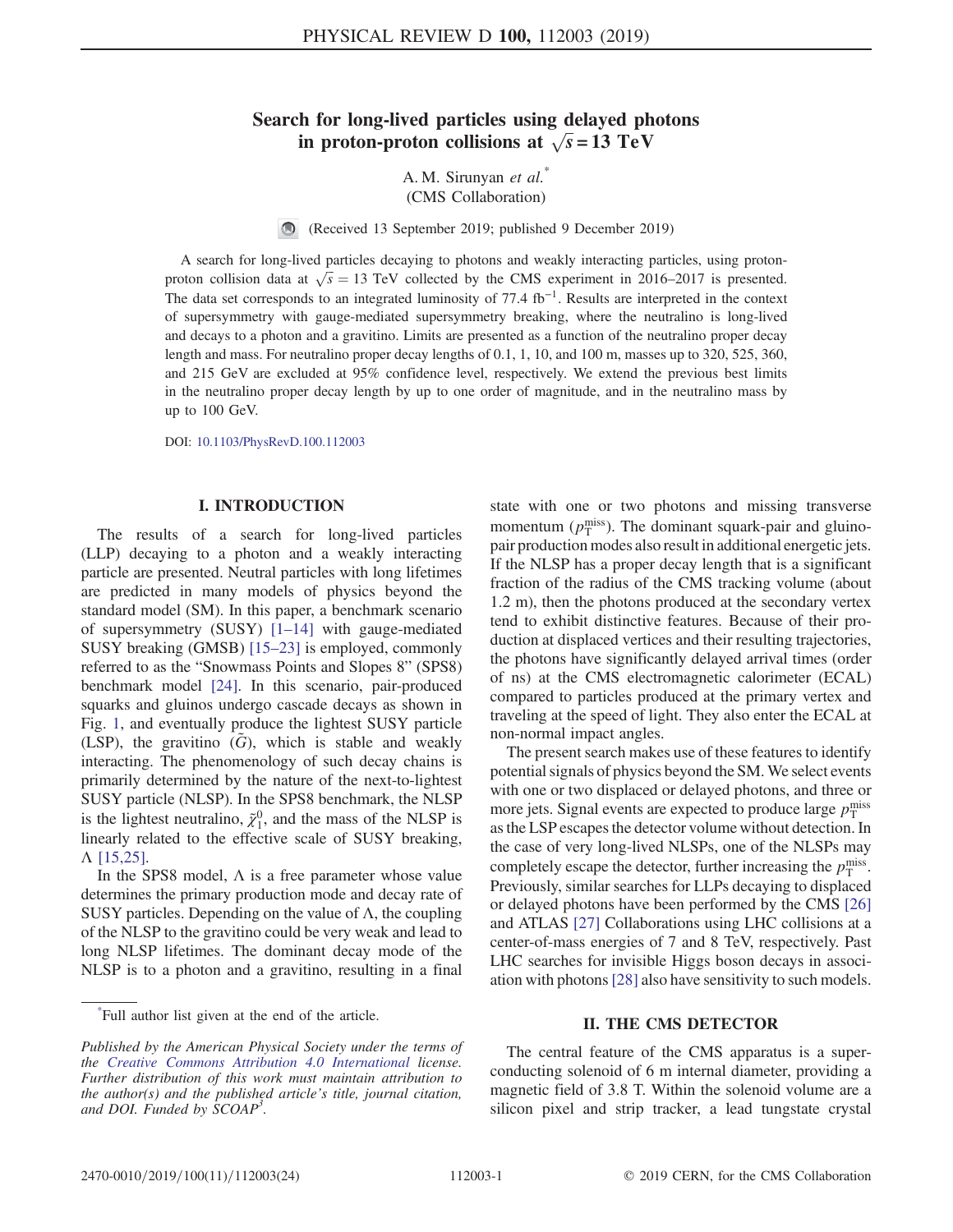<span id="page-1-0"></span>

FIG. 1. Example Feynman diagrams for SUSY processes that result in diphoton (left) and single photon (middle and right) final states via squark (upper) and gluino (lower) pair-production at the LHC.

ECAL, and a brass and scintillator hadron calorimeter (HCAL), each composed of a barrel and two endcap sections. Forward calorimeters extend the pseudorapidity coverage provided by the barrel and endcap detectors. Muons are measured in gas-ionization detectors embedded in the steel flux-return yoke outside the solenoid.

The ECAL is highly granular and consists of 61 200 crystals in the barrel region, each with an area of approximately  $2.2 \times 2.2$  cm<sup>2</sup> corresponding to roughly 0.0174  $\times$ 0.0174 in  $\eta$ - $\phi$  space, where  $\eta$  is the pseudorapidity and  $\phi$  the azimuthal angle (in radians) of the coordinate system [\[29\]](#page-10-6). Each of the two endcap sections consist of 7324 crystals, each crystal having an area of  $2.68 \times 2.68$  cm<sup>2</sup>. A typical electromagnetic shower spans approximately 10 crystals with energy deposits above noise threshold. The barrel and endcap ECAL components cover the regions with  $|\eta|$  < 1.5 and  $1.5 < |\eta| < 2.5$ , respectively. The best possible time resolution for each ECAL channel is measured to be between 70 and 100 ps, depending on detector aging.

The first level of the CMS trigger system [\[30\],](#page-10-7) composed of custom hardware processors, uses information from the calorimeters and muon detectors to select the most interesting events in a fixed time interval of less than  $4 \mu s$ . The high-level trigger (HLT) processor farm further decreases the event rate from around 100 kHz to less than 1 kHz, before data storage. A more detailed description of the CMS detector, together with a definition of the coordinate system used and the relevant kinematic variables, can be found in Ref. [\[29\]](#page-10-6).

# III. EVENT SAMPLES

This analysis uses data sets of proton-proton  $(p p)$  collisions collected by the CMS experiment at the LHC in 2016 and 2017, corresponding to integrated luminosities of 35.9 and 41.5 fb<sup>−</sup><sup>1</sup>, respectively. Simulated samples are used to study the SM background and signal contributions, primarily for the purpose of optimizing the event selection and the binning in the photon time and  $p_T^{\text{miss}}$  observables. The MADGRAPH5\_aMC@NLO v2.2.2 generator [\[31\]](#page-10-8) is used at next-to-leading order (NLO) in quantum chromodynamics (QCD) to simulate events originating from single top quark and top quark pair production, and at leading order (LO) to simulate events originating from QCD multijet,  $\gamma$  + jets,  $W + jets$ , and  $Z + jets$  production. Simulated samples of diphoton events are generated using SHERPA v2.2.4 [\[32,33\]](#page-10-9), and include Born processes with up to three additional jets, as well as box processes at LO precision. The particle spectra of each GMSB SPS8 signal model are tabulated in a SUSY Les Houches accord (SLHA) file using ISASUGRA as part of ISAJET v7.87 [\[34\]](#page-11-0). The SLHA files are then used to generate benchmark signal model samples using PYTHIA v8.212 (v8.230) [\[35\]](#page-11-1) for the 2016 (2017) data analysis.

For all simulated samples discussed above, the fragmentation and parton showering are modeled using PYTHIA v8.212 with the CUETP8M1 underlying event tune [\[36,37\]](#page-11-2) (PYTHIA v8.230 with the CP5 [\[38\]](#page-11-3) tune) for the 2016 (2017) data analysis. The NNPDF3.0 [\[39\]](#page-11-4) and NNPDF3.1 [\[40\]](#page-11-5) parton distribution function (PDF) sets are used for the 2016 and 2017 simulated samples, respectively. The signal and background samples are processed through a simulation of the CMS detector based on GEANT4 [\[41\]](#page-11-6) and are reconstructed with the same algorithms as used for data. Additional pp interactions in the same or adjacent bunch crossings, referred to as pileup, are also simulated.

# IV. TRIGGER AND EVENT SELECTION

The unique signature of delayed photons is best exploited with specialized triggers and dedicated photon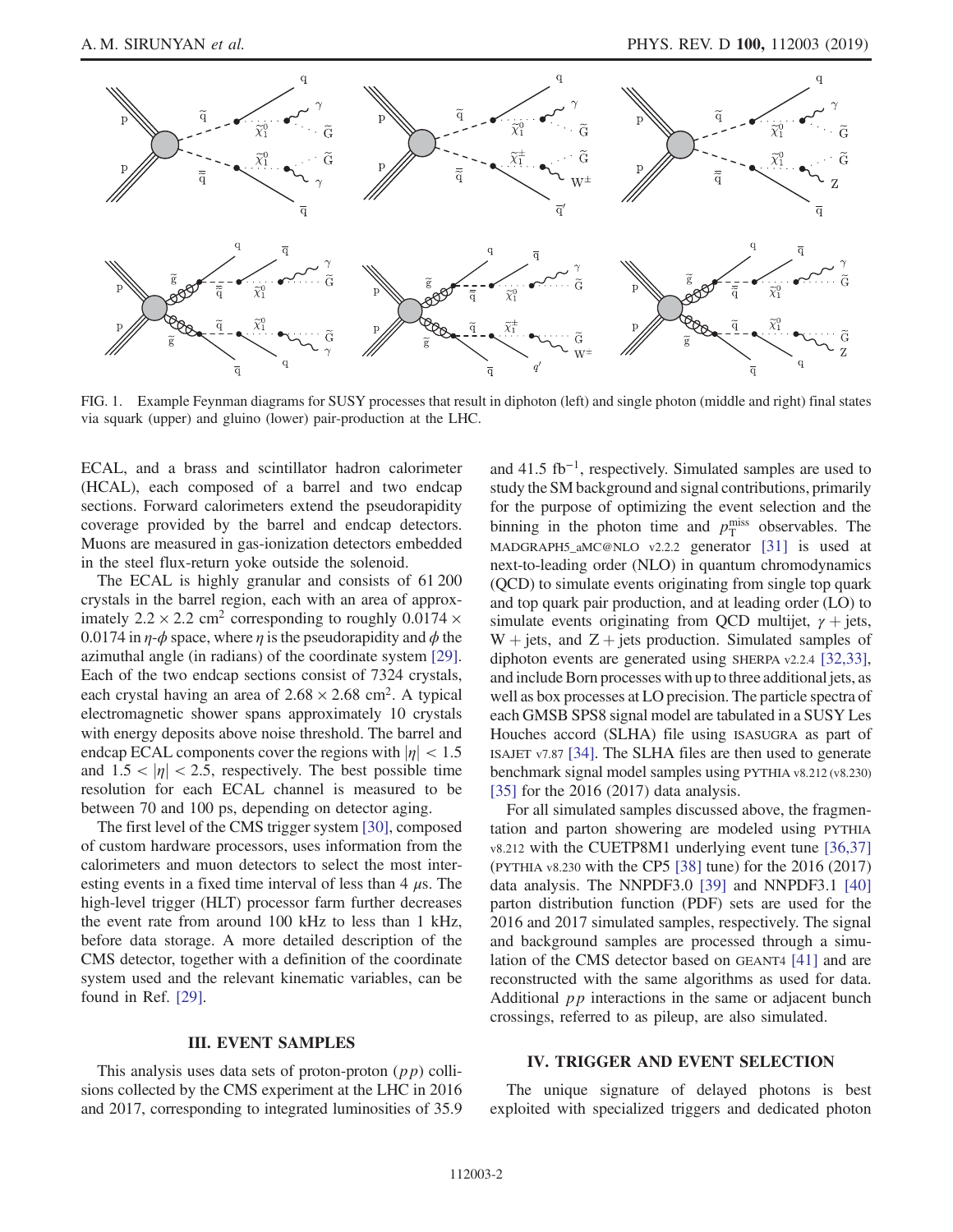reconstruction and identification criteria. There is a difference between the search selections for the 2016 and 2017 data sets, primarily because of the introduction of a targeted HLT algorithm implemented for the 2017 data set, which superseded a general diphoton trigger used for the 2016 data set.

# A. Trigger selection

For the 2016 data set, events are selected by the standard diphoton trigger, requiring transverse momenta  $(p_T)$  larger than 42 and 25 GeV for the leading and subleading photons, respectively. Loose identification criteria are imposed on the photon shower width in the ECAL and on the ratio of the energies recorded in the ECAL and HCAL to reduce the rate of background from jets misidentified as photons.

For the 2017 data set, a dedicated HLT algorithm was developed to select events with a single photon satisfying requirements consistent with production at a displaced vertex. Such photons tend to strike the front face of the barrel ECAL at a non-normal incidence angle, resulting in a more elliptical electromagnetic shower in the  $\eta$ - $\phi$  plane [\[26\]](#page-10-3). In addition to standard requirements on the shower width and electromagnetic to hadronic energy ratio, requirements on the major and minor axes of the shower are also imposed. This allows the identification of the elliptical shower shape, described in greater detail in Sec. [IV B.](#page-2-0) Loose requirements on the amount of energy around the direction of the photon in the CMS subdetectors (isolation) are also imposed on trigger photon candidates, and the photon  $p<sub>T</sub>$  is required to exceed 60 GeV. Electrons misidentified as photons are suppressed by requiring the candidate photon to be geometrically isolated from charged-particle tracks. Relaxing the trigger requirement from two photons to only one photon increases the background rate, and in order to reduce the trigger rate to a level acceptable for the operation of the HLT the scalar  $p_T$  sum of all jets  $(H_T)$  is required to exceed 350 GeV. For signals with neutralino proper decay length larger than 10 m, the signal acceptance is improved by about a factor of two compared to the 2016 data set.

#### B. Object reconstruction and selection

<span id="page-2-0"></span>A particle-flow (PF) algorithm [\[42\]](#page-11-7) is used to reconstruct and identify each individual particle in an event using an optimized combination of information from the various elements of the CMS detector. The candidate vertex with the largest value of summed physics-object  $p_T^2$  is taken to be the primary *pp* interaction vertex. The physics objects are the jets, clustered using the jet finding algorithm [\[43,44\]](#page-11-8) with the tracks assigned to candidate vertices as inputs, and the associated missing transverse momentum, taken as the negative vector sum of the  $p<sub>T</sub>$  of those jets.

Photon candidates are reconstructed from energy clusters in the ECAL [\[45\]](#page-11-9) and identified based on the transverse shower width, the hadronic to electromagnetic energy ratio, and the degree of isolation from charged particle tracks. Photons are required to satisfy  $|\eta| < 2.5$  and to not fall in the transition region between the barrel and endcap of the ECAL  $(1.444 < |\eta| < 1.566)$ , where the photon reconstruction is not optimal. For the 2016 data set, photon candidates that share the same energy cluster as an identified electron associated with the primary vertex are vetoed following the procedure detailed in Ref. [\[45\]](#page-11-9). To remain consistent with the HLT selection, photons matched geometrically to charged-particle tracks are vetoed for the 2017 data set as well.

Because of algorithms designed to reject noise and out-of-time pileup, the default photon reconstruction vetoes photons delayed by more than 3 ns. To evade this veto, a second set of out-of-time (OOT) photons is therefore defined, in which the clustering starts from ECAL deposits whose signals are delayed by more than 3 ns. The remainder of the reconstruction algorithm for OOT photons is identical to the standard photon reconstruction described in the previous paragraph. In addition to being delayed, signal photons tend to impact the front face of the barrel ECAL at a non-normal incidence angle, and yield electromagnetic showers that are more elliptical in the  $\eta$ - $\phi$  plane. To make use of this discriminating feature, we define the OOT photon identification criteria including selection requirements on the  $S_{\text{major}}$  and  $S_{\text{minor}}$  observables defined as:

$$
S_{\text{major}} = \frac{S_{\phi\phi} + S_{\eta\eta} + \sqrt{(S_{\phi\phi} - S_{\eta\eta})^2 + 4S_{\eta\phi}^2}}{2},
$$
  

$$
S_{\text{minor}} = \frac{S_{\phi\phi} + S_{\eta\eta} - \sqrt{(S_{\phi\phi} - S_{\eta\eta})^2 + 4S_{\eta\phi}^2}}{2} \tag{1}
$$

where  $S_{\phi\phi}$ ,  $S_{\eta\eta}$ , and  $S_{\eta\phi}$  are the second central moments of the spatial distribution of the energy deposits in the ECAL in  $\eta$ - $\phi$  coordinates, and are proportional to the squared lengths of the semimajor and semiminor axes of the elliptical shower shape. The full set of criteria for the OOT photon selection additionally includes requirements on the transverse shower width and isolation and was obtained through a separate optimization that maximizes the discrimination between displaced signal photons and background photons associated with the primary vertex.

Hadronic jets are reconstructed by clustering PF candidates using the anti- $k<sub>T</sub>$  algorithm with a distance parameter of 0.4 [\[43,44\].](#page-11-8) Further details of the performance of the jet reconstruction can be found in Ref. [\[46\]](#page-11-10). Jets used in any selection of this analysis are required to have  $p_T > 30 \text{ GeV}$ and  $|\eta| < 3.0$ .

The negative vector  $p_T$  sum of all the PF candidates in an event is defined as  $\vec{p}_{\rm T}^{\rm miss}$ , and its magnitude is denoted as  $p_{\rm T}^{\rm miss}$  [\[47\]](#page-11-11). The  $\vec{p}_{\rm T}^{\rm miss}$  is modified to account for corrections to the energy scale of the reconstructed jets in the event.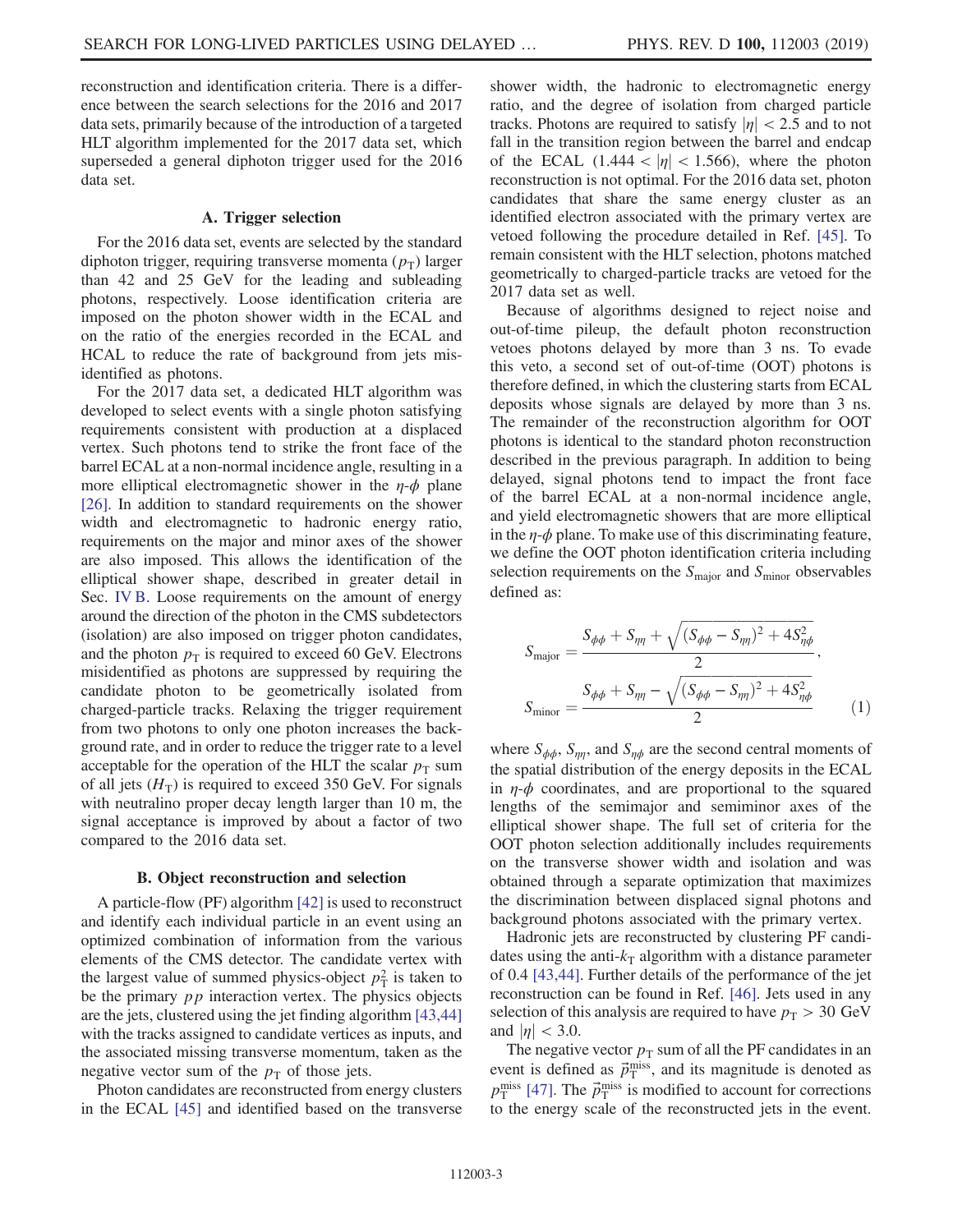Because OOT photons are not part of the standard PF candidate reconstruction used to compute the  $\vec{p}_{\text{T}}^{\text{miss}}$ , we correct the  $\vec{p}_{\rm T}^{\rm miss}$  by adding the negative momentum of an OOT photon if it is selected in the event. Anomalous high $p_{\rm T}^{\rm miss}$  events can arise because of a variety of reconstruction failures, detector malfunctions, or noncollision backgrounds. Filters for vetoing such anomalous events are applied [\[47\]](#page-11-11).

#### C. Photon time reconstruction

<span id="page-3-4"></span>Photons from signal events tend to arrive at the ECAL up to 10 ns later than particles produced at the primary vertex. Therefore measuring the photon time of arrival delay with respect to a photon produced at the primary vertex and traveling at the speed of light helps to discriminate between signal and background. The time of arrival of a photon at the ECAL,  $t_{\text{ECAL}}$ , is calculated based on a weighted sum of the arrival times reconstructed from the signal pulse in each ECAL crystal comprising the photon cluster:

$$
t_{\text{ECAL}} = \frac{\sum_{i} \frac{t_{\text{ECAL}}^i}{\sigma_i^2}}{\sum_{i} \frac{1}{\sigma_i^2}},\tag{2}
$$

<span id="page-3-3"></span><span id="page-3-1"></span>where  $t_{\text{ECAL}}^i$  is the timestamp of the signal pulse in crystal i [\[48\]](#page-11-12). The estimated time resolution of the signal pulse in crystal *i* is  $\sigma_i$  and is parametrized as:

$$
\sigma_i^2 = \left(\frac{N}{A_i/\sigma_{N_i}}\right)^2 + C^2,\tag{3}
$$

where  $A_i$  is the amplitude of the signal detected by crystal i,  $\sigma_{N_i}$  is the pedestal noise for crystal i, and N and C are constants fitted from a dedicated measurement of the time resolution of the crystal sensors.

To measure the crystal sensor time resolution, we follow a procedure similar to that described in Refs. [\[48,49\]](#page-11-12). We first apply a very loose selection on photons using  $S_{\text{major}}$ and  $S<sub>minor</sub>$  in order to reject jets. Pairs of crystals from the same photon cluster are selected by requiring that their energies are within 20% of each other, are nearest neighbors either in the  $\eta$  or  $\phi$  directions, and are within the same  $5 \times 5$  grid of crystals defining a trigger tower. The distributions of time differences measured in such crystal pairs are fitted using Gaussian functions in bins of the effective amplitude  $A_{\text{eff}}/\sigma_{\text{N}}$ , and the standard deviation of each fitted Gaussian function is trended as a function of  $A_{\text{eff}}/\sigma_{\text{N}}$ . The effective amplitude is obtained combining the signals in the two crystals and is denoted by:

$$
A_{\rm eff}/\sigma_{\rm N} = \frac{(A_1/\sigma_{\rm N_1})(A_2/\sigma_{\rm N_2})}{\sqrt{(A_1/\sigma_{\rm N_1})^2 + (A_2/\sigma_{\rm N_2})^2}}.\tag{4}
$$

The results for the 2016 and 2017 data sets are shown in Fig. [2](#page-3-0). These resolution measurements are fitted with the

<span id="page-3-0"></span>

FIG. 2. The time resolution between two neighboring ECAL crystals as a function of the effective amplitudes of the signals in the two crystals for the 2016 and 2017 data sets. The lines shown reflect the fits described in the text. The horizontal bars on the data represent the bin widths, which are treated as uncertainties in the fit.

functional form given by Eq.  $(3)$ , and the N and C parameters are extracted and summarized in Table [I](#page-3-2). These parameters are then used to calculate the weights for the photon timestamp in Eq. [\(2\)](#page-3-3). The observed worsening of the constant term to the time resolution in 2017 may be due to a progressive loss of transparency of the crystals from radiation damage.

To calibrate the photon timestamp response, electrons from  $Z \rightarrow e^+e^-$  decays with an invariant mass between 60 and 150 GeV are reconstructed as photons. For each such photon candidate, the  $t_{\text{ECAL}}$  is adjusted for the time-offlight between the primary vertex and the location of the impact of the photon on the front face of ECAL. The timestamp for each photon is recorded, and the mean and RMS parameters of the resulting distribution are extracted as a function of the photon energy. The time response mean is adjusted to zero for both data and simulation, and the timestamps in the simulated events are smeared by an additional Gaussian-distributed random variable such that the resolution in simulation matches that measured in data. The calibrated photon arrival time is denoted as  $t<sub>y</sub>$ . These calibrations are applied to simulated signal samples in order to accurately predict the signal response, and their uncertainties are propagated to the predicted shape of the  $t_{\gamma}$ 

<span id="page-3-2"></span>TABLE I. The fitted ECAL timing resolution parameters for the 2016 and 2017 data sets.

| Parameters | 2016 Data set        | 2017 Data set        |
|------------|----------------------|----------------------|
| N          | $31.6 \pm 1.2$ ns    | $30.4 \pm 1.2$ ns    |
| C          | $0.077 \pm 0.001$ ns | $0.095 \pm 0.001$ ns |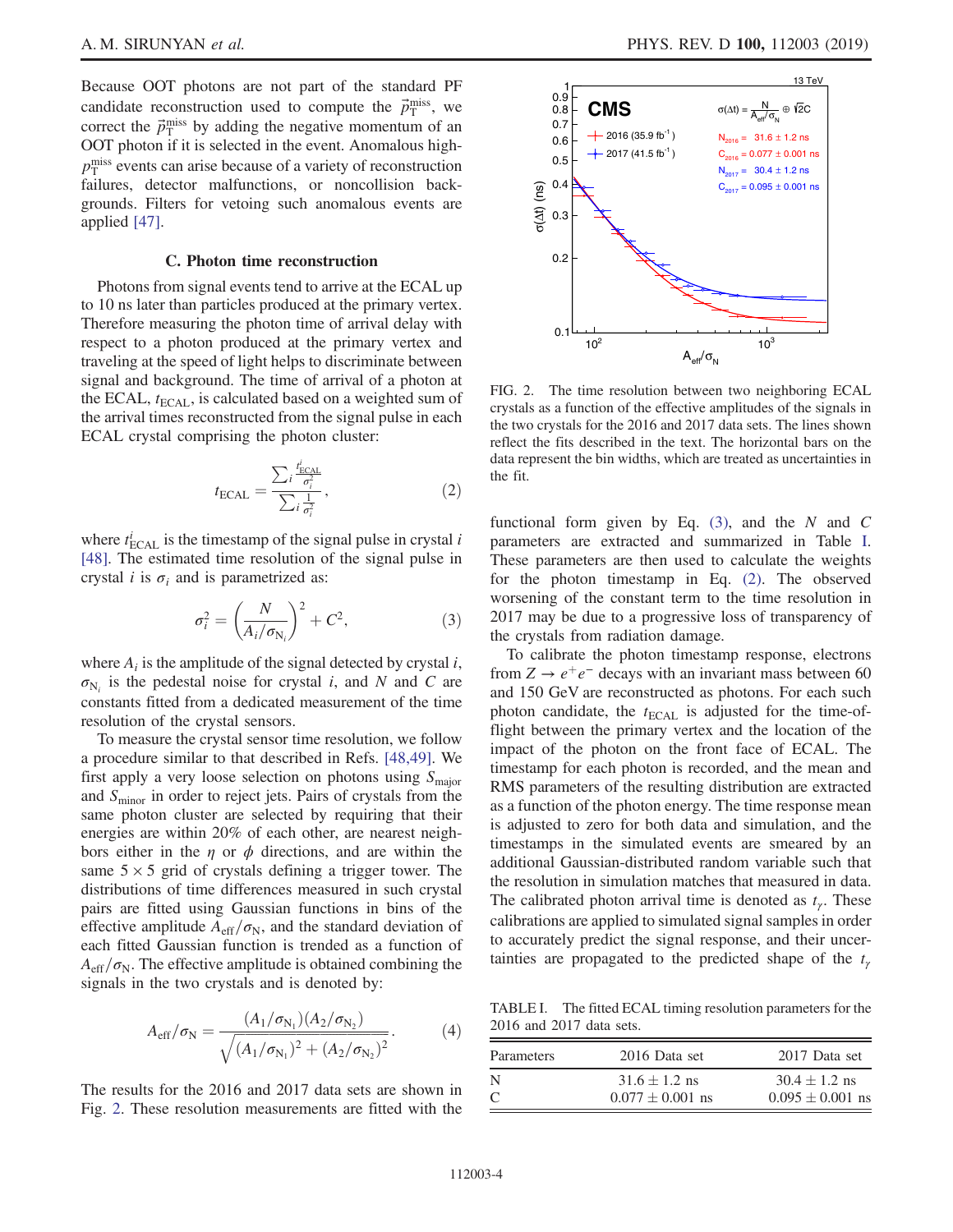<span id="page-4-0"></span>

FIG. 3. The  $p_T^{\text{miss}}$  (left) and  $t_\gamma$  (right) distributions for the 2016 event selection, shown for data and a representative signal benchmark (GMSB:  $\Lambda = 200 \text{ TeV}$ ,  $c\tau = 2 \text{ m}$ ). The  $p_T^{\text{miss}}$  distribution for data is separated into events with  $t_\gamma \ge 1$  ns (blue, darker) and  $t_\gamma < 1$  ns (red, lighter), scaled to match the total number of events with  $t<sub>y</sub> \ge 1$  ns. The  $t<sub>y</sub>$  distribution for data is separated into events with  $p_T^{\text{miss}} \ge 100 \text{ GeV}$  (blue, darker) and  $p_T^{\text{miss}} < 100 \text{ GeV}$  (red, lighter), scaled to match the total number of events with  $p_T^{\text{miss}} \ge 100 \text{ GeV}$ . The signal (black, dotted) is shown in the left plot only for events with  $t<sub>y</sub> \ge 1$  ns, and in the right plot only for events with  $p_T^{\text{miss}} \geq 100 \text{ GeV}$ . The entries in each bin are normalized by the bin width. The horizontal bars on data indicate the bin boundaries. The last bin in each plot includes overflow events.

distribution for the signal as a systematic uncertainty. The time resolution of a single photon candidate is roughly 400 ps. The resolution is constant up to a photon timestamp of 25 ns, the upper boundary of  $t_{\gamma}$  used during the signal extraction.

#### D. Event selection

Events with at least one photon in the barrel region of the detector ( $|\eta|$  < 1.444) with  $p_T$  larger than 70 GeV are selected. Standard photons [\[45\]](#page-11-9) and OOT photons are required to pass the "tight" working points. Both photon identifications are tuned to have an average efficiency of about 70%. Furthermore, a displaced photon identification requirement based on the  $S_{\text{major}}$  and  $S_{\text{minor}}$  variables is imposed. The calibrated arrival time of this tight photon,  $t_{\gamma}$ , is used as one of the final discriminating observables to distinguish signal from background. For the dominant squark-pair and gluino-pair production modes shown in Fig. [1,](#page-1-0) the NLSP is generally produced in association with several jets, and therefore we also require events to have three or more jets with  $p_T$  larger than 30 GeV.

In order to remain compatible with the respective HLT selection, slightly different event selection criteria are imposed on the 2016 and 2017 data sets. For the 2016 data set, triggered by a diphoton HLT, a second photon with  $p_T$ larger than 40 GeV is required to match the analogous HLT requirement. For the 2017 data set, the first category, referred to as the  $2017\gamma$  category, requires events with no subleading photon or events where the subleading photon does not pass the photon identification criteria. The second category requires events to have a subleading photon satisfying the photon identification criteria, and is referred to as the 2017γγ category. The second-photon requirement helps to reduce background by one to two orders of magnitude, while the signal yield remains high for low to intermediate lifetimes. Finally, for the 2017 data set, the  $H<sub>T</sub>$  is required to be larger than 400 GeV in order to match the requirements of the HLT and to reach the plateau of the trigger efficiency.

For the 2016 and 2017 $\gamma\gamma$  analyses, for a given neutralino proper decay length, the signal yield increases as a function of the SUSY breaking scale,  $\Lambda$ , by roughly a factor of two over the range considered for this analysis ( $\Lambda$  from 100 to 400 TeV). The product of signal efficiency and acceptance for the lowest  $\Lambda$  is roughly  $10.0 \pm 0.1\%$  and  $0.15 \pm 0.01\%$ for neutralino proper decay lengths of 0.1 and 100 m, respectively. For the  $2017\gamma$  analysis, the product of signal efficiency and acceptance varies as a function of  $\Lambda$  from  $5.5 \pm 0.1$  to  $10.4 \pm 0.2\%$  for a neutralino proper decay length of 0.1 m, and from  $0.22 \pm 0.03$  to  $0.65 \pm 0.05\%$  for a neutralino proper decay length of 100 m. These trends can be explained by the harder photon spectrum and increase in jet activity that result from an increase in  $\Lambda$ , while an increase in the neutralino proper decay length results in either one or both of the NLSPs decaying outside the fiducial region of ECAL.

Figures [3](#page-4-0) and [4](#page-5-0) show the  $p_T^{\text{miss}}(t_\gamma)$  distribution in data for low and high  $t_\gamma$  (low and high  $p_T^{\text{miss}}$ ), for the 2016, 2017 $\gamma$ ,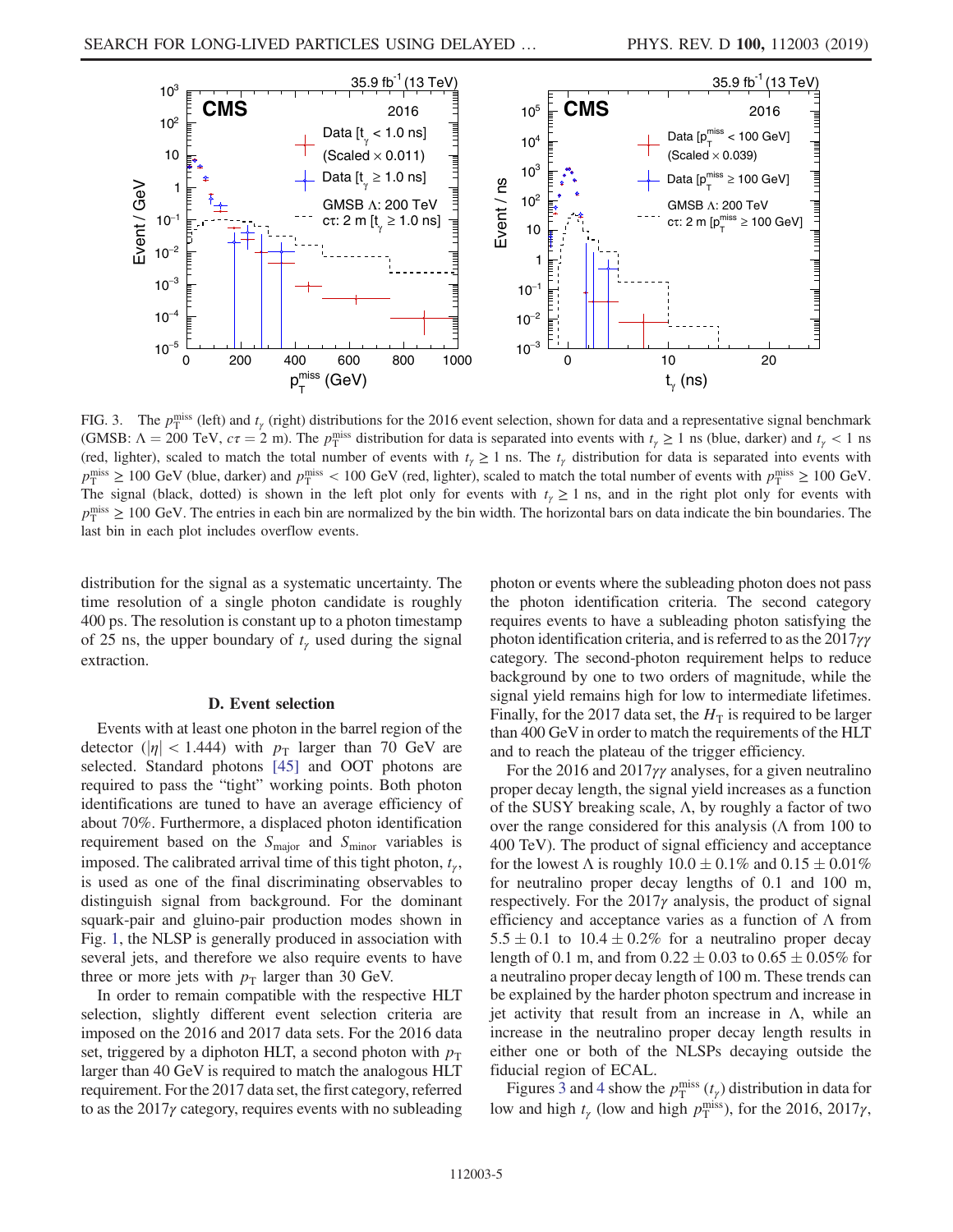<span id="page-5-0"></span>

FIG. 4. The  $p_T^{\text{miss}}$  (left) and  $t_\gamma$  (right) distributions for the 2017 $\gamma$  (upper row) and 2017 $\gamma\gamma$  (lower row) event selections shown for data and a representative signal benchmark (GMSB:  $\Lambda = 200$  TeV,  $c\tau = 2$  m). The  $p_T^{\text{miss}}$  distribution for data is separated into events with  $t<sub>y</sub> \ge 1$  ns (blue, darker) and  $t<sub>y</sub> < 1$  ns (red, lighter), scaled to match the total number of events with  $t<sub>y</sub> \ge 1$  ns. The  $t<sub>y</sub>$  distribution for data is separated into events with  $p_T^{\text{miss}} \ge 100 \text{ GeV}$  (blue, darker) and  $p_T^{\text{miss}} < 100 \text{ GeV}$  (red, lighter), scaled to match the total number of events with  $p_T^{\text{miss}} \ge 100 \text{ GeV}$ . The signal (black, dotted) is shown in the left plots only for events with  $t_\gamma \ge 1$  ns, and in the right plots only for events with  $p_T^{\text{miss}} \ge 100 \text{ GeV}$ . The entries in each bin are normalized by the bin width. The horizontal bars on data indicate the bin boundaries. The last bin in each plot includes overflow events.

and 2017γγ event selections. In addition, the distribution of events for a representative signal point (GMSB:  $\Lambda = 200$  TeV,  $c\tau = 2$  m) is also shown, scaled by the product of the production cross section and the integrated luminosity in the regions most sensitive to this signal benchmark: large  $p_T^{\text{miss}}$  and  $t_\gamma$ .

# V. SIGNAL EXTRACTION AND BACKGROUND ESTIMATION

The  $p_T^{\text{miss}}$  and  $t_\gamma$  variables are used as the final discriminating observables to distinguish signal from background. Standard model background events can populate the signalenriched regions with large values of  $p_T^{\text{miss}}$  and  $t_\gamma$  because of imperfect resolution. Four bins are defined based on the values of the  $p_T^{\text{miss}}$  and  $t_\gamma$  observables. Bin A has low  $p_T^{\text{miss}}$ and low  $t_{\gamma}$ ; bin B has high  $p_T^{\text{miss}}$  and low  $t_{\gamma}$ ; bin C has high  $p_{\rm T}^{\rm miss}$  and high  $t_{\gamma}$ ; and bin D has low  $p_{\rm T}^{\rm miss}$  and high  $t_{\gamma}$ . Signals with large lifetimes are concentrated in bin C, while signals with shorter lifetimes tend to occupy bin B. In contrast, backgrounds are concentrated in bin A. In general, bin C is the most sensitive, with largest signal to background ratio. After the offline selection is applied, the main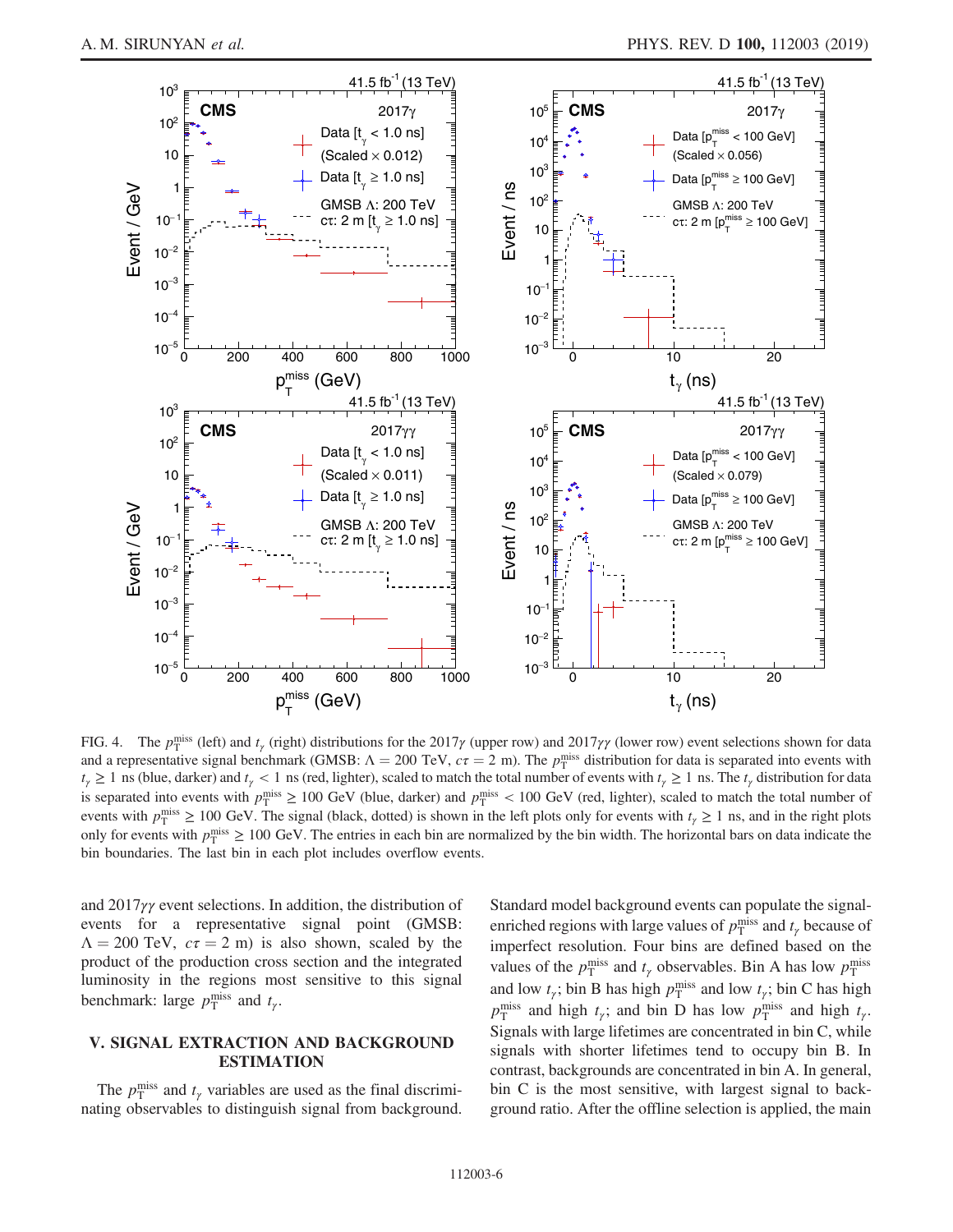| $c\tau$ (m) | $\Lambda \leq 300$ TeV |              |                    | $\Lambda > 300$ TeV |              |                    |
|-------------|------------------------|--------------|--------------------|---------------------|--------------|--------------------|
|             | 2016                   | $2017\gamma$ | $2017\gamma\gamma$ | 2016                | $2017\gamma$ | $2017\gamma\gamma$ |
| (0, 0.1)    | 0, 250                 | 0.5, 300     | 0.5, 150           | 0, 250              | 0.5, 300     | 0.5, 200           |
| (0.1, 100)  | 1.5, 100               | 1.5, 200     | 1.5, 150           | 1.5, 150            | 1.5, 300     | 1.5, 200           |

<span id="page-6-0"></span>TABLE II. The optimized bin boundaries for  $t_\gamma$  (first number, in units of ns) and  $p_T^{\text{miss}}$  (second number, in units of GeV), for different GMSB SPS8 signal model benchmark points considered in the search and for each data set category.

background contribution is from  $pp$  collision processes with high  $p_T^{\text{miss}}$ , which have the same timing distribution as low- $p_{\rm T}^{\rm miss}$  collider data, ensuring that the two discriminating variables are independent for background processes. This includes proton collisions from satellite bunches spaced  $\sim$ 2.5 ns apart from the main bunches. The noncollision backgrounds, which include cosmic ray muons, beam halo muons, and electronic noise deposits, are reduced to a negligible level by the jet multiplicity requirement and the photon selections.

As the  $p_T^{\text{miss}}$  and  $t_\gamma$  observables are statistically independent for background processes, the background distribution can be factorized into the product of the distributions of these two observables. This permits the use of the so called "ABCD" method to predict the background yield in the signal-enriched bin C as  $N_C = (N_D N_B)/N_A$ , where  $N_X$ is the number of background events. In order to account for potential signal contamination in bins A, B, and D, a modified ABCD method is used where a binned maximum likelihood fit is performed simultaneously in the four bins, with the signal strength included as a floating parameter that scales the signal yield uniformly in each bin. The background component of the fit is constrained to obey the standard ABCD relationship, within the bounds of a small systematic uncertainty derived from a validation check of the method in a control region (CR). Systematic uncertainties that impact the signal and background yields are treated as nuisance parameters with log-normal probability density functions.

For each point in the signal model parameter space  $(Λ$ and  $c\tau$  in Table [II](#page-6-0)), the boundaries in  $p_T^{\text{miss}}$  and  $t_\gamma$  that define the A, B, C, and D bins are chosen to yield optimal expected sensitivity. For the optimization procedure, in order to remain unbiased by the observed data in the signalenriched regions, we estimate the background yields using only the observed yield in data for bin A  $(N_A)$  as follows. Template shapes for the observable  $p_T^{\text{miss}}(t_\gamma)$  are derived from data requiring that  $|t_\gamma| < 1$  ns  $(p_T^{\text{miss}} < 100 \text{ GeV})$ . These regions are defined to have negligible signal yield. We obtain the ratios  $r_{B/A}$  ( $r_{D/A}$ ) by dividing the number of events with  $p_T^{\text{miss}}(|t_\gamma|)$  larger than the given bin boundary by the number of events with  $p_T^{\text{miss}}(|t_\gamma|)$  smaller than the bin boundary. The background yields in bins B, D, and C are calculated as  $N_A r_{B/A}$ ,  $N_A r_{D/A}$ , and  $N_A r_{B/A} r_{D/A}$ , respectively. The resulting optimized bin boundaries in

 $t_{\gamma}$  and  $p_{\rm T}^{\rm miss}$  are obtained by choosing the bin boundaries that yield the best expected limit and are summarized in Table [II](#page-6-0) for all the SPS8 model parameter space points considered. To simplify the analysis, groups of similar signal model parameters share the same optimized bin boundaries.

It should be noted that we set the lower and upper boundaries in  $t<sub>y</sub>$  to be −2 ns and 25 ns, respectively. The lower boundary is set by five times the single photon candidate time resolution, while the upper boundary is set to avoid contamination from the next LHC bunch crossing.

To verify that the  $p_T^{\text{miss}}$  and  $t_\gamma$  observables are independent, we define CRs that isolate different SM processes that are similar to the backgrounds expected in the signal region (SR). The  $\gamma$  + jets CR, dominated by the  $\gamma$  + jets process, is defined as events satisfying the same requirements as the SR, but having fewer than three jets. The multijet CR, dominated by QCD multijet production, comprises events satisfying the same requirements as the SR, but with an inverted isolation requirement on the leading photon. We measure the correlation coefficients between  $p_T^{\text{miss}}$  and  $t_\gamma$  to be less than 1% for both the  $\gamma$  + jets CR and multijet CR, supporting their independence. A closure test on the predicted background yield in these CRs is propagated as a systematic uncertainty, as discussed further in Sec. [VI](#page-6-1).

#### VI. SYSTEMATIC UNCERTAINTIES

<span id="page-6-1"></span>The dominant uncertainty in the search is the statistical uncertainty in the background prediction of the modified ABCD method. There are several subdominant systematic uncertainties that affect the prediction of the signal yield in all four bins. These systematic uncertainties include the uncertainty in the integrated luminosity measurement [\[50,51\]](#page-11-13), in the energy scale and resolution of the photons and jets, and in the trigger and photon identification efficiencies. For all these cases, dedicated measurements are performed that evaluate corrections and uncertainties in the efficiencies and energy scales in simulated signal events, and these uncertainties are propagated to the signal yield predictions as an uncertainty in the predicted shapes of the distributions of the discriminating observables  $p_T^{\text{miss}}$ and  $t<sub>y</sub>$ . The calibration of the timestamp discussed in Sec. [IV C](#page-3-4) has associated uncertainties that affect both the offset and the resolution in  $t_{\gamma}$ , and are propagated in the shape prediction for the  $t_{\gamma}$  distribution for the signal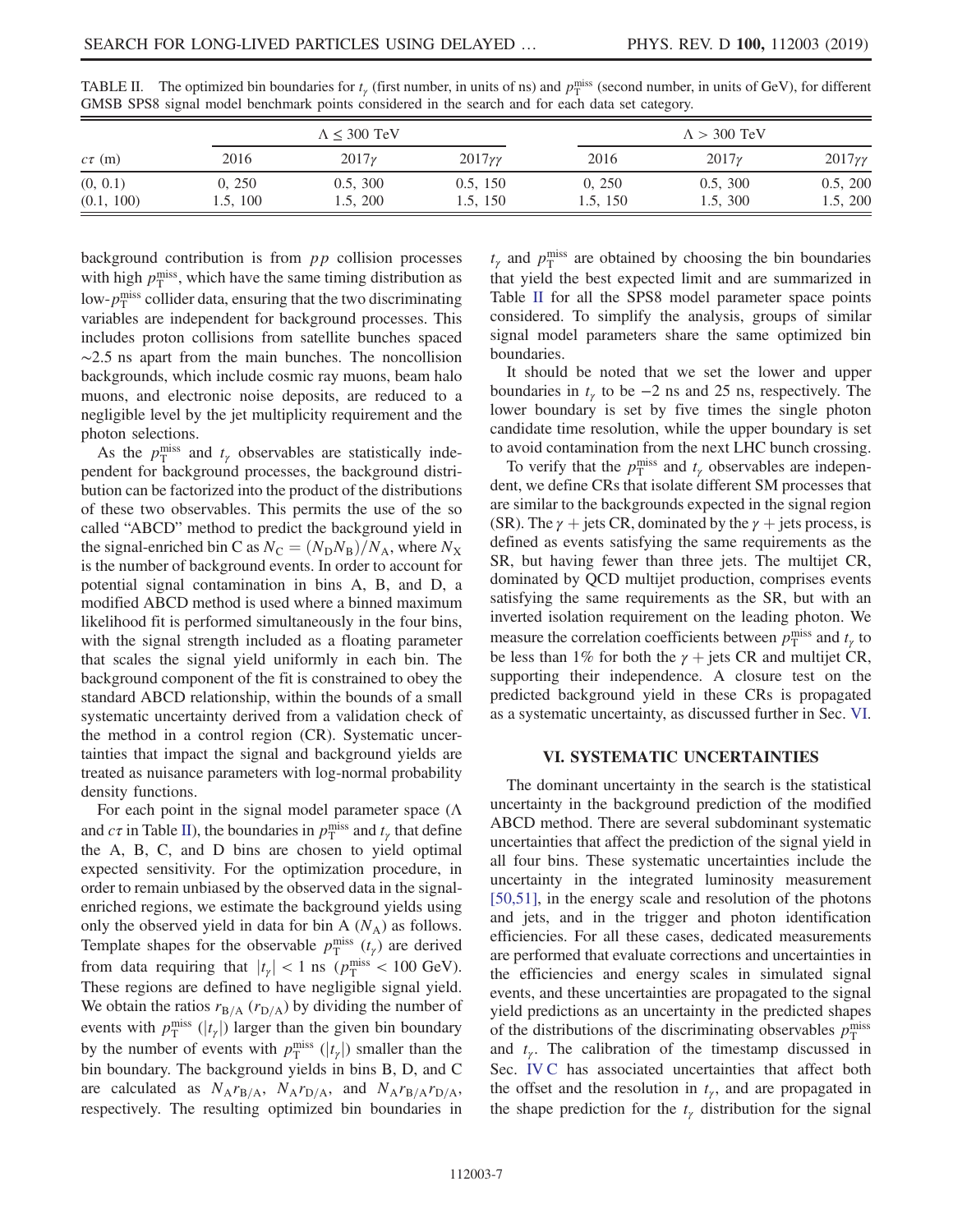| lifetime signal models. The column labeled 2017 includes both the 2017 $\gamma$ and 2017 $\gamma\gamma$ categories. |             |             |         |          |              |  |
|---------------------------------------------------------------------------------------------------------------------|-------------|-------------|---------|----------|--------------|--|
| Systematic uncertainty                                                                                              | Sig/Bkg     | <b>Bins</b> | 2016    | 2017     | Correlation  |  |
| Integrated luminosity                                                                                               | Sig         | A, B, C, D  | $2.5\%$ | 2.3%     | Uncorrelated |  |
| Photon energy scale                                                                                                 | Sig         | A, B, C, D  | $1\%$   | $2\%$    | Correlated   |  |
| Photon energy resolution                                                                                            | Sig         | A,B,C,D     | $1\%$   | $1\%$    | Correlated   |  |
| Jet energy scale                                                                                                    | Sig         | A, B, C, D  | $1.5\%$ | $2\%$    | Correlated   |  |
| Jet energy resolution                                                                                               | Sig         | A, B, C, D  | $1.5\%$ | $1.5\%$  | Uncorrelated |  |
| Photon time bias                                                                                                    | Sig         | A,B,C,D     | $1.5\%$ | $1\%$    | Correlated   |  |
| Photon time resolution                                                                                              | Sig         | A, B, C, D  | $0.5\%$ | $0.5\%$  | Correlated   |  |
| Trigger efficiency                                                                                                  | Sig         | A,B,C,D     | $2\%$   | ${<}1\%$ | Uncorrelated |  |
| Photon identification                                                                                               | Sig         | A, B, C, D  | $2\%$   | $3\%$    | Correlated   |  |
| Closure in bin C ( $c\tau \leq 0.1$ m)                                                                              | <b>B</b> kg | C           | $2\%$   | 3.5%     | Correlated   |  |
| Closure in bin C ( $c\tau > 0.1$ m)                                                                                 | <b>B</b> kg | C           | $90\%$  | $90\%$   | Correlated   |  |

<span id="page-7-0"></span>TABLE III. Summary of systematic uncertainties in the analysis. Also included are notes on whether each source affects signal yields (Sig) or background (Bkg) estimates, to which bins each uncertainty applies, and how the correlations of the uncertainties between the different data sets are treated. We assign different values for the uncertainty in the closure of the background prediction for short and long

benchmarks. As we use  $Z \rightarrow e^+e^-$  events to measure the photon identification efficiency, the corresponding systematic uncertainty includes the impact of the difference in detector response between an electron and a photon. Table [III](#page-7-0) provides a summary of the systematic uncertainties in the analysis and their assigned values for each data set, as well as additional information about the correlations between the uncertainties.

As the modified ABCD method for estimating the background requires that the discriminating observables  $p_{\rm T}^{\rm miss}$  and  $t_{\gamma}$  are independent, we propagate a systematic uncertainty for any potential interdependence of these observables. We select events in the  $\gamma$  + jets and multijet CR and separate events into the same A, B, C, and D bins defined for the signal region. We compare the background yield in bin C predicted by the ABCD method with the observed yield, and propagate the difference as a systematic uncertainty. This systematic uncertainty is referred to as "the closure" in Table [III.](#page-7-0) For the cases with neutralino proper decay length smaller than 0.1 m, this systematic uncertainty is relatively small, at 4% or less. For the cases with neutralino proper decay length larger than 0.1 m, the data yields in bin C of the CRs are small and are limited by statistical uncertainty. As a result, a relatively large systematic uncertainty of 90% of the predicted background yield is propagated.

#### VII. RESULTS AND INTERPRETATION

Tables [IV](#page-7-1) and [V](#page-8-0) list the yields and postfit background predictions for the background-only fit in each of the

<span id="page-7-1"></span>TABLE IV. Observed number of events ( $N_{obs}^{data}$ ) and predicted background yields from the background-only fit ( $N_{bkg}^{postfit}$ ) in bins A, B, C, and D in data for the 2016 category and for the different  $t_{\gamma}$  and  $p_T^{\text{miss}}$  bin boundaries summarized in Table [II](#page-6-0). In addition, the predicted postfit yields from the background-only fit not including bin C ( $N_{\text{bkg}(no\,C)}^{\text{postfit}}$ ) are provided as a test of the closure. Uncertainties in the  $N_{\text{bkg}}^{\text{postfit}}$  and  $N_{\text{bkg}(n0C)}^{\text{postfit}}$  values are the postfit uncertainties. The propagation of the systematic uncertainties is handled during the fit and therefore they are included in the postfit uncertainties.

|                                                             |                                                         | 2016 category                                 |                                     |                                                |                                     |
|-------------------------------------------------------------|---------------------------------------------------------|-----------------------------------------------|-------------------------------------|------------------------------------------------|-------------------------------------|
| Bin boundary $[t_{\gamma}$ (ns), $p_T^{\text{miss}}$ (GeV)] |                                                         | A                                             | B                                   | C                                              |                                     |
| (0, 250)                                                    | $N_{\rm obs}^{\rm data}$<br>$N_{\rm bkg}^{\rm postfit}$ | 16 139<br>$16130 \pm 110$                     | 41<br>$47.5 \pm 4.8$                | 62<br>$55.6 \pm 5.6$                           | 18826<br>$18830 \pm 130$            |
|                                                             | $N_{\rm bkg(no\,C)}^{\rm postfit}$                      | $16140 \pm 110$                               | $41.0 \pm 6.5$                      | $47.8 \pm 7.7$                                 | $18830 \pm 130$                     |
| (1.5, 100)                                                  | $N_{\rm obs}^{\rm data}$<br>$N_{\rm bkg}^{\rm postfit}$ | 33 760<br>$33760 \pm 160$                     | 1302<br>$1303 \pm 37$               | $0.29 \pm 0.28$                                | $5.7 \pm 2.2$                       |
|                                                             | $N_{\rm bkg(no\,C)}^{\rm postfit}$                      | $33760 \pm 160$                               | $1302 \pm 37$                       | $0.19 \pm 0.21$                                | $5.0 \pm 2.1$                       |
| (1.5, 150)                                                  | $N_{\rm obs}^{\rm data}$<br>$N_{\rm bkg}^{\rm postfit}$ | 34 5 95<br>$34600 \pm 170$<br>$34600 \pm 170$ | 467<br>$467 \pm 22$<br>$467 \pm 22$ | $\theta$<br>$0.08 \pm 0.08$<br>$0.08 \pm 0.09$ | 6<br>$5.9 \pm 2.3$<br>$6.0 \pm 2.3$ |
|                                                             | $N_{\rm bkg(no\,C)}^{\rm postfit}$                      |                                               |                                     |                                                |                                     |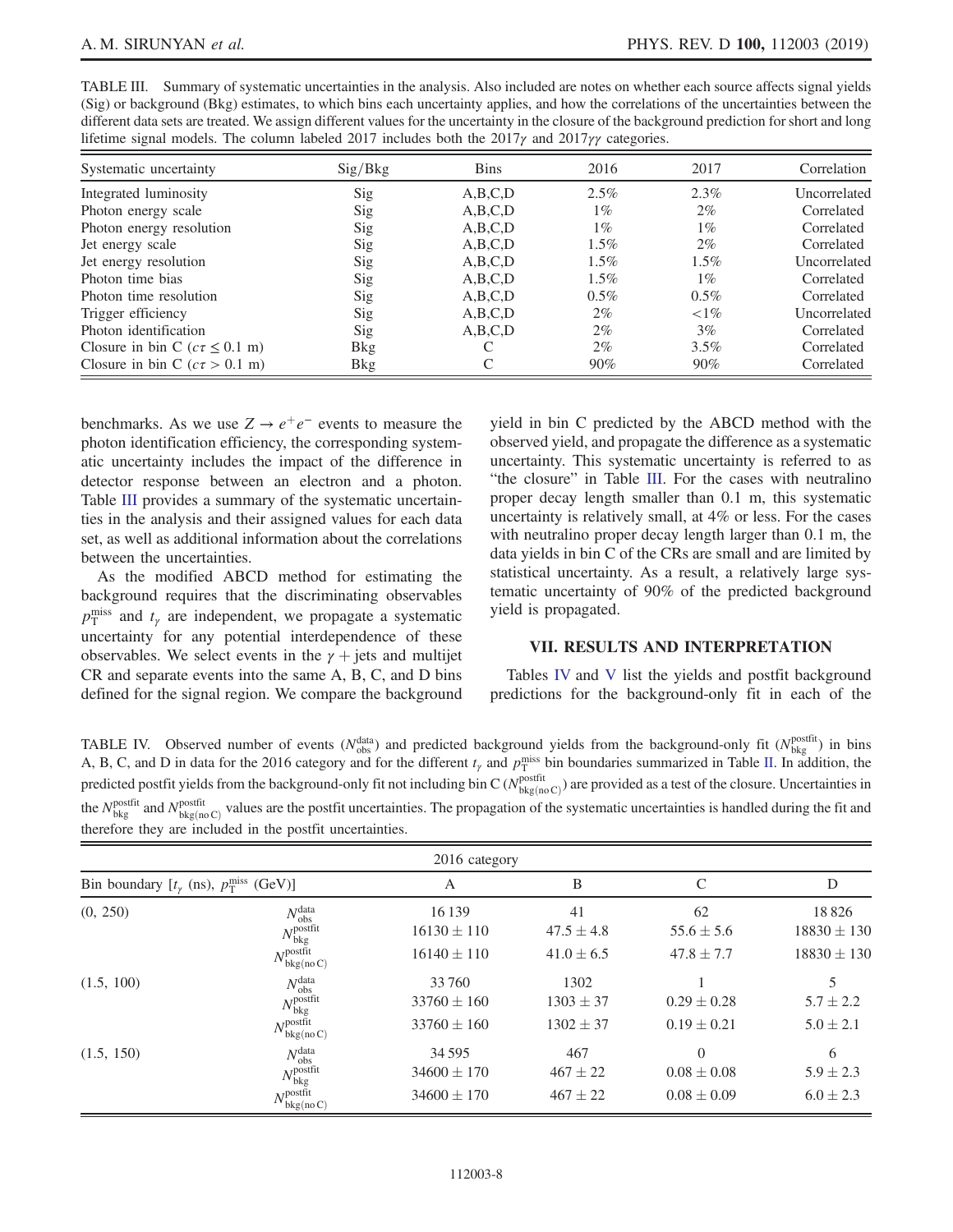|                                                             |                                                                                                      | $2017\gamma$ category                           |                                        |                                                        |                                             |
|-------------------------------------------------------------|------------------------------------------------------------------------------------------------------|-------------------------------------------------|----------------------------------------|--------------------------------------------------------|---------------------------------------------|
| Bin boundary $[t_{\gamma}$ (ns), $p_T^{\text{miss}}$ (GeV)] |                                                                                                      | $\mathbf{A}$                                    | B                                      | $\mathcal{C}$                                          | D                                           |
| (0.5, 300)                                                  | $N_{\rm obs}^{\rm data}$<br>$N_{\rm bkg}^{\rm postfit}$<br>$N_{\rm bkg(no\,C)}^{\rm postfit}$        | 458 372<br>$458370 \pm 660$<br>$460369 \pm 660$ | 281<br>$281 \pm 15$<br>$281 \pm 16$    | 41<br>$41.4 \pm 2.4$<br>$41.5 \pm 2.7$                 | 67655<br>$67660 \pm 280$<br>$67660 \pm 280$ |
| (1.5, 200)                                                  | $N_{\rm obs}^{\rm data} \over N_{\rm bkg}^{\rm postfit}$<br>$N_{\rm bkg(no\,C)}^{\rm postfit}$       | 524 652<br>$524650 \pm 710$<br>$524650 \pm 700$ | 1364<br>$1364 \pm 36$<br>$1364 \pm 35$ | $0.9 \pm 0.8$<br>$0.9 \pm 1.0$                         | 332<br>$330 \pm 20$<br>$330 \pm 20$         |
| (1.5, 300)                                                  | $N_{\rm obs}^{\rm data}$<br>$N_{\rm bkg}^{\rm postfit}$<br>$N_{\rm bkg(no\,C)}^{\rm postfit}$        | 525 694<br>$525690 \pm 700$<br>$525690 \pm 700$ | 322<br>$322 \pm 17$<br>$322 \pm 17$    | $\boldsymbol{0}$<br>$0.19 \pm 0.21$<br>$0.20 \pm 0.24$ | 333<br>$330 \pm 20$<br>$330\pm20$           |
|                                                             |                                                                                                      | $2017\gamma\gamma$ category                     |                                        |                                                        |                                             |
| (0.5, 150)                                                  | $N_{\rm obs}^{\rm data}$<br>$N_{\rm bkg}^{\rm postfit}$<br>$N^{\text{postfit}}$<br>bkg(no C)         | 21 640<br>$21640 \pm 140$<br>$21640 \pm 140$    | 362<br>$364 \pm 17$<br>$362 \pm 18$    | 56<br>$54.0 \pm 3.0$<br>$53.6 \pm 3.3$                 | 3201<br>$3200 \pm 60$<br>$3200 \pm 60$      |
| (0.5, 200)                                                  | $N_{\rm obs}^{\rm data}$<br>$N_{\rm bkg}^{\rm postfit}$<br>$N_{\cdot}^{\text{postfit}}$<br>bkg(no C) | 21863<br>$21860 \pm 140$<br>$21860 \pm 140$     | 139<br>$142 \pm 11$<br>$139 \pm 11$    | 24<br>$21.1 \pm 1.7$<br>$20.6 \pm 1.8$                 | 3233<br>$3240 \pm 60$<br>$3230 \pm 60$      |
| (1.5, 150)                                                  | $N_{\rm obs}^{\rm data}$<br>$N_{\rm bkg}^{\rm postfit}$<br>$N_{\rm bkg(no\,C)}^{\rm postfit}$        | 24 8 24<br>$24820 \pm 150$<br>$24820 \pm 150$   | 418<br>$420 \pm 20$<br>$420 \pm 20$    | $\boldsymbol{0}$<br>$0.25 \pm 0.28$<br>$0.29 \pm 0.36$ | 17<br>$16.7 \pm 4.4$<br>$17.0 \pm 4.4$      |
| (1.5, 200)                                                  | $N_{\rm obs}^{\rm data}$<br>$N_{\rm bkg}^{\rm postfit}$<br>$N_{\rm bkg(no\,C)}^{\rm postfit}$        | 25 0 79<br>$25080 \pm 150$<br>$25080 \pm 150$   | 163<br>$163 \pm 12$<br>$163 \pm 12$    | $\theta$<br>$0.11 \pm 0.12$<br>$0.11 \pm 0.14$         | 17<br>$16.9 \pm 4.4$<br>$17.0 \pm 4.4$      |

<span id="page-8-0"></span>TABLE V. Observed number of events ( $N_{obs}^{data}$ ) and predicted background yields from the background-only fit ( $N_{bkg}^{postfit}$ ) in bins A, B, C, and D in data for the 2017 $\gamma$  (upper table) and 2017 $\gamma\gamma$  (lower table) categories and for the different  $t_{\gamma}$  and  $p_T^{\text{miss}}$  bin boundaries summarized in Table [II](#page-6-0). Additional details are described in the caption of Table [IV.](#page-7-1)

four bins of the 2016, 2017 $\gamma$ , and 2017 $\gamma\gamma$  categories, respectively, for all the  $t_{\gamma}$ - $p_T^{\text{miss}}$  bin boundaries used. No statistically significant deviation from the background expectation is observed. The search result is interpreted in terms of limits on the neutralino production cross section for scenarios in the GMSB SPS8 signal model set.

The modified frequentist criterion  $CL_s$  [52–[54\]](#page-11-14) with the profile likelihood ratio test statistic determined by toy experiments is used to evaluate the observed and expected limits at 95% confidence level (C.L.) on the signal production cross sections. The limits are shown in Fig. [5](#page-9-0) as functions of the mass of the neutralino NLSP  $\tilde{\chi}_1^0$  (linearly related to the SUSY breaking scale, Λ) and the proper decay length of the neutralino. The two-photon category (2016 and 2017 $\gamma\gamma$ ) and the one-photon category (2017 $\gamma$ ) are complementary as the sensitivity at small proper decay length is better for the 2016 and 2017γγ categories because of the extra background suppression from requiring two photons, while the sensitivity at large proper decay lengths is better for the 2017 $\gamma$  analysis because of the significantly improved signal acceptance from the dedicated displaced single-photon trigger. As a result, the sensitivity to signal models with proper lifetimes greater than the ECAL timing resolution for a single photon candidate is improved compared to previous results. For the neutralino proper decay lengths  $c\tau$  of 0.1, 1, 10, and 100 m, masses up to about 320, 525, 360, and 215 GeV are excluded at 95% C.L., respectively.

# VIII. SUMMARY

A search for long-lived particles that decay to a photon and a weakly interacting particle has been presented. The search is based on proton-proton collisions at a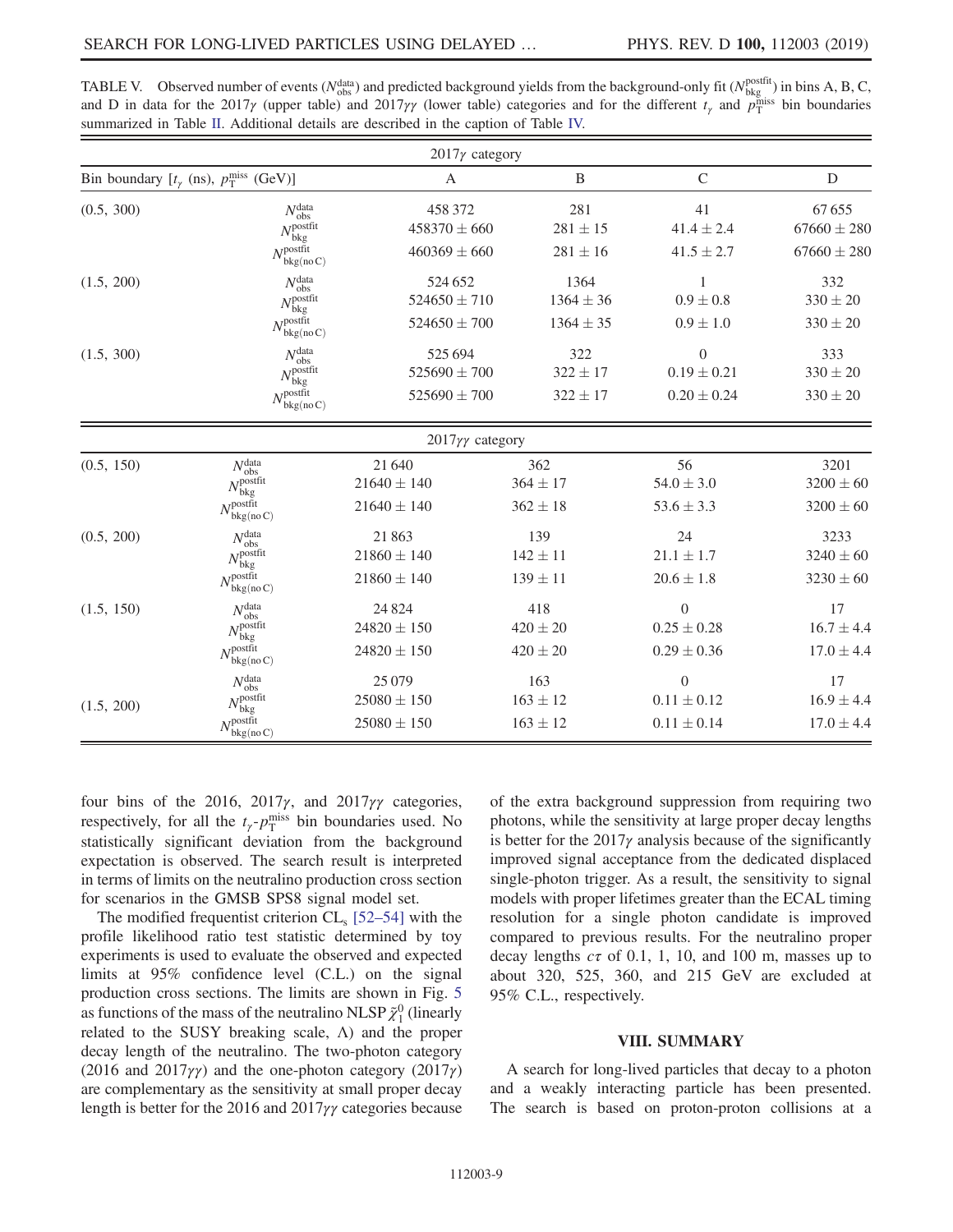<span id="page-9-0"></span>

FIG. 5. The 95% C.L. exclusion contours for the GMSB neutralino production cross section, shown as functions of the neutralino mass, or equivalently the SUSY breaking scale, Λ, in the GMSB SPS8 model, and the neutralino proper decay length,  $c\tau_{\tilde{\chi}_1^0}$ .

center-of-mass energy of 13 TeV collected by the CMS experiment in 2016–2017. The photon from this particle's decay would enter the electromagnetic calorimeter at nonnormal impact angles and with delayed times, and this striking combination of features is exploited to suppress backgrounds. The search is performed using a combination of the 2016 and 2017 data sets, corresponding to a total integrated luminosity of 77.4 fb<sup>−</sup><sup>1</sup>. Both single-photon and diphoton event samples are used for the search, with each sample providing a complementary sensitivity at larger and smaller long-lived particle proper decay lengths, respectively. The results are interpreted in the context of supersymmetry with gauge-mediated supersymmetry breaking, using the SPS8 benchmark model. For neutralino proper decay lengths of 0.1, 1, 10, and 100 m, masses up to about 320, 525, 360, and 215 GeV are excluded at 95% confidence level, respectively. The previous best limits are extended by one order of magnitude in the neutralino proper decay length and by 100 GeV in the mass reach.

# ACKNOWLEDGMENTS

We congratulate our colleagues in the CERN accelerator departments for the excellent performance of the LHC and thank the technical and administrative staffs at CERN and at other CMS institutes for their contributions to the success of the CMS effort. In addition, we gratefully acknowledge the computing centers and personnel of the Worldwide LHC Computing Grid for delivering so effectively the computing infrastructure essential to our analyses. Finally, we acknowledge the enduring support for the construction and operation of the LHC and the CMS detector provided by the following funding agencies: BMBWF and FWF (Austria); FNRS and FWO (Belgium); CNPq, CAPES, FAPERJ, FAPERGS, and FAPESP (Brazil); MES (Bulgaria); CERN; CAS, MoST, and NSFC (China); COLCIENCIAS (Colombia); MSES and CSF (Croatia); RPF (Cyprus); SENESCYT (Ecuador); MoER, ERC IUT, PUT and ERDF (Estonia); Academy of Finland, MEC, and HIP (Finland); CEA and CNRS/IN2P3 (France); BMBF, DFG, and HGF (Germany); GSRT (Greece); NKFIA (Hungary); DAE and DST (India); IPM (Iran); SFI (Ireland); INFN (Italy); MSIP and NRF (Republic of Korea); MES (Latvia); LAS (Lithuania); MOE and UM (Malaysia); BUAP, CINVESTAV, CONACYT, LNS, SEP, and UASLP-FAI (Mexico); MOS (Montenegro); MBIE (New Zealand); PAEC (Pakistan); MSHE and NSC (Poland); FCT (Portugal); JINR (Dubna); MON, RosAtom, RAS, RFBR, and NRC KI (Russia); MESTD (Serbia); SEIDI, CPAN, PCTI, and FEDER (Spain); MOSTR (Sri Lanka); Swiss Funding Agencies (Switzerland); MST (Taipei); ThEPCenter, IPST, STAR, and NSTDA (Thailand); TUBITAK and TAEK (Turkey); NASU and SFFR (Ukraine); STFC (United Kingdom); DOE and NSF (USA). Individuals have received support from the Marie-Curie program and the European Research Council and Horizon 2020 Grant, contract Nos. 675440, 752730, and 765710 (European Union); the Leventis Foundation; the A. P. Sloan Foundation; the Alexander von Humboldt Foundation; the Belgian Federal Science Policy Office; the Fonds pour la Formation  $\dot{a}$  la Recherche dans l'Industrie et dans l'Agriculture (FRIA-Belgium); the Agentschap voor Innovatie door Wetenschap en Technologie (IWT-Belgium); the F. R. S.-FNRS and FWO (Belgium) under the "Excellence of Science—EOS"—be.h project n. 30820817; the Beijing Municipal Science & Technology Commission, No. Z181100004218003; the Ministry of Education, Youth and Sports (MEYS) of the Czech Republic; the Lendület ("Momentum") Program and the János Bolyai Research Scholarship of the Hungarian Academy of Sciences, the New National Excellence Program ÚNKP, the NKFIA research grants No. 123842, No. 123959, No. 124845, No. 124850, No. 125105, No. 128713, No. 128786, and No. 129058 (Hungary); the Council of Science and Industrial Research, India; the HOMING PLUS program of the Foundation for Polish Science, cofinanced from European Union, Regional Development Fund, the Mobility Plus program of the Ministry of Science and Higher Education, the National Science Center (Poland), contracts Harmonia 2014/14/M/ ST2/00428, Opus 2014/13/B/ST2/02543, 2014/15/B/ST2/ 03998, and 2015/19/B/ST2/02861, Sonata-bis 2012/07/E/ ST2/01406; the National Priorities Research Program by Qatar National Research Fund; the Ministry of Science and Education, grant no. 3.2989.2017 (Russia); the Programa Estatal de Fomento de la Investigación Científica y Técnica de Excelencia María de Maeztu, grant MDM-2015-0509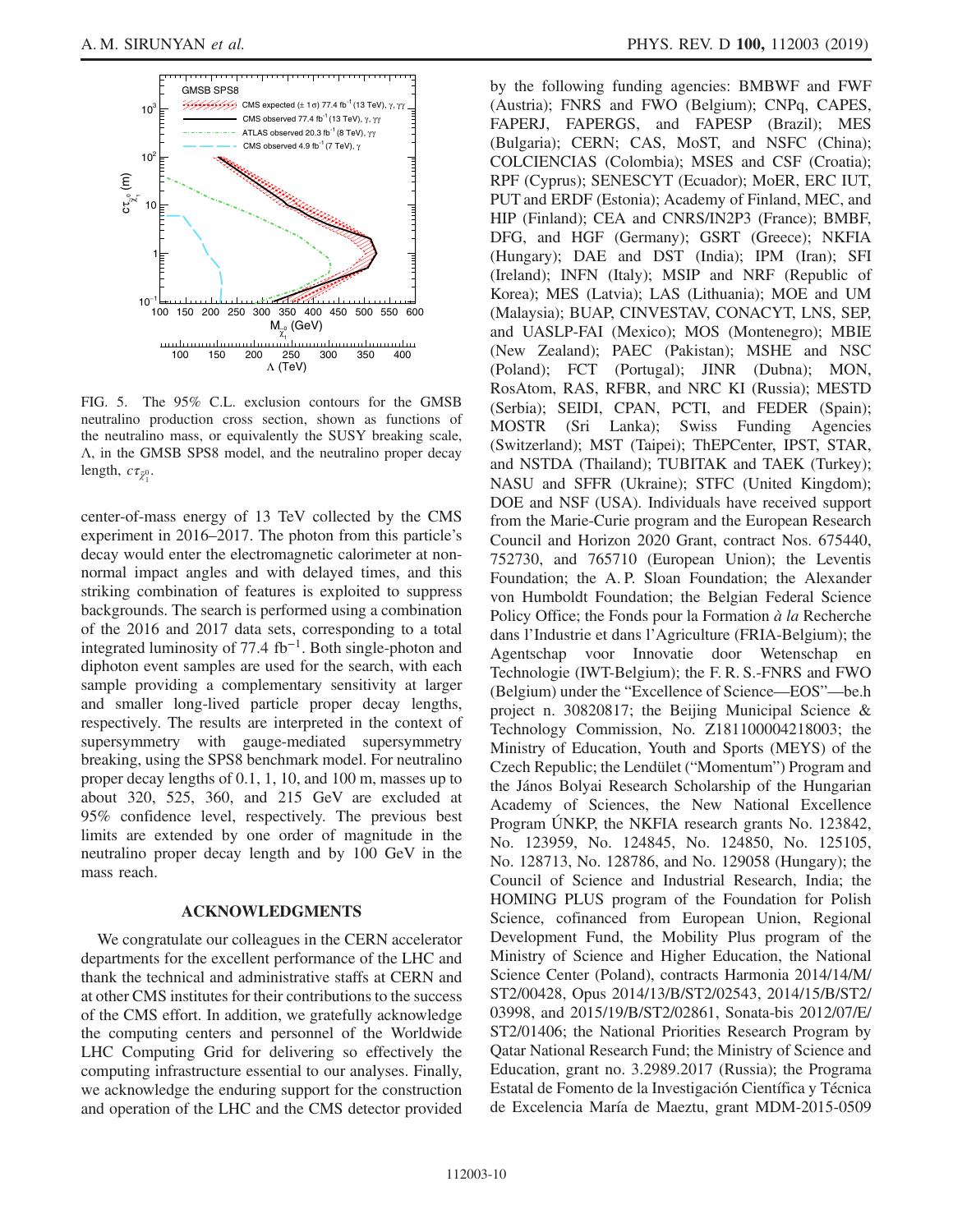and the Programa Severo Ochoa del Principado de Asturias; the Thalis and Aristeia programs cofinanced by EU-ESF and the Greek NSRF; the Rachadapisek Sompot Fund for Postdoctoral Fellowship, Chulalongkorn University and the Chulalongkorn Academic into Its 2nd Century Project Advancement Project (Thailand); the Nvidia Corporation; the Welch Foundation, contract C-1845; and the Weston Havens Foundation (USA).

- <span id="page-10-0"></span>[1] P. Ramond, Dual theory for free fermions, [Phys. Rev. D](https://doi.org/10.1103/PhysRevD.3.2415) 3, [2415 \(1971\)](https://doi.org/10.1103/PhysRevD.3.2415).
- [2] P. Ramond, An interpretation of dual theories, [Nuovo](https://doi.org/10.1007/BF02731370) Cimento A 4[, 544 \(1971\).](https://doi.org/10.1007/BF02731370)
- [3] Y. A. Gol'fand and E. P. Likhtman, Extension of the algebra of Poincaré group generators and violation of  $P$  invariance, JETP Lett. 13, 323 (1971).
- [4] D. V. Volkov and V. P. Akulov, Possible universal neutrino interaction, JETP Lett. 16[, 438 \(1972\)](https://doi.org/10.1007/BFb0105270).
- [5] J. Wess and B. Zumino, Supergauge transformations in fourdimensions, [Nucl. Phys.](https://doi.org/10.1016/0550-3213(74)90355-1) B70, 39 (1974).
- [6] D. Z. Freedman, P. van Nieuwenhuizen, and S. Ferrara, Progress toward a theory of supergravity, [Phys. Rev. D](https://doi.org/10.1103/PhysRevD.13.3214) 13, [3214 \(1976\)](https://doi.org/10.1103/PhysRevD.13.3214).
- [7] S. Deser and B. Zumino, Consistent supergravity, [Phys.](https://doi.org/10.1016/0370-2693(76)90089-7) Lett. 62B[, 335 \(1976\).](https://doi.org/10.1016/0370-2693(76)90089-7)
- [8] D. Z. Freedman and P. van Nieuwenhuizen, Properties of supergravity theory, [Phys. Rev. D](https://doi.org/10.1103/PhysRevD.14.912) 14, 912 (1976).
- [9] S. Ferrara and P. van Nieuwenhuizen, Consistent Supergravity with Complex Spin  $3/2$  Gauge Fields, [Phys. Rev.](https://doi.org/10.1103/PhysRevLett.37.1669) Lett. 37[, 1669 \(1976\)](https://doi.org/10.1103/PhysRevLett.37.1669).
- [10] P. Fayet, Supergauge invariant extension of the Higgs mechanism and a model for the electron and its neutrino, Nucl. Phys. B90[, 104 \(1975\)](https://doi.org/10.1016/0550-3213(75)90636-7).
- [11] A. H. Chamseddine, R. L. Arnowitt, and P. Nath, Locally Supersymmetric Grand Unification, [Phys. Rev. Lett.](https://doi.org/10.1103/PhysRevLett.49.970) 49, 970 [\(1982\).](https://doi.org/10.1103/PhysRevLett.49.970)
- [12] R. Barbieri, S. Ferrara, and C. A. Savoy, Gauge models with spontaneously broken local supersymmetry, [Phys. Lett.](https://doi.org/10.1016/0370-2693(82)90685-2) 119B[, 343 \(1982\).](https://doi.org/10.1016/0370-2693(82)90685-2)
- [13] L. J. Hall, J. D. Lykken, and S. Weinberg, Supergravity as the messenger of supersymmetry breaking, [Phys. Rev. D](https://doi.org/10.1103/PhysRevD.27.2359) 27, [2359 \(1983\)](https://doi.org/10.1103/PhysRevD.27.2359).
- [14] G.L. Kane, C.F. Kolda, L. Roszkowski, and J.D. Wells, Study of constrained minimal supersymmetry, [Phys. Rev. D](https://doi.org/10.1103/PhysRevD.49.6173) 49[, 6173 \(1994\)](https://doi.org/10.1103/PhysRevD.49.6173).
- <span id="page-10-1"></span>[15] G. F. Giudice and R. Rattazzi, Theories with gauge mediated supersymmetry breaking, Phys. Rep. 322[, 419 \(1999\).](https://doi.org/10.1016/S0370-1573(99)00042-3)
- [16] S. Dimopoulos, M. Dine, S. Raby, and S.D. Thomas, Experimental Signatures of Low-Energy Gauge Mediated Supersymmetry Breaking, [Phys. Rev. Lett.](https://doi.org/10.1103/PhysRevLett.76.3494) 76, 3494 (1996).
- [17] P. Fayet, Mixing between gravitational and weak interactions through the massive gravitino, [Phys. Lett. B](https://doi.org/10.1016/0370-2693(77)90414-2) 70, 461 [\(1977\).](https://doi.org/10.1016/0370-2693(77)90414-2)
- [18] H. Baer, M. Brhlik, C. H. Chen, and X. Tata, Signals for the minimal gauge-mediated supersymmetry breaking model at the Fermilab Tevatron collider, [Phys. Rev. D](https://doi.org/10.1103/PhysRevD.55.4463) 55, 4463 [\(1997\).](https://doi.org/10.1103/PhysRevD.55.4463)
- [19] H. Baer, P. G. Mercadante, X. Tata, and Y. LWang, Reach of Tevatron upgrades in gauge-mediated supersymmetry breaking models, Phys. Rev. D 60[, 055001 \(1999\).](https://doi.org/10.1103/PhysRevD.60.055001)
- [20] S. Dimopoulos, S. Thomas, and J. D. Wells, Sparticle spectroscopy and electroweak symmetry breaking with gauge-mediated supersymmetry breaking, [Nucl. Phys.](https://doi.org/10.1016/S0550-3213(97)00030-8) B488[, 39 \(1997\)](https://doi.org/10.1016/S0550-3213(97)00030-8).
- [21] J. R. Ellis, J. L. Lopez, and D. V. Nanopoulos, Analysis of LEP constraints on supersymmetric models with a light gravitino, [Phys. Lett. B](https://doi.org/10.1016/S0370-2693(97)00019-1) 394, 354 (1997).
- [22] M. Dine, A. E. Nelson, Y. Nir, and Y. Shirman, New tools for low energy dynamical supersymmetry breaking, [Phys.](https://doi.org/10.1103/PhysRevD.53.2658) Rev. D 53[, 2658 \(1996\).](https://doi.org/10.1103/PhysRevD.53.2658)
- [23] G. F. Giudice and R. Rattazzi, Gauge-mediated supersymmetry breaking, in Perspectives on Supersymmetry (World Scientific, Singapore, 1998), p. 355.
- <span id="page-10-2"></span>[24] B. C. Allanach et al., The Snowmass points and slopes: Benchmarks for SUSY searches, [Eur. Phys. J. C](https://doi.org/10.1007/s10052-002-0949-3) 25, 113 [\(2002\).](https://doi.org/10.1007/s10052-002-0949-3)
- [25] C. H. Chen and J. F. Gunion, Maximizing hadron collider sensitivity to gauge mediated supersymmetry breaking models, [Phys. Lett. B](https://doi.org/10.1016/S0370-2693(97)01428-7) 420, 77 (1998).
- <span id="page-10-3"></span>[26] CMS Collaboration, Search for long-lived particles decaying to photons and missing energy in protonproton collisions at  $\sqrt{s} = 7$  TeV, [Phys. Lett. B](https://doi.org/10.1016/j.physletb.2013.04.027) 722, 273 [\(2013\).](https://doi.org/10.1016/j.physletb.2013.04.027)
- <span id="page-10-4"></span>[27] ATLAS Collaboration, Search for nonpointing and delayed photons in the diphoton and missing transverse momentum final state in 8 TeV pp collisions at the LHC using the ATLAS detector, Phys. Rev. D 90[, 112005 \(2014\).](https://doi.org/10.1103/PhysRevD.90.112005)
- <span id="page-10-5"></span>[28] CMS Collaboration, Search for exotic decays of a Higgs boson into undetectable particles and one or more photons, [Phys. Lett. B](https://doi.org/10.1016/j.physletb.2015.12.017) 753, 363 (2016).
- <span id="page-10-6"></span>[29] CMS Collaboration, The CMS experiment at the CERN LHC, J. Instrum. 3[, S08004 \(2008\).](https://doi.org/10.1088/1748-0221/3/08/S08004)
- <span id="page-10-7"></span>[30] CMS Collaboration, The CMS trigger system, [J. Instrum.](https://doi.org/10.1088/1748-0221/12/01/P01020) 12[, P01020 \(2017\)](https://doi.org/10.1088/1748-0221/12/01/P01020).
- <span id="page-10-8"></span>[31] J. Alwall, S. Höche, F. Krauss, N. Lavesson, L. Lönnblad, F. Maltoni, M. L. Mangano, M. Moretti, C. G. Papadopoulos, F. Piccinini, S. Schumann, M. Treccani, J. Winter, and M. Worek, Comparative study of various algorithms for the merging of parton showers and matrix elements in hadronic collisions, [Eur. Phys. J. C](https://doi.org/10.1140/epjc/s10052-007-0490-5) 53, 473 (2008).
- <span id="page-10-9"></span>[32] E. Bothmann et al., Event generation with SHERPA 2.2, [SciPost Phys.](https://doi.org/10.21468/SciPostPhys.7.3.034) 7, 034 (2019).
- [33] T. Gleisberg, S. Hoeche, F. Krauss, M. Schonherr, S. Schumann, F. Siegert, and J. Winter, Event generation with SHERPA 1.1, [J. High Energy Phys. 02 \(2009\) 007.](https://doi.org/10.1088/1126-6708/2009/02/007)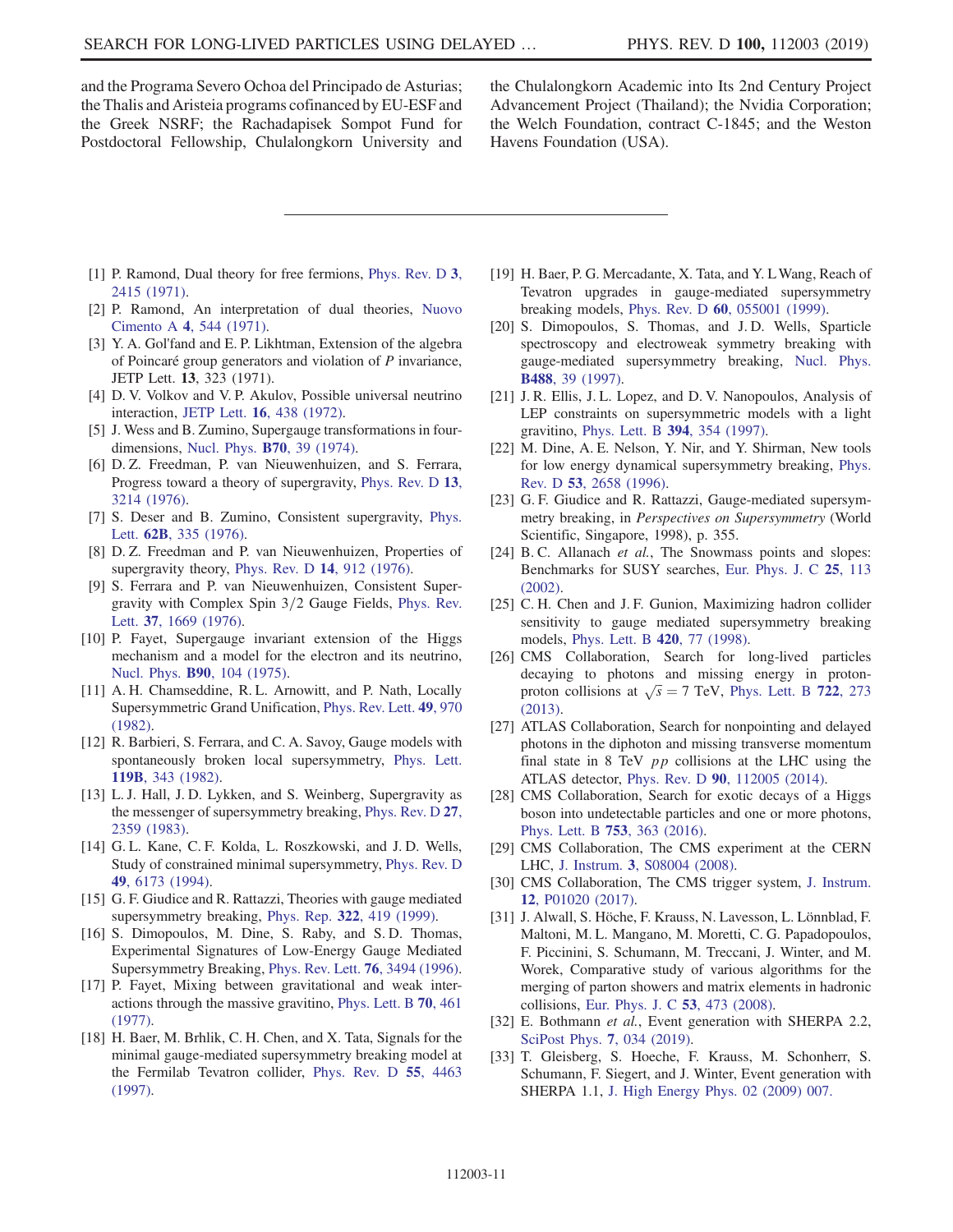- <span id="page-11-0"></span>[34] F. E. Paige, S. D. Protopopescu, H. Baer, and X. Tata, ISAJET 7.69: A Monte Carlo event generator for  $p p$ ,  $\bar{p}p$ , and  $e^+e^-$  reactions, [arXiv:hep-ph/0312045](https://arXiv.org/abs/hep-ph/0312045).
- <span id="page-11-1"></span>[35] T. Sjöstrand, S. Ask, J. R. Christiansen, R. Corke, N. Desai, P. Ilten, S. Mrenna, S. Prestel, C. O. Rasmussen, and P. Z. Skands, An introduction to PYTHIA 8.2, [Comput. Phys.](https://doi.org/10.1016/j.cpc.2015.01.024) Commun. 191[, 159 \(2015\)](https://doi.org/10.1016/j.cpc.2015.01.024).
- <span id="page-11-2"></span>[36] P. Skands, S. Carrazza, and J. Rojo, Tuning PYTHIA 8.1: The Monash 2013 tune, [Eur. Phys. J. C](https://doi.org/10.1140/epjc/s10052-014-3024-y) 74, 3024 (2014).
- [37] CMS Collaboration, Underlying event tunes and double parton scattering, CMS Physics Analysis Summary Report No. CMS-PAS-GEN-14-001, 2018, [http://cds.cern.ch/record/](http://cds.cern.ch/record/1697700) [1697700.](http://cds.cern.ch/record/1697700)
- <span id="page-11-3"></span>[38] CMS Collaboration, Extraction and validation of a new set of CMS PYTHIA8 tunes from underlying-event measurements, [arXiv:1903.12179](https://arXiv.org/abs/1903.12179) [Eur. Phys. J. C (to be published)].
- <span id="page-11-4"></span>[39] R. D. Ball et al. (NNPDF Collaboration), Parton distributions for the LHC Run II, [J. High Energy Phys. 04 \(2015\)](https://doi.org/10.1007/JHEP04(2015)040) [040.](https://doi.org/10.1007/JHEP04(2015)040)
- <span id="page-11-5"></span>[40] R. D. Ball et al. (NNPDF Collaboration), Parton distributions from high-precision collider data, [Eur. Phys. J. C](https://doi.org/10.1140/epjc/s10052-017-5199-5) 77, [663 \(2017\)](https://doi.org/10.1140/epjc/s10052-017-5199-5).
- <span id="page-11-6"></span>[41] S. Agostinelli et al. (GEANT4 Collaboration), GEANT4—a simulation toolkit, [Nucl. Instrum. Methods Phys. Res., Sect.](https://doi.org/10.1016/S0168-9002(03)01368-8) A 506[, 250 \(2003\).](https://doi.org/10.1016/S0168-9002(03)01368-8)
- <span id="page-11-7"></span>[42] CMS Collaboration, Particle-flow reconstruction and global event description with the CMS detector, [J. Instrum.](https://doi.org/10.1088/1748-0221/12/10/P10003) 12, [P10003 \(2017\)](https://doi.org/10.1088/1748-0221/12/10/P10003).
- <span id="page-11-8"></span>[43] M. Cacciari, G. P. Salam, and G. Soyez, The anti- $k_t$  jet clustering algorithm, [J. High Energy Phys. 04 \(2008\) 063.](https://doi.org/10.1088/1126-6708/2008/04/063)
- [44] M. Cacciari, G. P. Salam, and G. Soyez, FastJet user manual, [Eur. Phys. J. C](https://doi.org/10.1140/epjc/s10052-012-1896-2) 72, 1896 (2012).
- <span id="page-11-9"></span>[45] CMS Collaboration, Performance of photon reconstruction and identification with the CMS detector in proton-proton collisions at  $\sqrt{s} = 8$  TeV, J. Instrum. 10[, P08010 \(2015\)](https://doi.org/10.1088/1748-0221/10/08/P08010).
- <span id="page-11-10"></span>[46] CMS Collaboration, Jet algorithms performance in 13 TeV data, CMS Physics Analysis Summary Report No. CMS-PAS-JME-16-003, 2017, [https://cds.cern.ch/record/2256875.](https://cds.cern.ch/record/2256875)
- <span id="page-11-11"></span>[47] CMS Collaboration, Performance of missing transverse momentum reconstruction in proton-proton collisions at  $\sqrt{s}$  = 13 TeV using the CMS detector,J. Instrum. 14[, P07004 \(2019\).](https://doi.org/10.1088/1748-0221/14/07/P07004)
- <span id="page-11-12"></span>[48] CMS Collaboration, Time reconstruction and performance of the CMS electromagnetic calorimeter, [J. Instrum.](https://doi.org/10.1088/1748-0221/5/03/T03011) 5, [T03011 \(2010\).](https://doi.org/10.1088/1748-0221/5/03/T03011)
- [49] D. del Re, Timing performance of the CMS ECAL and prospects for the future, J. Phys. 587[, 012003 \(2015\)](https://doi.org/10.1088/1742-6596/587/1/012003).
- <span id="page-11-13"></span>[50] CMS Collaboration, CMS Luminosity Measurements for the 2016 data-taking period, CMS Physics Analysis Summary Report No. CMS-PAS-LUM-17-001, 2017, [https://cds](https://cds.cern.ch/record/2257069) [.cern.ch/record/2257069.](https://cds.cern.ch/record/2257069)
- [51] CMS Collaboration, CMS luminosity measurement for the 2017 data-taking period at  $\sqrt{s} = 13$  TeV, CMS Physics Analysis Summary Report No. CMS-PAS-LUM-17-004, 2018, <https://cds.cern.ch/record/2621960>.
- <span id="page-11-14"></span>[52] T. Junk, Confidence level computation for combining searches with small statistics, [Nucl. Instrum. Methods Phys.](https://doi.org/10.1016/S0168-9002(99)00498-2) [Res., Sect. A](https://doi.org/10.1016/S0168-9002(99)00498-2) 434, 435 (1999).
- [53] A. L. Read, Presentation of search results: The  $CL<sub>s</sub>$  technique, J. Phys. G 28[, 2693 \(2002\).](https://doi.org/10.1088/0954-3899/28/10/313)
- [54] The ATLAS Collaboration, The CMS Collaboration, The LHC higgs combination group, Procedure for the LHC Higgs Boson Search Combination in Summer 2011, CMS Note, (Tech. Rep. CMS-NOTE-2011-005, ATL-PHYS-PUB-2011-11, 2011).

<span id="page-11-21"></span><span id="page-11-20"></span><span id="page-11-19"></span><span id="page-11-18"></span><span id="page-11-17"></span><span id="page-11-16"></span><span id="page-11-15"></span>A. M. Sirunyan,<sup>1[,a](#page-21-0)</sup> A. Tumasyan,<sup>1</sup> W. Adam,<sup>2</sup> F. Ambrogi,<sup>2</sup> T. Bergauer,<sup>2</sup> J. Brandstetter,<sup>2</sup> M. Dragicevic,<sup>2</sup> J. Erö,<sup>2</sup> A. Escalante Del Valle,<sup>2</sup> M. Flechl,<sup>2</sup> R. Frühwirth,<sup>[2,b](#page-21-1)</sup> M. Jeitler,<sup>2,b</sup> N. Krammer,<sup>2</sup> I. Krätschmer,<sup>2</sup> D. Liko,<sup>2</sup> T. Madlener,<sup>2</sup> I. Mikulec,<sup>2</sup> N. Rad,<sup>2</sup> J. Schieck,<sup>[2,b](#page-21-1)</sup> R. Schöfbeck,<sup>2</sup> M. Spanring,<sup>2</sup> D. Spitzbart,<sup>2</sup> W. Waltenberger,<sup>2</sup> C.-E. Wulz,<sup>2,b</sup> M. Zarucki,<sup>2</sup> V. Drugakov,<sup>3</sup> V. Mossolov,<sup>3</sup> J. Suarez Gonzalez,<sup>3</sup> M. R. Darwish,<sup>4</sup> E. A. De Wolf,<sup>4</sup> D. Di Croce,<sup>4</sup> X. Janssen,<sup>4</sup> A. Lelek,<sup>4</sup> M. Pieters,<sup>4</sup> H. Rejeb Sfar,<sup>4</sup> H. Van Haevermaet,<sup>4</sup> P. Van Mechelen,<sup>4</sup> S. Van Putte,<sup>4</sup> N. Van Remortel,<sup>4</sup> F. Blekman,<sup>5</sup> E. S. Bols,<sup>5</sup> S. S. Chhibra,<sup>5</sup> J. D'Hondt,<sup>5</sup> J. De Clercq,<sup>5</sup> D. Lontkovskyi,<sup>5</sup> S. Lowette,<sup>5</sup> I. Marchesini,<sup>5</sup> S. Moortgat,<sup>5</sup> Q. Python,<sup>5</sup> K. Skovpen,<sup>5</sup> S. Tavernier,<sup>5</sup> W. Van Doninck,<sup>5</sup> P. Van Mulders,<sup>5</sup> D. Beghin,<sup>6</sup> B. Bilin,<sup>6</sup> H. Brun,<sup>6</sup> B. Clerbaux,<sup>6</sup> G. De Lentdecker,<sup>6</sup> H. Delannoy,<sup>6</sup> B. Dorney,<sup>6</sup> L. Favart,<sup>6</sup> A. Grebenyuk,<sup>6</sup> A. K. Kalsi,<sup>6</sup> A. Popov,<sup>6</sup> N. Postiau, <sup>6</sup> E. Starling, <sup>6</sup> L. Thomas, <sup>6</sup> C. Vander Velde, <sup>6</sup> P. Vanlaer, <sup>6</sup> D. Vannerom, <sup>6</sup> T. Cornelis, <sup>7</sup> D. Dobur, <sup>7</sup> I. Khvastunov,<sup>7[,c](#page-21-2)</sup> M. Niedziela,<sup>7</sup> C. Roskas,<sup>7</sup> D. Trocino,<sup>7</sup> M. Tytgat,<sup>7</sup> W. Verbeke,<sup>7</sup> B. Vermassen,<sup>7</sup> M. Vit,<sup>7</sup> O. Bondu,<sup>8</sup> G. Bruno,<sup>8</sup> C. Caputo,<sup>8</sup> P. David,<sup>8</sup> C. Delaere,<sup>8</sup> M. Delcourt,<sup>8</sup> A. Giammanco,<sup>8</sup> V. Lemaitre,<sup>8</sup> J. Prisciandaro,<sup>8</sup> A. Saggio,<sup>8</sup> M. Vidal Marono,<sup>8</sup> P. Vischia,<sup>8</sup> J. Zobec,<sup>8</sup> F. L. Alves,<sup>9</sup> G. A. Alves,<sup>9</sup> G. Correia Silva,<sup>9</sup> C. Hensel,<sup>9</sup> A. Moraes,<sup>9</sup> P. Rebello Teles,<sup>9</sup> E. Belchior Batista Das Chagas,<sup>10</sup> W. Carvalho,<sup>10</sup> J. Chinellato,<sup>10[,d](#page-21-3)</sup> E. Coelho,<sup>10</sup> E. M. Da Costa,<sup>10</sup> G. G. Da Silveira, <sup>10[,e](#page-21-4)</sup> D. De Jesus Damiao, <sup>10</sup> C. De Oliveira Martins, <sup>10</sup> S. Fonseca De Souza, <sup>10</sup> L. M. Huertas Guativa, <sup>10</sup> H. Malbouisson,<sup>10</sup> J. Martins,<sup>1[0,f](#page-21-5)</sup> D. Matos Figueiredo,<sup>10</sup> M. Medina Jaime,<sup>1[0,g](#page-21-6)</sup> M. Melo De Almeida,<sup>10</sup> C. Mora Herrera,<sup>10</sup> L. Mundim,<sup>10</sup> H. Nogima,<sup>10</sup> W. L. Prado Da Silva,<sup>10</sup> L. J. Sanchez Rosas,<sup>10</sup> A. Santoro,<sup>10</sup> A. Sznajder,<sup>10</sup> M. Thiel,<sup>10</sup> E. J. Tonelli Manganote,<sup>10[,d](#page-21-3)</sup> F. Torres Da Silva De Araujo,<sup>10</sup> A. Vilela Pereira,<sup>10</sup> C. A. Bernardes,<sup>11a</sup> L. Calligaris,<sup>11a</sup> T. R. Fernandez Perez Tomei,<sup>11a</sup> E. M. Gregores,<sup>11a,11b</sup> D. S. Lemos,<sup>11a</sup> P. G. Mercadante,<sup>11a,11b</sup> S. F. Novaes,<sup>11a</sup> Sandra S. Padula,<sup>11a</sup> A. Aleksandrov,<sup>12</sup> G. Antchev,<sup>12</sup> R. Hadjiiska,<sup>12</sup> P. Iaydjiev,<sup>12</sup> M. Misheva,<sup>12</sup> M. Rodozov,<sup>12</sup> M. Shopova,<sup>12</sup> G. Sultanov,<sup>12</sup> M. Bonchev,<sup>13</sup> A. Dimitrov,<sup>13</sup> T. Ivanov,<sup>13</sup> L. Litov,<sup>13</sup> B. Pavlov,<sup>13</sup> P. Petkov,<sup>13</sup> W. Fang,<sup>14[,h](#page-21-7)</sup>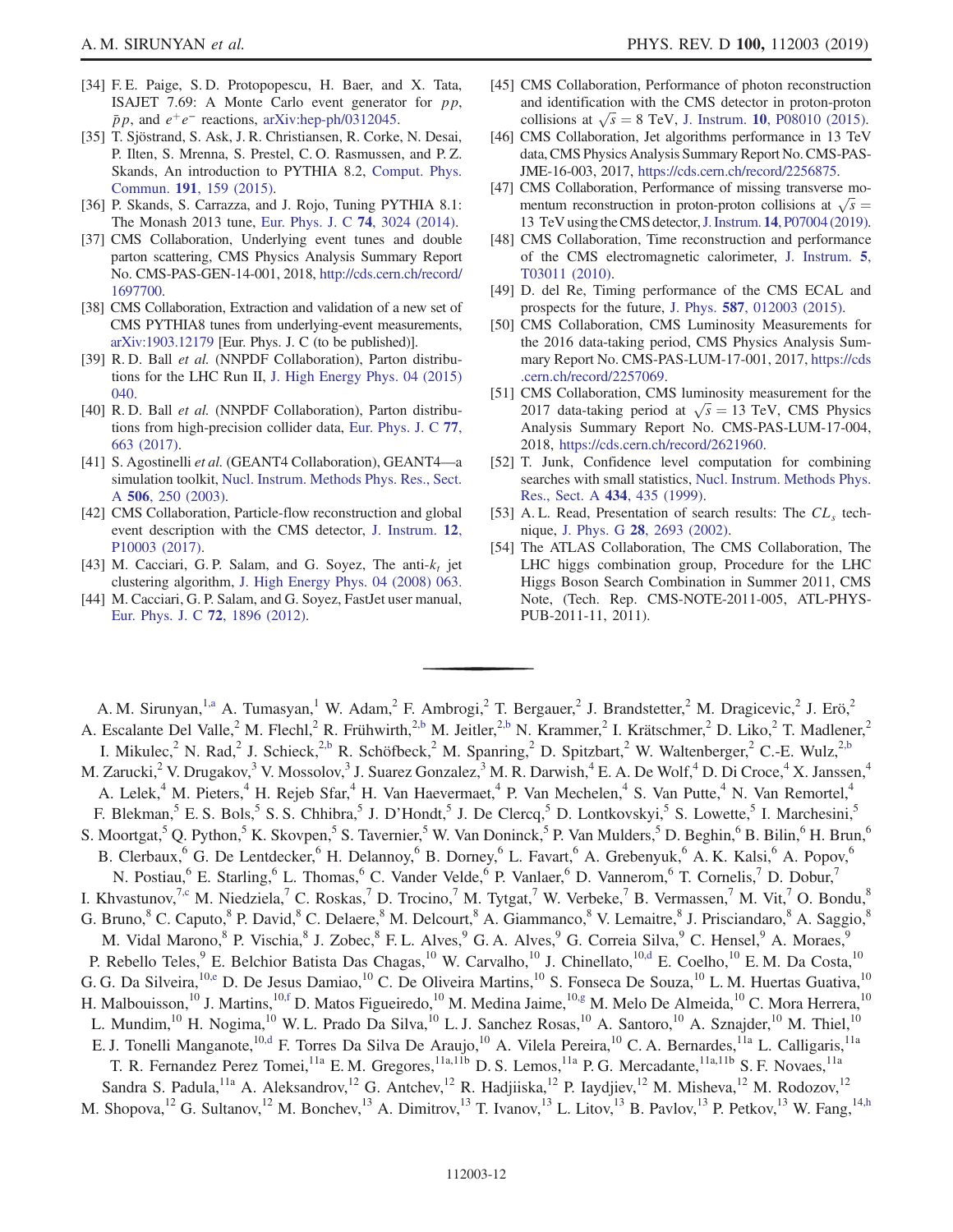<span id="page-12-10"></span><span id="page-12-9"></span><span id="page-12-8"></span><span id="page-12-7"></span><span id="page-12-6"></span><span id="page-12-5"></span><span id="page-12-4"></span><span id="page-12-3"></span><span id="page-12-2"></span><span id="page-12-1"></span><span id="page-12-0"></span>X. Gao,<sup>14[,h](#page-21-7)</sup> L. Yuan,<sup>14</sup> G. M. Chen,<sup>15</sup> H. S. Chen,<sup>15</sup> M. Chen,<sup>15</sup> C. H. Jiang,<sup>15</sup> D. Leggat,<sup>15</sup> H. Liao,<sup>15</sup> Z. Liu,<sup>15</sup> A. Spiezia,<sup>15</sup> J. Tao,<sup>15</sup> E. Yazgan,<sup>15</sup> H. Zhang,<sup>15</sup> S. Zhang,<sup>1[5,i](#page-21-8)</sup> J. Zhao,<sup>15</sup> A. Agapitos,<sup>16</sup> Y. Ban,<sup>16</sup> G. Chen,<sup>16</sup> A. Levin,<sup>16</sup> J. Li,<sup>16</sup> L. Li,<sup>16</sup> Q. Li,<sup>16</sup> Y. Mao,<sup>16</sup> S. J. Qian,<sup>16</sup> D. Wang,<sup>16</sup> Q. Wang,<sup>16</sup> M. Ahmad,<sup>17</sup> Z. Hu,<sup>17</sup> Y. Wang,<sup>17</sup> M. Xiao,<sup>18</sup> C. Avila,<sup>19</sup> A. Cabrera,<sup>19</sup> C. Florez,<sup>19</sup> C. F. González Hernández,<sup>19</sup> M. A. Segura Delgado,<sup>19</sup> J. Mejia Guisao,<sup>20</sup> J. D. Ruiz Alvarez,<sup>20</sup> C. A. Salazar González,<sup>20</sup> N. Vanegas Arbelaez,<sup>20</sup> D. Giljanović,<sup>21</sup> N. Godinovic,<sup>21</sup> D. Lelas,<sup>21</sup> I. Puljak,<sup>21</sup> T. Sculac,<sup>21</sup> Z. Antunovic,<sup>22</sup> M. Kovac,<sup>22</sup> V. Brigljevic,<sup>23</sup> D. Ferencek,<sup>23</sup> K. Kadija,<sup>23</sup> B. Mesic,<sup>23</sup> M. Roguljic,<sup>23</sup> A. Starodumov,<sup>23[,j](#page-22-0)</sup> T. Susa,<sup>23</sup> M. W. Ather,<sup>24</sup> A. Attikis,<sup>24</sup> E. Erodotou,<sup>24</sup> A. Ioannou,<sup>24</sup> M. Kolosova,<sup>24</sup> S. Konstantinou,<sup>24</sup> G. Mavromanolakis,<sup>24</sup> J. Mousa,<sup>24</sup> C. Nicolaou,<sup>24</sup> F. Ptochos,<sup>24</sup> P. A. Razis,<sup>24</sup> H. Rykaczewski,<sup>24</sup> D. Tsiakkouri,<sup>24</sup> M. Finger,<sup>25[,k](#page-22-1)</sup> M. Finger Jr.,<sup>25,k</sup> A. Kveton,<sup>25</sup> J. Tomsa,<sup>25</sup> E. Ayala,<sup>26</sup> E. Carrera Jarrin,<sup>27</sup> Y. Assran,<sup>28,1,m</sup> S. Elgammal,<sup>28,1</sup> S. Bhowmik,<sup>29</sup> A. Carvalho Antunes De Oliveira,<sup>29</sup> R. K. Dewanjee,<sup>29</sup> K. Ehataht,<sup>29</sup> M. Kadastik,<sup>29</sup> M. Raidal,<sup>29</sup> C. Veelken,<sup>29</sup> P. Eerola,<sup>30</sup> L. Forthomme,<sup>30</sup> H. Kirschenmann,<sup>30</sup> K. Osterberg,<sup>30</sup> M. Voutilainen,<sup>30</sup> F. Garcia,<sup>31</sup> J. Havukainen,<sup>31</sup> J. K. Heikkilä,<sup>31</sup> V. Karimäki,<sup>31</sup> M. S. Kim,<sup>31</sup> R. Kinnunen,<sup>31</sup> T. Lampén,<sup>31</sup> K. Lassila-Perini,<sup>31</sup> S. Laurila, <sup>31</sup> S. Lehti, <sup>31</sup> T. Lindén, <sup>31</sup> P. Luukka, <sup>31</sup> T. Mäenpää, <sup>31</sup> H. Siikonen, <sup>31</sup> E. Tuominen, <sup>31</sup> J. Tuominiemi, <sup>31</sup> T. Tuuva, <sup>32</sup> M. Besancon,<sup>33</sup> F. Couderc,<sup>33</sup> M. Dejardin,<sup>33</sup> D. Denegri,<sup>33</sup> B. Fabbro,<sup>33</sup> J. L. Faure,<sup>33</sup> F. Ferri,<sup>33</sup> S. Ganjour,<sup>33</sup> A. Givernaud,<sup>33</sup> P. Gras,<sup>33</sup> G. Hamel de Monchenault,<sup>33</sup> P. Jarry,<sup>33</sup> C. Leloup,<sup>33</sup> E. Locci,<sup>33</sup> J. Malcles,<sup>33</sup> J. Rander,<sup>33</sup> A. Rosowsky,<sup>33</sup> M. Ö. Sahin,<sup>33</sup> A. Savoy-Navarro,<sup>33[,n](#page-22-3)</sup> M. Titov,<sup>33</sup> S. Ahuja,<sup>34</sup> C. Amendola,<sup>34</sup> F. Beaudette,<sup>34</sup> P. Busson,<sup>34</sup> C. Charlot,<sup>34</sup> B. Diab,<sup>34</sup> G. Falmagne,<sup>34</sup> R. Granier de Cassagnac,<sup>34</sup> I. Kucher,<sup>34</sup> A. Lobanov,<sup>34</sup> C. Martin Perez,<sup>34</sup> M. Nguyen,<sup>34</sup> C. Ochando,<sup>34</sup> P. Paganini,<sup>34</sup> J. Rembser,<sup>34</sup> R. Salerno,<sup>34</sup> J. B. Sauvan,<sup>34</sup> Y. Sirois,<sup>34</sup> A. Zabi,<sup>34</sup> A. Zghiche,<sup>34</sup> J.-L. Agram,<sup>3[5,o](#page-22-4)</sup> J. Andrea,<sup>35</sup> D. Bloch,<sup>35</sup> G. Bourgatte,<sup>35</sup> J.-M. Brom,<sup>35</sup> E. C. Chabert,<sup>35</sup> C. Collard,<sup>35</sup> E. Conte,<sup>35[,o](#page-22-4)</sup> J.-C. Fontaine,<sup>3[5,o](#page-22-4)</sup> D. Gelé,<sup>35</sup> U. Goerlach,<sup>35</sup> M. Jansová,<sup>35</sup> A.-C. Le Bihan,<sup>35</sup> N. Tonon,<sup>35</sup> P. Van Hove,<sup>35</sup> S. Gadrat,<sup>36</sup> S. Beauceron,<sup>37</sup> C. Bernet,<sup>37</sup> G. Boudoul,<sup>37</sup> C. Camen,<sup>37</sup> A. Carle,<sup>37</sup> N. Chanon,<sup>37</sup> R. Chierici,<sup>37</sup> D. Contardo,<sup>37</sup> P. Depasse,<sup>37</sup> H. El Mamouni,<sup>37</sup> J. Fay,<sup>37</sup> S. Gascon,<sup>37</sup> M. Gouzevitch,<sup>37</sup> B. Ille,<sup>37</sup> Sa. Jain,<sup>37</sup> F. Lagarde,<sup>37</sup> I. B. Laktineh,<sup>37</sup> H. Lattaud,<sup>37</sup> A. Lesauvage,<sup>37</sup> M. Lethuillier,<sup>37</sup> L. Mirabito,<sup>37</sup> S. Perries,<sup>37</sup> V. Sordini,<sup>37</sup> L. Torterotot,<sup>37</sup> G. Touquet,<sup>37</sup> M. Vander Donckt,<sup>37</sup> S. Viret,<sup>37</sup> T. Toriashvili,<sup>38[,p](#page-22-5)</sup> Z. Tsamalaidze,<sup>39[,k](#page-22-1)</sup> C. Autermann,<sup>40</sup> L. Feld,<sup>40</sup> M. K. Kiesel,<sup>40</sup> K. Klein,<sup>40</sup> M. Lipinski,<sup>40</sup> D. Meuser,<sup>40</sup> A. Pauls,<sup>40</sup> M. Preuten,<sup>40</sup> M. P. Rauch,<sup>40</sup> J. Schulz,<sup>40</sup> M. Teroerde,<sup>40</sup> B. Wittmer,<sup>40</sup> M. Teroerde,<sup>40</sup> B. Wittmer,<sup>40</sup> M. Erdmann,<sup>41</sup> B. Fischer,<sup>41</sup> S. Ghosh,<sup>41</sup> T. Hebbeker,<sup>41</sup> K. Hoepfner,<sup>41</sup> H. Keller,<sup>41</sup> L. Mastrolorenzo,<sup>41</sup> M. Merschmeyer,<sup>41</sup> A. Meyer,<sup>41</sup> P. Millet,<sup>41</sup> G. Mocellin,<sup>41</sup> S. Mondal,<sup>41</sup> S. Mukherjee,<sup>41</sup> D. Noll,<sup>41</sup> A. Novak,<sup>41</sup> T. Pook,<sup>41</sup> A. Pozdnyakov,<sup>41</sup> T. Quast,<sup>41</sup> M. Radziej,<sup>41</sup> Y. Rath,<sup>41</sup> H. Reithler,<sup>41</sup> J. Roemer,<sup>41</sup> A. Schmidt,<sup>41</sup> S. C. Schuler,<sup>41</sup> A. Sharma,<sup>41</sup> S. Wiedenbeck,<sup>41</sup> S. Zaleski,<sup>41</sup> G. Flügge,<sup>42</sup> W. Haj Ahmad,<sup>42[,q](#page-22-6)</sup> O. Hlushchenko,<sup>42</sup> T. Kress,<sup>42</sup> T. Müller,<sup>42</sup> A. Nowack,<sup>42</sup> C. Pistone,<sup>42</sup> O. Pooth,<sup>42</sup> D. Roy,<sup>42</sup> H. Sert,<sup>42</sup> A. Stahl,<sup>4[2,r](#page-22-7)</sup> M. Aldaya Martin,<sup>43</sup> P. Asmuss,<sup>43</sup> I. Babounikau,<sup>43</sup> H. Bakhshiansohi,<sup>43</sup> K. Beernaert,<sup>43</sup> O. Behnke,<sup>43</sup> A. Bermúdez Martínez,<sup>43</sup> D. Bertsche,<sup>43</sup> A. A. Bin Anuar,<sup>43</sup> K. Borras,<sup>4[3,s](#page-22-8)</sup> V. Botta,<sup>43</sup> A. Campbell,<sup>43</sup> A. Cardini,<sup>43</sup> P. Connor,<sup>43</sup> S. Consuegra Rodríguez,<sup>43</sup> C. Contreras-Campana,<sup>43</sup> V. Danilov,<sup>43</sup> A. De Wit,<sup>43</sup> M. M. Defranchis,<sup>43</sup> C. Diez Pardos,<sup>43</sup> D. Domínguez Damiani,<sup>43</sup> G. Eckerlin,<sup>43</sup> D. Eckstein,<sup>43</sup> T. Eichhorn,<sup>43</sup> A. Elwood,<sup>43</sup> E. Eren,<sup>43</sup> E. Gallo,<sup>43[,t](#page-22-9)</sup> A. Geiser,<sup>43</sup> A. Grohsjean,<sup>43</sup> M. Guthoff,<sup>43</sup> M. Haranko,<sup>43</sup> A. Harb,<sup>43</sup> A. Jafari,<sup>43</sup> N. Z. Jomhari,<sup>43</sup> H. Jung,<sup>43</sup> A. Kasem,<sup>4[3,s](#page-22-8)</sup> M. Kasemann,<sup>43</sup> H. Kaveh,<sup>43</sup> J. Keaveney,<sup>43</sup> C. Kleinwort,<sup>43</sup> J. Knolle,<sup>43</sup> D. Krücker,<sup>43</sup> W. Lange,<sup>43</sup> T. Lenz,<sup>43</sup> J. Lidrych,<sup>43</sup> K. Lipka,<sup>43</sup> W. Lohmann,<sup>4[3,u](#page-22-10)</sup> R. Mankel,<sup>43</sup> I.-A. Melzer-Pellmann,<sup>43</sup> A. B. Meyer,<sup>43</sup> M. Meyer,<sup>43</sup> M. Missiroli,<sup>43</sup> G. Mittag,<sup>43</sup> J. Mnich,<sup>43</sup> A. Mussgiller,<sup>43</sup> V. Myronenko,<sup>43</sup> D. Pérez Adán,<sup>43</sup> S. K. Pflitsch,<sup>43</sup> D. Pitzl,<sup>43</sup> A. Raspereza,<sup>43</sup> A. Saibel,<sup>43</sup> M. Savitskyi,<sup>43</sup> V. Scheurer,<sup>43</sup> P. Schütze,<sup>43</sup> C. Schwanenberger,<sup>43</sup> R. Shevchenko,<sup>43</sup> A. Singh,<sup>43</sup> H. Tholen,<sup>43</sup> O. Turkot,<sup>43</sup> A. Vagnerini,<sup>43</sup> M. Van De Klundert,<sup>43</sup> R. Walsh,<sup>43</sup> Y. Wen,<sup>43</sup> K. Wichmann,<sup>43</sup> C. Wissing,<sup>43</sup> O. Zenaiev,<sup>43</sup> R. Zlebcik,<sup>43</sup> R. Aggleton,<sup>44</sup> S. Bein,<sup>44</sup> L. Benato,<sup>44</sup> A. Benecke,<sup>44</sup> V. Blobel,<sup>44</sup> T. Dreyer,<sup>44</sup> A. Ebrahimi,<sup>44</sup> F. Feindt,<sup>44</sup> A. Fröhlich,<sup>44</sup> C. Garbers,<sup>44</sup> E. Garutti,<sup>44</sup> D. Gonzalez,<sup>44</sup> P. Gunnellini,<sup>44</sup> J. Haller,<sup>44</sup> A. Hinzmann,<sup>44</sup> A. Karavdina,<sup>44</sup> G. Kasieczka,<sup>44</sup> R. Klanner,<sup>44</sup> R. Kogler,<sup>44</sup> N. Kovalchuk,<sup>44</sup> S. Kurz,<sup>44</sup> V. Kutzner,<sup>44</sup> J. Lange,<sup>44</sup> T. Lange,<sup>44</sup> A. Malara,<sup>44</sup> J. Multhaup,<sup>44</sup> C. E. N. Niemeyer,<sup>44</sup> A. Perieanu,<sup>44</sup> A. Reimers,<sup>44</sup> O. Rieger,<sup>44</sup> C. Scharf,<sup>44</sup> P. Schleper,<sup>44</sup> S. Schumann,<sup>44</sup> J. Schwandt,<sup>44</sup> J. Sonneveld,<sup>44</sup> H. Stadie,<sup>44</sup> G. Steinbrück,<sup>44</sup> F. M. Stober,<sup>44</sup> B. Vormwald,<sup>44</sup> I. Zoi,<sup>44</sup> M. Akbiyik,<sup>45</sup> C. Barth,<sup>45</sup> M. Baselga,<sup>45</sup> S. Baur,<sup>45</sup> T. Berger,<sup>45</sup> E. Butz,<sup>45</sup> R. Caspart,<sup>45</sup> T. Chwalek,<sup>45</sup> W. De Boer,<sup>45</sup> A. Dierlamm,<sup>45</sup> K. El Morabit,<sup>45</sup> N. Faltermann,<sup>45</sup> M. Giffels,<sup>45</sup> P. Goldenzweig,<sup>45</sup> A. Gottmann,<sup>45</sup> M. A. Harrendorf,<sup>45</sup> F. Hartmann,<sup>45[,r](#page-22-7)</sup> U. Husemann,<sup>45</sup> S. Kudella,<sup>45</sup> S. Mitra,<sup>45</sup> M. U. Mozer,<sup>45</sup> D. Müller,<sup>45</sup> Th. Müller,<sup>45</sup> M. Musich,<sup>45</sup> A. Nürnberg,<sup>45</sup> G. Quast,<sup>45</sup> K. Rabbertz,<sup>45</sup> M. Schröder,<sup>45</sup> I. Shvetsov,<sup>45</sup> H. J. Simonis,<sup>45</sup> R. Ulrich,<sup>45</sup> M. Wassmer,<sup>45</sup> M. Weber,<sup>45</sup> C. Wöhrmann,<sup>45</sup> R. Wolf,<sup>45</sup> G. Anagnostou,<sup>46</sup> P. Asenov,<sup>46</sup> G. Daskalakis,<sup>46</sup> T. Geralis,<sup>46</sup> A. Kyriakis,<sup>46</sup>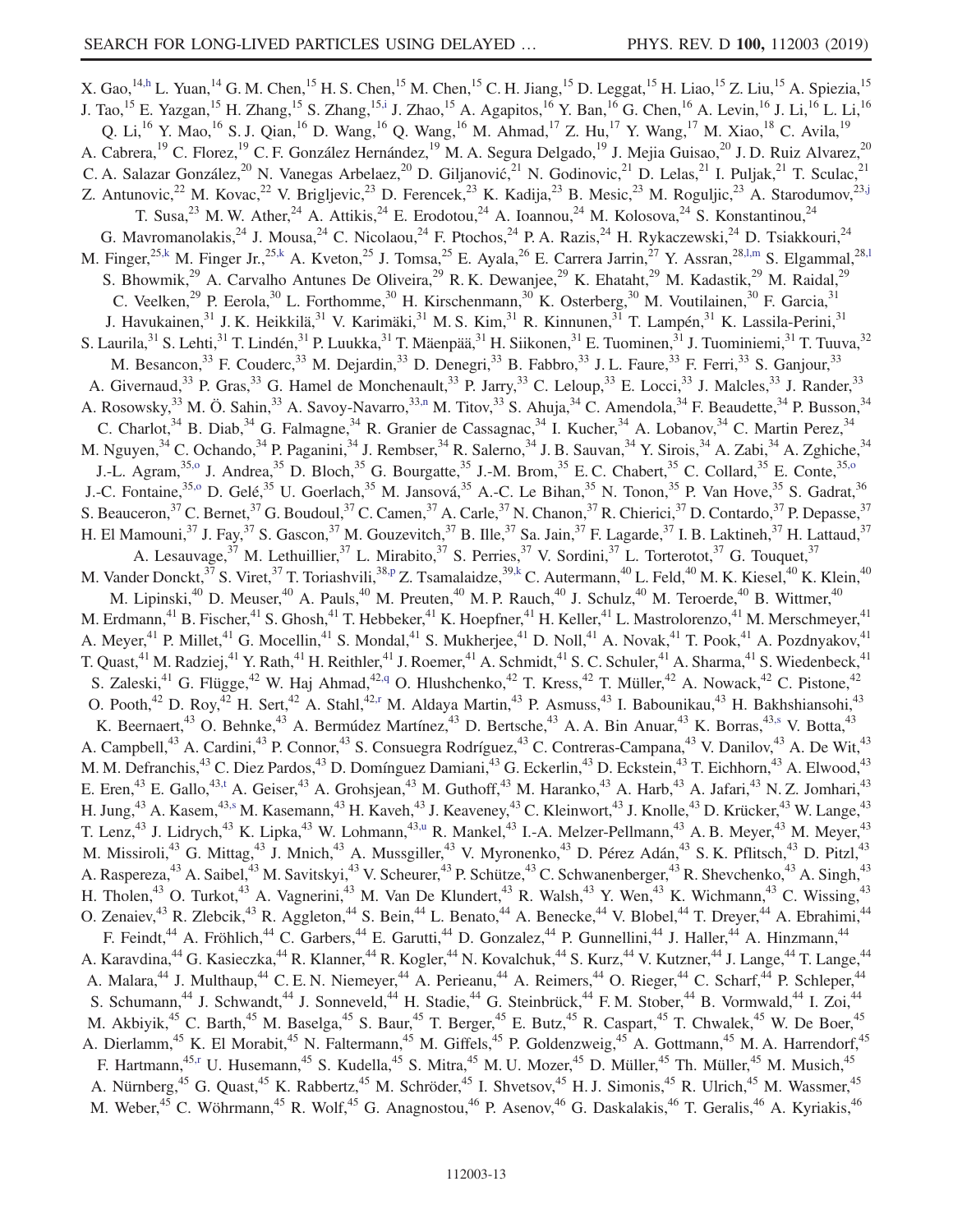<span id="page-13-8"></span><span id="page-13-7"></span><span id="page-13-6"></span><span id="page-13-5"></span><span id="page-13-4"></span><span id="page-13-3"></span><span id="page-13-2"></span><span id="page-13-1"></span><span id="page-13-0"></span>D. Loukas,<sup>46</sup> G. Paspalaki,<sup>46</sup> M. Diamantopoulou,<sup>47</sup> G. Karathanasis,<sup>47</sup> P. Kontaxakis,<sup>47</sup> A. Manousakis-katsikakis,<sup>47</sup> A. Panagiotou,<sup>47</sup> I. Papavergou,<sup>47</sup> N. Saoulidou,<sup>47</sup> A. Stakia,<sup>47</sup> K. Theofilatos,<sup>47</sup> K. Vellidis,<sup>47</sup> E. Vourliotis,<sup>47</sup> G. Bakas,<sup>48</sup> K. Kousouris,<sup>48</sup> I. Papakrivopoulos,<sup>48</sup> G. Tsipolitis,<sup>48</sup> I. Evangelou,<sup>49</sup> C. Foudas,<sup>49</sup> P. Gianneios,<sup>49</sup> P. Katsoulis,<sup>49</sup> P. Kokkas,<sup>49</sup> S. Mallios,<sup>49</sup> K. Manitara,<sup>49</sup> N. Manthos,<sup>49</sup> I. Papadopoulos,<sup>49</sup> J. Strologas,<sup>49</sup> F. A. Triantis,<sup>49</sup> D. Tsitsonis,<sup>49</sup> M. Bartók,<sup>5[0,v](#page-22-11)</sup> R. Chudasama,<sup>50</sup> M. Csanad,<sup>50</sup> P. Major,<sup>50</sup> K. Mandal,<sup>50</sup> A. Mehta,<sup>50</sup> M. I. Nagy,<sup>50</sup> G. Pasztor,<sup>50</sup> O. Surányi,<sup>50</sup> G. I. Veres,<sup>50</sup> G. Bencze,<sup>51</sup> C. Hajdu,<sup>51</sup> D. Horvath,<sup>51[,w](#page-22-12)</sup> F. Sikler,<sup>51</sup> T. Á. Vámi,<sup>51</sup> V. Veszpremi,<sup>51</sup> G. Vesztergombi,<sup>51[,a,x](#page-21-0)</sup> N. Beni,<sup>52</sup> S. Czellar,<sup>52</sup> J. Karancsi,<sup>5[2,v](#page-22-11)</sup> A. Makovec,<sup>52</sup> J. Molnar,<sup>52</sup> Z. Szillasi,<sup>52</sup> P. Raics,<sup>53</sup> D. Teyssier,<sup>53</sup> Z. L. Trocsanyi,<sup>53</sup> B. Ujvari,<sup>53</sup> T. Csorgo,<sup>54</sup> W. J. Metzger,<sup>54</sup> F. Nemes,<sup>54</sup> T. Novak,<sup>54</sup> S. Choudhury,<sup>55</sup> J. R. Komaragiri,<sup>55</sup> P. C. Tiwari,<sup>55</sup> S. Bahinipati,<sup>5[6,y](#page-22-13)</sup> C. Kar,<sup>56</sup> G. Kole,<sup>56</sup> P. Mal,<sup>56</sup> V. K. Muraleedharan Nair Bindhu,<sup>56</sup> A. Nayak,<sup>5[6,z](#page-22-14)</sup> D. K. Sahoo,<sup>56[,y](#page-22-13)</sup> S. K. Swain,<sup>56</sup> S. Bansal,<sup>57</sup> S. B. Beri,<sup>57</sup> V. Bhatnagar,<sup>57</sup> S. Chauhan,<sup>57</sup> R. Chawla,<sup>57</sup> N. Dhingra,<sup>57</sup> R. Gupta,<sup>57</sup> A. Kaur,<sup>57</sup> M. Kaur,<sup>57</sup> S. Kaur,<sup>57</sup> P. Kumari,<sup>57</sup> M. Lohan,<sup>57</sup> M. Meena,<sup>57</sup> K. Sandeep,<sup>57</sup> S. Sharma,<sup>57</sup> J. B. Singh,<sup>57</sup> A. K. Virdi,<sup>57</sup> G. Walia,<sup>57</sup> A. Bhardwaj,<sup>58</sup> B. C. Choudhary,<sup>58</sup> R. B. Garg,<sup>58</sup> M. Gola,<sup>58</sup> S. Keshri,<sup>58</sup> Ashok Kumar,<sup>58</sup> M. Naimuddin,<sup>58</sup> P. Priyanka,<sup>58</sup> K. Ranjan,<sup>58</sup> Aashaq Shah,<sup>58</sup> R. Sharma,<sup>58</sup> R. Bhardwaj,<sup>5[9,aa](#page-22-15)</sup> M. Bharti,<sup>59,aa</sup> R. Bhattacharya,<sup>59</sup> S. Bhattacharya,<sup>59</sup> U. Bhawandeep,<sup>5[9,aa](#page-22-15)</sup> D. Bhowmik,<sup>59</sup> S. Dutta,<sup>59</sup> S. Ghosh,<sup>59</sup> M. Maity,<sup>5[9,bb](#page-22-16)</sup> K. Mondal,<sup>59</sup> S. Nandan,<sup>59</sup> A. Purohit,<sup>59</sup> P. K. Rout,<sup>59</sup> G. Saha,<sup>59</sup> S. Sarkar,<sup>59</sup> T. Sarkar,<sup>59[,bb](#page-22-16)</sup> M. Sharan,<sup>59</sup> B. Singh,<sup>5[9,aa](#page-22-15)</sup> S. Thakur,<sup>59,aa</sup> P. K. Behera,<sup>60</sup> P. Kalbhor,<sup>60</sup> A. Muhammad,<sup>60</sup> P. R. Pujahari,<sup>60</sup> A. Sharma,<sup>60</sup> A. K. Sikdar,<sup>60</sup> D. Dutta,<sup>61</sup> V. Jha,<sup>61</sup> V. Kumar,<sup>61</sup> D. K. Mishra, <sup>61</sup> P. K. Netrakanti, <sup>61</sup> L. M. Pant, <sup>61</sup> P. Shukla, <sup>61</sup> T. Aziz, <sup>62</sup> M. A. Bhat, <sup>62</sup> S. Dugad, <sup>62</sup> G. B. Mohanty, <sup>62</sup> N. Sur, <sup>62</sup> Ravindra Kumar Verma,<sup>62</sup> S. Banerjee,<sup>63</sup> S. Bhattacharya,<sup>63</sup> S. Chatterjee,<sup>63</sup> P. Das,<sup>63</sup> M. Guchait,<sup>63</sup> S. Karmakar,<sup>63</sup> S. Kumar, <sup>63</sup> G. Majumder, <sup>63</sup> K. Mazumdar, <sup>63</sup> N. Sahoo, <sup>63</sup> S. Sawant, <sup>63</sup> S. Dube, <sup>64</sup> V. Hegde, <sup>64</sup> B. Kansal, <sup>64</sup> A. Kapoor, <sup>64</sup> K. Kothekar,<sup>64</sup> S. Pandey,<sup>64</sup> A. Rane,<sup>64</sup> A. Rastogi,<sup>64</sup> S. Sharma,<sup>64</sup> S. Chenarani,<sup>6[5,cc](#page-22-17)</sup> E. Eskandari Tadavani,<sup>65</sup> S. M. Etesami,<sup>65[,cc](#page-22-17)</sup> M. Khakzad,<sup>65</sup> M. Mohammadi Najafabadi,<sup>65</sup> M. Naseri,<sup>65</sup> F. Rezaei Hosseinabadi,<sup>65</sup> M. Felcini,<sup>66</sup> M. Grunewald,<sup>66</sup> M. Abbrescia,<sup>67a,67b</sup> R. Aly,<sup>67a,67b[,dd](#page-22-18)</sup> C. Calabria,<sup>67a,67b</sup> A. Colaleo,<sup>67a</sup> D. Creanza,<sup>67a,67c</sup> L. Cristella,<sup>67a,67b</sup> N. De Filippis, <sup>67a, 67c</sup> M. De Palma, <sup>67a, 67b</sup> A. Di Florio, <sup>67a, 67b</sup> W. Elmetenawee, <sup>67a, 67b</sup> L. Fiore, <sup>67a</sup> A. Gelmi, <sup>67a, 67b</sup> G. Iaselli,<sup>67a,67c</sup> M. Ince,<sup>67a,67b</sup> S. Lezki,<sup>67a,67b</sup> G. Maggi,<sup>67a,67c</sup> M. Maggi,<sup>67a</sup> G. Miniello,<sup>67a,67b</sup> S. My,<sup>67a,67b</sup> S. Nuzzo,<sup>67a,67b</sup> A. Pompili,<sup>67a,67b</sup> G. Pugliese,<sup>67a,67c</sup> R. Radogna,<sup>67a</sup> A. Ranieri,<sup>67a</sup> G. Selvaggi,<sup>67a,67b</sup> L. Silvestris,<sup>67a</sup> F. M. Simone,<sup>67a,67b</sup> R. Venditti,<sup>67a</sup> P. Verwilligen,<sup>67a</sup> G. Abbiendi,<sup>68a</sup> C. Battilana,<sup>68a,68b</sup> D. Bonacorsi,<sup>68a,68b</sup> L. Borgonovi,<sup>68a,68b</sup> S. Braibant-Giacomelli,<sup>68a,68b</sup> R. Campanini,<sup>68a,68b</sup> P. Capiluppi,<sup>68a,68b</sup> A. Castro,<sup>68a,68b</sup> F. R. Cavallo,<sup>68a</sup> C. Ciocca,<sup>68a</sup> G. Codispoti,<sup>68a,68b</sup> M. Cuffiani,<sup>68a,68b</sup> G. M. Dallavalle,<sup>68a</sup> F. Fabbri,<sup>68a</sup> A. Fanfani,<sup>68a,68b</sup> E. Fontanesi,<sup>68a,68b</sup> P. Giacomelli,<sup>68a</sup> C. Grandi,<sup>68a</sup> L. Guiducci,<sup>68a,68b</sup> F. Iemmi,<sup>68a,68b</sup> S. Lo Meo,<sup>68a[,ee](#page-22-19)</sup> S. Marcellini,<sup>68a</sup> G. Masetti,<sup>68a</sup> F. L. Navarria,<sup>68a,68b</sup> A. Perrotta,<sup>68a</sup> F. Primavera,<sup>68a,68b</sup> A. M. Rossi,<sup>68a,68b</sup> T. Rovelli,<sup>68a,68b</sup> G. P. Siroli,<sup>68a,68b</sup> N. Tosi,<sup>68a</sup> S. Albergo,<sup>69a,69b[,ff](#page-22-20)</sup> S. Costa,<sup>69a,69b</sup> A. Di Mattia,<sup>69a</sup> R. Potenza,<sup>69a,69b</sup> A. Tricomi,<sup>69a,69[b,ff](#page-22-20)</sup> C. Tuve,<sup>69a,69b</sup> G. Barbagli,<sup>70a</sup> A. Cassese,<sup>70a</sup> R. Ceccarelli,<sup>70a</sup> V. Ciulli,<sup>70a,70b</sup> C. Civinini,<sup>70a</sup> R. D'Alessandro,<sup>70a,70b</sup> E. Focardi,<sup>70a,70b</sup> G. Latino,<sup>70a,70b</sup> P. Lenzi,<sup>70a,70b</sup> M. Meschini,<sup>70a</sup> S. Paoletti,<sup>70a</sup> G. Sguazzoni,<sup>70a</sup> L. Viliani,<sup>70a</sup> L. Benussi,<sup>71</sup> S. Bianco,<sup>71</sup> D. Piccolo,<sup>71</sup> M. Bozzo,<sup>72a,72b</sup> F. Ferro,<sup>72a</sup> R. Mulargia,<sup>72a,72b</sup> E. Robutti,<sup>72a</sup> S. Tosi,<sup>72a,72b</sup> A. Benaglia,<sup>73a</sup> A. Beschi,<sup>73a,73b</sup> F. Brivio,<sup>73a,73b</sup> V. Ciriolo,<sup>73a,73b[,r](#page-22-7)</sup> S. Di Guida,<sup>73a,73[b,r](#page-22-7)</sup> M. E. Dinardo,<sup>73a,73b</sup> P. Dini,<sup>73a</sup> S. Gennai,<sup>73a</sup> A. Ghezzi,<sup>73a,73b</sup> P. Govoni,<sup>73a,73b</sup> L. Guzzi,<sup>73a,73b</sup> M. Malberti,<sup>73a</sup> S. Malvezzi,<sup>73a</sup> D. Menasce,<sup>73a</sup> F. Monti,<sup>73a,73b</sup> L. Moroni,<sup>73a</sup> M. Paganoni,<sup>73a,73b</sup> D. Pedrini,<sup>73a</sup> S. Ragazzi,<sup>73a,73b</sup> T. Tabarelli de Fatis,<sup>73a,73b</sup> D. Zuolo,<sup>73a,73b</sup> S. Buontempo,<sup>74a</sup> N. Cavallo,<sup>74a,74c</sup> A. De Iorio,<sup>74a,74b</sup> A. Di Crescenzo,<sup>74a,74b</sup> F. Fabozzi,<sup>74a,74c</sup> F. Fienga,<sup>74a</sup> G. Galati,<sup>74a</sup> A. O. M. Iorio,<sup>74a,74b</sup> L. Lista,<sup>74a,74b</sup> S. Meola,  $^{74a,74d,r}$  $^{74a,74d,r}$  $^{74a,74d,r}$  P. Paolucci,  $^{74a,r}$  $^{74a,r}$  $^{74a,r}$  B. Rossi,  $^{74a}$  C. Sciacca,  $^{74a,74b}$  E. Voevodina,  $^{74a,74b}$  P. Azzi,  $^{75a}$  N. Bacchetta,  $^{75a}$ D. Bisello,<sup>75a,75b</sup> A. Boletti,<sup>75a,75b</sup> A. Bragagnolo,<sup>75a,75b</sup> R. Carlin,<sup>75a,75b</sup> P. Checchia,<sup>75a</sup> P. De Castro Manzano,<sup>75a</sup> T. Dorigo,<sup>75a</sup> U. Dosselli,<sup>75a</sup> F. Gasparini,<sup>75a,75b</sup> U. Gasparini,<sup>75a,75b</sup> A. Gozzelino,<sup>75a</sup> S. Y. Hoh,<sup>75a,75b</sup> P. Lujan,<sup>75a</sup> M. Margoni,<sup>75a,75b</sup> A. T. Meneguzzo,<sup>75a,75b</sup> J. Pazzini,<sup>75a,75b</sup> M. Presilla,<sup>75a,75b</sup> P. Ronchese,<sup>75a,75b</sup> R. Rossin,<sup>75a,75b</sup> F. Simonetto,<sup>75a,75b</sup> A. Tiko,<sup>75a</sup> M. Tosi,<sup>75a,75b</sup> M. Zanetti,<sup>75a,75b</sup> P. Zotto,<sup>75a,75b</sup> G. Zumerle,<sup>75a,75b</sup> A. Braghieri,<sup>76a</sup> D. Fiorina,<sup>76a,76b</sup> P. Montagna,<sup>76a,76b</sup> S. P. Ratti,<sup>76a,76b</sup> V. Re,<sup>76a</sup> M. Ressegotti,<sup>76a,76b</sup> C. Riccardi,<sup>76a,76b</sup> P. Salvini,<sup>76a</sup> I. Vai,<sup>76a</sup> P. Vitulo,<sup>76a,76b</sup> M. Biasini,<sup>77a,77b</sup> G. M. Bilei,<sup>77a</sup> D. Ciangottini,<sup>77a,77b</sup> L. Fanò,<sup>77a,77b</sup> P. Lariccia,<sup>77a,77b</sup> R. Leonardi,<sup>77a,77b</sup> E. Manoni,<sup>77a</sup> G. Mantovani,<sup>77a,77b</sup> V. Mariani,<sup>77a,77b</sup> M. Menichelli,<sup>77a</sup> A. Rossi,<sup>77a,77b</sup> A. Santocchia,<sup>77a,77b</sup> D. Spiga,<sup>77a</sup> K. Androsov,<sup>78a</sup> P. Azzurri,<sup>78a</sup> G. Bagliesi,<sup>78a</sup> V. Bertacchi,<sup>78a,78c</sup> L. Bianchini,<sup>78a</sup> T. Boccali,<sup>78a</sup> R. Castaldi,<sup>78a</sup> M. A. Ciocci,<sup>78a,78b</sup> R. Dell'Orso,<sup>78a</sup> G. Fedi,<sup>78a</sup> L. Giannini,<sup>78a,78c</sup> A. Giassi,<sup>78a</sup> M. T. Grippo,<sup>78a</sup> F. Ligabue,<sup>78a,78c</sup> E. Manca,<sup>78a,78c</sup> G. Mandorli,<sup>78a,78c</sup> A. Messineo,<sup>78a,78b</sup> F. Palla,<sup>78a</sup> A. Rizzi,<sup>78a,78b</sup> G. Rolandi,<sup>78a[,gg](#page-22-21)</sup> S. Roy Chowdhury,<sup>78a</sup>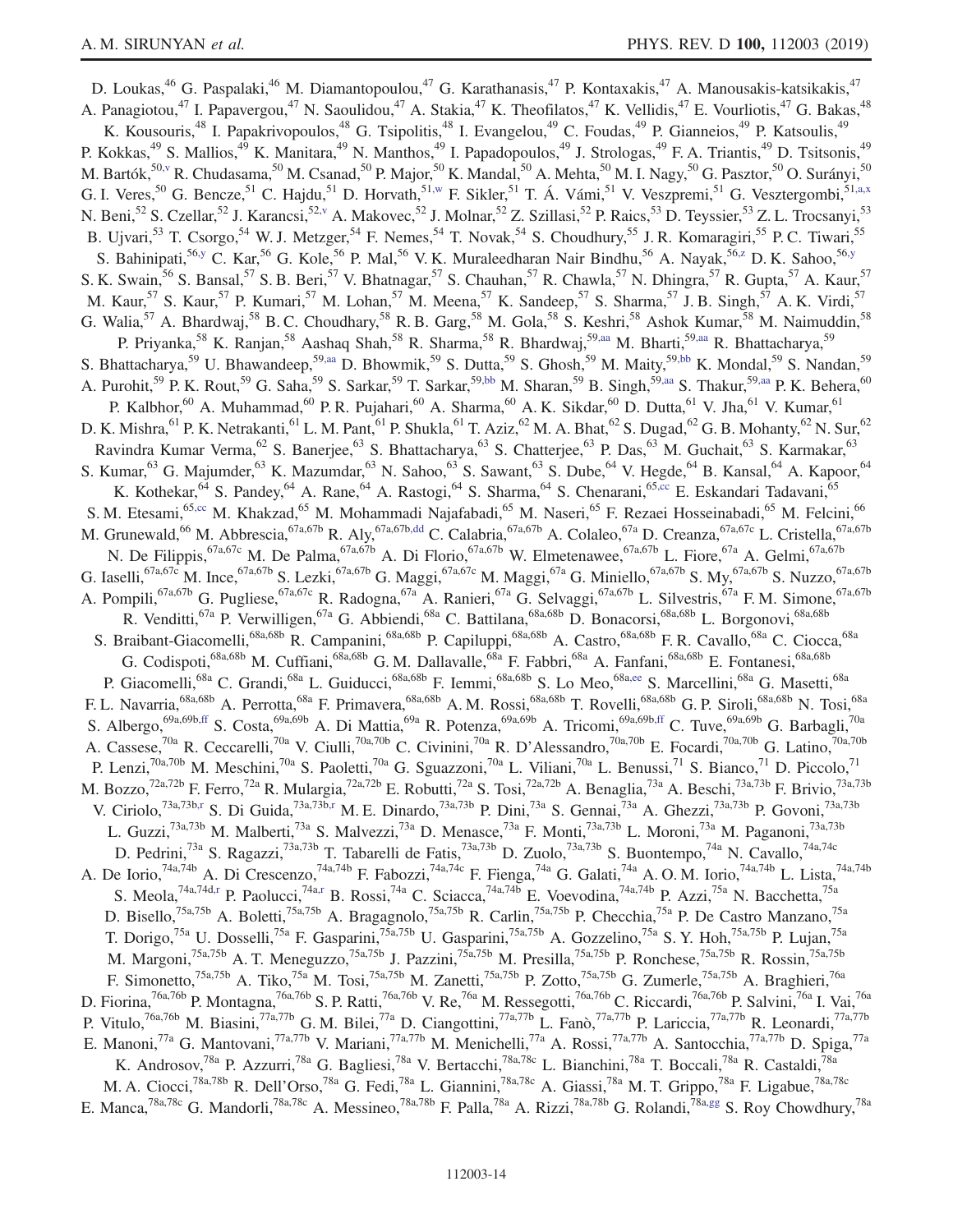<span id="page-14-10"></span><span id="page-14-9"></span><span id="page-14-8"></span><span id="page-14-7"></span><span id="page-14-6"></span><span id="page-14-5"></span><span id="page-14-4"></span><span id="page-14-3"></span><span id="page-14-2"></span><span id="page-14-1"></span><span id="page-14-0"></span>A. Scribano,<sup>78a</sup> P. Spagnolo,<sup>78a</sup> R. Tenchini,<sup>78a</sup> G. Tonelli,<sup>78a,78b</sup> N. Turini,<sup>78a</sup> A. Venturi,<sup>78a</sup> P. G. Verdini,<sup>78a</sup> F. Cavallari,<sup>79a</sup> M. Cipriani,<sup>79a,79b</sup> D. Del Re,<sup>79a,79b</sup> E. Di Marco,<sup>79a,79b</sup> M. Diemoz,<sup>79a</sup> E. Longo,<sup>79a,79b</sup> P. Meridiani,<sup>79a</sup> G. Organtini,<sup>79a,79b</sup> F. Pandolfi,<sup>79a</sup> R. Paramatti,<sup>79a,79b</sup> C. Quaranta,<sup>79a,79b</sup> S. Rahatlou,<sup>79a,79b</sup> C. Rovelli,<sup>79a</sup> F. Santanastasio,<sup>79a,79b</sup> L. Soffi,<sup>79a,79b</sup> N. Amapane,<sup>80a,80b</sup> R. Arcidiacono,<sup>80a,80c</sup> S. Argiro,<sup>80a,80b</sup> M. Arneodo,<sup>80a,80c</sup> N. Bartosik,<sup>80a</sup> R. Bellan,<sup>80a,80b</sup> A. Bellora,<sup>80a</sup> C. Biino,<sup>80a</sup> A. Cappati,<sup>80a,80b</sup> N. Cartiglia,<sup>80a</sup> S. Cometti,<sup>80a</sup> M. Costa,<sup>80a,80b</sup> R. Covarelli,<sup>80a,80b</sup> N. Demaria,<sup>80a</sup> B. Kiani,<sup>80a,80b</sup> F. Legger,<sup>80a</sup> C. Mariotti,<sup>80a</sup> S. Maselli,<sup>80a</sup> E. Migliore,<sup>80a,80b</sup> V. Monaco,<sup>80a,80b</sup> E. Monteil,<sup>80a,80b</sup> M. Monteno,<sup>80a</sup> M. M. Obertino,<sup>80a,80b</sup> G. Ortona,<sup>80a,80b</sup> L. Pacher,<sup>80a,80b</sup> N. Pastrone,<sup>80a</sup> M. Pelliccioni,<sup>80a</sup> G. L. Pinna Angioni,<sup>80a,80b</sup> A. Romero,<sup>80a,80b</sup> M. Ruspa,<sup>80a,80c</sup> R. Salvatico,<sup>80a,80b</sup> V. Sola,<sup>80a</sup> A. Solano,<sup>80a,80b</sup> D. Soldi,<sup>80a,80b</sup> A. Staiano, <sup>80a</sup> S. Belforte, <sup>81a</sup> V. Candelise, <sup>81a,81b</sup> M. Casarsa, <sup>81a</sup> F. Cossutti, <sup>81a</sup> A. Da Rold, <sup>81a,81b</sup> G. Della Ricca, <sup>81a,81b</sup> F. Vazzoler,  $81a,81b$  A. Zanetti,  $81a$  B. Kim,  $82D.$  H. Kim,  $82G.$  N. Kim,  $82J.$  Lee,  $82S.$  W. Lee,  $82C.$  S. Moon,  $82Y.$  D. Oh,  $82D.$ S. I. Pak,  $82$  S. Sekmen,  $82$  D. C. Son,  $82$  Y. C. Yang,  $82$  H. Kim,  $83$  D. H. Moon,  $83$  G. Oh,  $83$  B. Francois,  $84$  T. J. Kim,  $84$  J. Park,  $84$ S. Cho,<sup>85</sup> S. Choi,<sup>85</sup> Y. Go,<sup>85</sup> S. Ha,<sup>85</sup> B. Hong,<sup>85</sup> K. Lee,<sup>85</sup> K. S. Lee,<sup>85</sup> J. Lim,<sup>85</sup> J. Park,<sup>85</sup> S. K. Park,<sup>85</sup> Y. Roh,<sup>85</sup> J. Yoo,<sup>85</sup> J. Goh, $^{86}$  H. S. Kim, $^{87}$  J. Almond, $^{88}$  J. H. Bhyun, $^{88}$  J. Choi, $^{88}$  S. Jeon, $^{88}$  J. Kim, $^{88}$  J. S. Kim, $^{88}$  H. Lee, $^{88}$  K. Lee, $^{88}$  S. Lee, $^{88}$ K. Nam, $^{88}$  M. Oh, $^{88}$  S. B. Oh, $^{88}$  B. C. Radburn-Smith, $^{88}$  U. K. Yang, $^{88}$  H. D. Yoo, $^{88}$  I. Yoon, $^{88}$  G. B. Yu, $^{88}$  D. Jeon, $^{89}$ H. Kim,  $^{89}$  J. H. Kim,  $^{89}$  J. S. H. Lee,  $^{89}$  I. C. Park,  $^{89}$  I. J. Watson,  $^{89}$  Y. Choi,  $^{90}$  C. Hwang,  $^{90}$  Y. Jeong,  $^{90}$  J. Lee,  $^{90}$  Y. Lee,  $^{90}$ I. Yu,<sup>90</sup> V. Veckalns,<sup>9[1,hh](#page-22-22)</sup> V. Dudenas,<sup>92</sup> A. Juodagalvis,<sup>92</sup> A. Rinkevicius,<sup>92</sup> G. Tamulaitis,<sup>92</sup> J. Vaitkus,<sup>92</sup> Z. A. Ibrahim,<sup>93</sup> F. Mohamad Idris,<sup>9[3,ii](#page-22-23)</sup> W. A. T. Wan Abdullah,<sup>93</sup> M. N. Yusli,<sup>93</sup> Z. Zolkapli,<sup>93</sup> J. F. Benitez,<sup>94</sup> A. Castaneda Hernandez,<sup>94</sup> J. A. Murillo Quijada, <sup>94</sup> L. Valencia Palomo, <sup>94</sup> H. Castilla-Valdez, <sup>95</sup> E. De La Cruz-Burelo, <sup>95</sup> I. Heredia-De La Cruz, <sup>9[5,jj](#page-22-24)</sup> R. Lopez-Fernandez, <sup>95</sup> A. Sanchez-Hernandez, <sup>95</sup> S. Carrillo Moreno, <sup>96</sup> C. Oropeza Barrera, <sup>96</sup> M. Ramirez-Garcia, <sup>96</sup> F. Vazquez Valencia, <sup>96</sup> J. Eysermans, <sup>97</sup> I. Pedraza, <sup>97</sup> H. A. Salazar Ibarguen, <sup>97</sup> C. Uribe Estrada, <sup>97</sup> A. Morelos Pineda, <sup>98</sup> J. Mijuskovic,  $99$  N. Raicevic,  $99$  D. Krofcheck,  $100$  S. Bheesette,  $101$  P. H. Butler,  $101$  A. Ahmad,  $102$  M. Ahmad,  $102$  Q. Hassan,  $102$ H. R. Hoorani,<sup>102</sup> W. A. Khan,<sup>102</sup> M. A. Shah,<sup>102</sup> M. Shoaib,<sup>102</sup> M. Waqas,<sup>102</sup> V. Avati,<sup>103</sup> L. Grzanka,<sup>103</sup> M. Malawski,<sup>103</sup> H. Bialkowska,<sup>104</sup> M. Bluj,<sup>104</sup> B. Boimska,<sup>104</sup> M. Górski,<sup>104</sup> M. Kazana,<sup>104</sup> M. Szleper,<sup>104</sup> P. Zalewski,<sup>104</sup> K. Bunkowski,<sup>105</sup> A. Byszuk,<sup>10[5,kk](#page-22-25)</sup> K. Doroba,<sup>105</sup> A. Kalinowski,<sup>105</sup> M. Konecki,<sup>105</sup> J. Krolikowski,<sup>105</sup> M. Misiura,<sup>105</sup> M. Olszewski,<sup>105</sup> M. Walczak,<sup>105</sup> M. Araujo,<sup>106</sup> P. Bargassa,<sup>106</sup> D. Bastos,<sup>106</sup> A. Di Francesco,<sup>106</sup> P. Faccioli,<sup>106</sup> B. Galinhas,<sup>106</sup> M. Gallinaro,<sup>106</sup> J. Hollar,<sup>106</sup> N. Leonardo,<sup>106</sup> T. Niknejad,<sup>106</sup> J. Seixas,<sup>106</sup> K. Shchelina,<sup>106</sup> G. Strong,<sup>106</sup> O. Toldaiev,<sup>106</sup> J. Varela,<sup>106</sup> S. Afanasiev,<sup>107</sup> P. Bunin,<sup>107</sup> M. Gavrilenko,<sup>107</sup> I. Golutvin,<sup>107</sup> I. Gorbunov,<sup>107</sup> A. Kamenev,<sup>107</sup> V. Karjavine,<sup>107</sup> A. Lanev, <sup>107</sup> A. Malakhov, <sup>107</sup> V. Matveev, <sup>107, 11, mm</sup> P. Moisenz, <sup>107</sup> V. Palichik, <sup>107</sup> V. Perelygin, <sup>107</sup> M. Savina, <sup>107</sup> S. Shmatov, <sup>107</sup> S. Shulha,<sup>107</sup> N. Skatchkov,<sup>107</sup> V. Smirnov,<sup>107</sup> N. Voytishin,<sup>107</sup> A. Zarubin,<sup>107</sup> L. Chtchipounov,<sup>108</sup> V. Golovtcov,<sup>108</sup> Y. Ivanov, <sup>108</sup> V. Kim, <sup>108[,nn](#page-22-27)</sup> E. Kuznetsova, <sup>108,00</sup> P. Levchenko, <sup>108</sup> V. Murzin, <sup>108</sup> V. Oreshkin, <sup>108</sup> I. Smirnov, <sup>108</sup> D. Sosnov, <sup>108</sup> V. Sulimov, <sup>108</sup> L. Uvarov, <sup>108</sup> A. Vorobyev, <sup>108</sup> Yu. Andreev, <sup>109</sup> A. Dermenev, <sup>109</sup> S. Gninenko, <sup>109</sup> N. Golubev, <sup>109</sup> A. Karneyeu,<sup>109</sup> M. Kirsanov,<sup>109</sup> N. Krasnikov,<sup>109</sup> A. Pashenkov,<sup>109</sup> D. Tlisov,<sup>109</sup> A. Toropin,<sup>109</sup> V. Epshteyn,<sup>110</sup> V. Gavrilov,<sup>110</sup> N. Lychkovskaya,<sup>110</sup> A. Nikitenko,<sup>110[,pp](#page-22-29)</sup> V. Popov,<sup>110</sup> I. Pozdnyakov,<sup>110</sup> G. Safronov,<sup>110</sup> A. Spiridonov,<sup>110</sup> A. Stepennov,<sup>110</sup> M. Toms,<sup>110</sup> E. Vlasov,<sup>110</sup> A. Zhokin,<sup>110</sup> T. Aushev,<sup>111</sup> O. Bychkova,<sup>112</sup> R. Chistov,<sup>112[,qq](#page-22-30)</sup> M. Danilov,<sup>11[2,qq](#page-22-30)</sup> S. Polikarpov, <sup>112[,qq](#page-22-30)</sup> E. Tarkovskii, <sup>112</sup> V. Andreev, <sup>113</sup> M. Azarkin, <sup>113</sup> I. Dremin, <sup>113</sup> M. Kirakosyan, <sup>113</sup> A. Terkulov, <sup>113</sup> A. Baskakov,<sup>114</sup> A. Belyaev,<sup>114</sup> E. Boos,<sup>114</sup> V. Bunichev,<sup>114</sup> M. Dubinin,<sup>11[4,rr](#page-22-31)</sup> L. Dudko,<sup>114</sup> A. Ershov,<sup>114</sup> V. Klyukhin,<sup>114</sup> O. Kodolova, <sup>114</sup> I. Lokhtin, <sup>114</sup> S. Obraztsov, <sup>114</sup> S. Petrushanko, <sup>114</sup> V. Savrin, <sup>114</sup> A. Barnyakov, <sup>115[,ss](#page-22-32)</sup> V. Blinov, <sup>115,ss</sup> T. Dimova, 115[,ss](#page-22-32) L. Kardapoltsev, 11[5,ss](#page-22-32) Y. Skovpen, 115,ss I. Azhgirey, <sup>116</sup> I. Bayshev, <sup>116</sup> S. Bitioukov, <sup>116</sup> V. Kachanov, <sup>116</sup> D. Konstantinov,<sup>116</sup> P. Mandrik,<sup>116</sup> V. Petrov,<sup>116</sup> R. Ryutin,<sup>116</sup> S. Slabospitskii,<sup>116</sup> A. Sobol,<sup>116</sup> S. Troshin,<sup>116</sup> N. Tyurin,<sup>116</sup> A. Uzunian, <sup>116</sup> A. Volkov, <sup>116</sup> A. Babaev, <sup>117</sup> A. Iuzhakov, <sup>117</sup> V. Okhotnikov, <sup>117</sup> V. Borchsh, <sup>118</sup> V. Ivanchenko, <sup>118</sup> E. Tcherniaev, <sup>118</sup> P. Adzic, <sup>119[,tt](#page-22-33)</sup> P. Cirkovic, <sup>119</sup> M. Dordevic, <sup>119</sup> P. Milenovic, <sup>119</sup> J. Milosevic, <sup>119</sup> M. Stojanovic, <sup>119</sup> M. Aguilar-Benitez,<sup>120</sup> J. Alcaraz Maestre,<sup>120</sup> A. Álvarez Fernández,<sup>120</sup> I. Bachiller,<sup>120</sup> M. Barrio Luna,<sup>120</sup> J. A. Brochero Cifuentes,<sup>120</sup> C. A. Carrillo Montoya,<sup>120</sup> M. Cepeda,<sup>120</sup> M. Cerrada,<sup>120</sup> N. Colino,<sup>120</sup> B. De La Cruz,<sup>120</sup> A. Delgado Peris,<sup>120</sup> C. Fernandez Bedoya,<sup>120</sup> J. P. Fernández Ramos,<sup>120</sup> J. Flix,<sup>120</sup> M. C. Fouz,<sup>120</sup> O. Gonzalez Lopez,<sup>120</sup> S. Goy Lopez,<sup>120</sup> J. M. Hernandez,<sup>120</sup> M. I. Josa,<sup>120</sup> D. Moran,<sup>120</sup> Á. Navarro Tobar,<sup>120</sup> A. Pérez-Calero Yzquierdo,<sup>120</sup> J. Puerta Pelayo,<sup>120</sup> I. Redondo,<sup>120</sup> L. Romero,<sup>120</sup> S. Sánchez Navas,<sup>120</sup> M. S. Soares,<sup>120</sup> A. Triossi,<sup>120</sup> C. Willmott,<sup>120</sup> C. Albajar,<sup>121</sup> J. F. de Trocóniz,<sup>121</sup> R. Reyes-Almanza,<sup>121</sup> B. Alvarez Gonzalez,<sup>122</sup> J. Cuevas,<sup>122</sup> C. Erice,<sup>122</sup> J. Fernandez Menendez,<sup>122</sup> S. Folgueras,<sup>122</sup> I. Gonzalez Caballero,<sup>122</sup> J. R. González Fernández,<sup>122</sup> E. Palencia Cortezon,<sup>122</sup> V. Rodríguez Bouza,<sup>122</sup> S. Sanchez Cruz,<sup>122</sup> I. J. Cabrillo,<sup>123</sup> A. Calderon,<sup>123</sup> B. Chazin Quero,<sup>123</sup> J. Duarte Campderros,<sup>123</sup>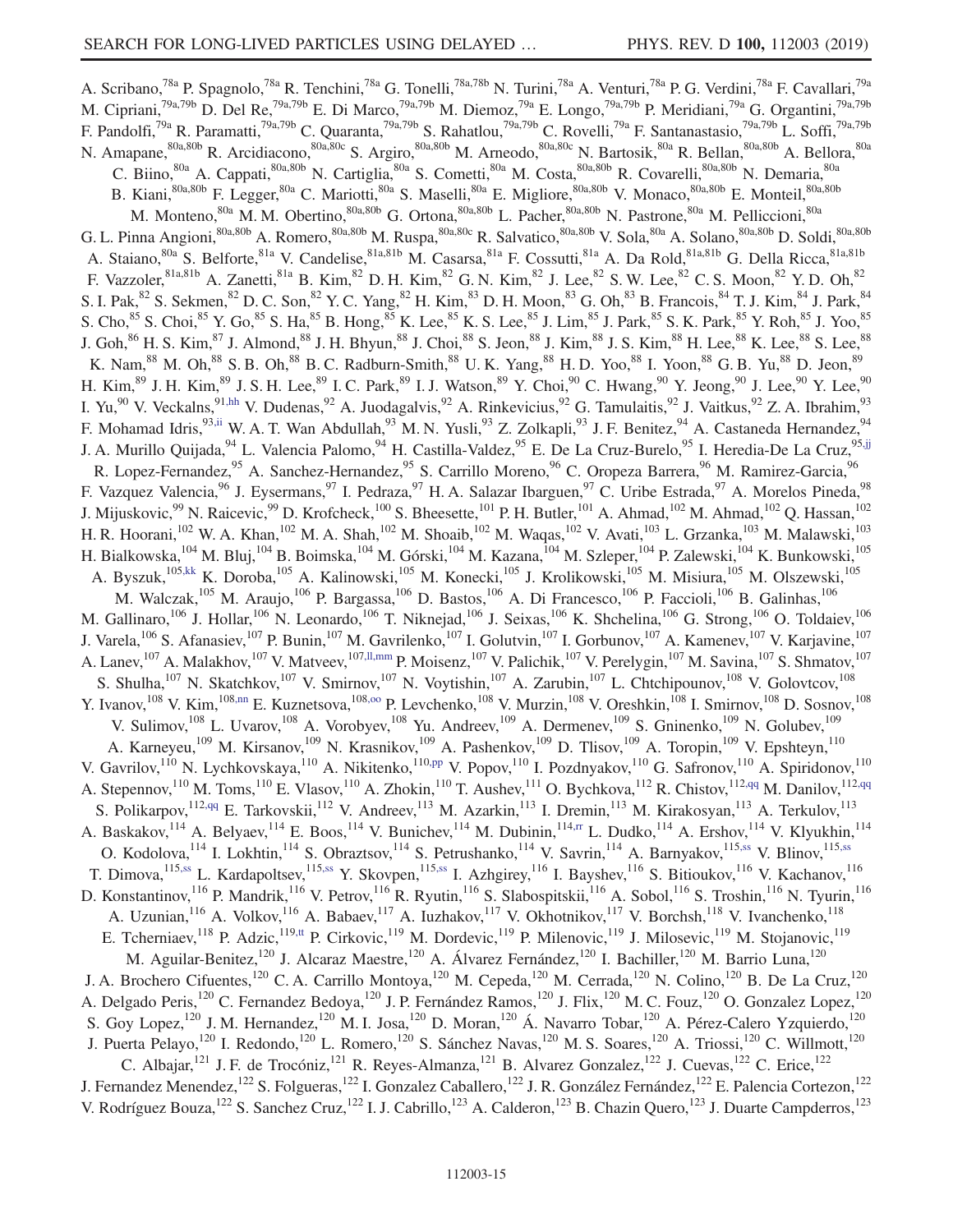<span id="page-15-14"></span><span id="page-15-13"></span><span id="page-15-12"></span><span id="page-15-11"></span><span id="page-15-10"></span><span id="page-15-9"></span><span id="page-15-8"></span><span id="page-15-7"></span><span id="page-15-6"></span><span id="page-15-5"></span><span id="page-15-4"></span><span id="page-15-3"></span><span id="page-15-2"></span><span id="page-15-1"></span><span id="page-15-0"></span>M. Fernandez,<sup>123</sup> P. J. Fernández Manteca,<sup>123</sup> A. García Alonso,<sup>123</sup> G. Gomez,<sup>123</sup> C. Martinez Rivero,<sup>123</sup> P. Martinez Ruiz del Arbol,<sup>123</sup> F. Matorras,<sup>123</sup> J. Piedra Gomez,<sup>123</sup> C. Prieels,<sup>123</sup> T. Rodrigo,<sup>123</sup> A. Ruiz-Jimeno,<sup>123</sup> L. Russo,<sup>12[3,uu](#page-22-34)</sup> L. Scodellaro,<sup>123</sup> I. Vila,<sup>123</sup> J. M. Vizan Garcia,<sup>123</sup> K. Malagalage,<sup>124</sup> W. G. D. Dharmaratna,<sup>125</sup> N. Wickramage,<sup>125</sup> D. Abbaneo,<sup>126</sup> B. Akgun,<sup>126</sup> E. Auffray,<sup>126</sup> G. Auzinger,<sup>126</sup> J. Baechler,<sup>126</sup> P. Baillon,<sup>126</sup> A. H. Ball,<sup>126</sup> D. Barney,<sup>126</sup> J. Bendavid,<sup>126</sup> M. Bianco,<sup>126</sup> A. Bocci,<sup>126</sup> P. Bortignon,<sup>126</sup> E. Bossini,<sup>126</sup> C. Botta,<sup>126</sup> E. Brondolin,<sup>126</sup> T. Camporesi,<sup>126</sup> A. Caratelli,<sup>126</sup> G. Cerminara,<sup>126</sup> E. Chapon,<sup>126</sup> G. Cucciati,<sup>126</sup> D. d'Enterria,<sup>126</sup> A. Dabrowski,<sup>126</sup> N. Daci,<sup>126</sup> V. Daponte,<sup>126</sup> A. David,<sup>126</sup> O. Davignon,<sup>126</sup> A. De Roeck,<sup>126</sup> M. Deile,<sup>126</sup> M. Dobson,<sup>126</sup> M. Dünser,<sup>126</sup> N. Dupont,<sup>126</sup> A. Elliott-Peisert,<sup>126</sup> N. Emriskova,<sup>126</sup> F. Fallavollita,<sup>12[6,vv](#page-22-35)</sup> D. Fasanella,<sup>126</sup> S. Fiorendi,<sup>126</sup> G. Franzoni,<sup>126</sup> J. Fulcher,  $^{126}$  W. Funk,  $^{126}$  S. Giani,  $^{126}$  D. Gigi,  $^{126}$  A. Gilbert,  $^{126}$  K. Gill,  $^{126}$  F. Glege,  $^{126}$  L. Gouskos,  $^{126}$  M. Gruchala,  $^{126}$ M. Guilbaud,<sup>126</sup> D. Gulhan,<sup>126</sup> J. Hegeman,<sup>126</sup> C. Heidegger,<sup>126</sup> Y. Iiyama,<sup>126</sup> V. Innocente,<sup>126</sup> T. James,<sup>126</sup> P. Janot,<sup>126</sup> O. Karacheban,<sup>126[,u](#page-22-10)</sup> J. Kaspar,<sup>126</sup> J. Kieseler,<sup>126</sup> M. Krammer,<sup>12[6,b](#page-21-1)</sup> N. Kratochwil,<sup>126</sup> C. Lange,<sup>126</sup> P. Lecoq,<sup>126</sup> C. Lourenço,<sup>126</sup> L. Malgeri,<sup>126</sup> M. Mannelli,<sup>126</sup> A. Massironi,<sup>126</sup> F. Meijers,<sup>126</sup> J. A. Merlin,<sup>126</sup> S. Mersi,<sup>126</sup> E. Meschi,<sup>126</sup> F. Moortgat,<sup>126</sup> M. Mulders,<sup>126</sup> J. Ngadiuba,<sup>126</sup> J. Niedziela,<sup>126</sup> S. Nourbakhsh,<sup>126</sup> S. Orfanelli,<sup>126</sup> L. Orsini,<sup>126</sup> F. Pantaleo,  $^{126,r}$  $^{126,r}$  $^{126,r}$  L. Pape,  $^{126}$  E. Perez,  $^{126}$  M. Peruzzi,  $^{126}$  A. Petrilli,  $^{126}$  G. Petrucciani,  $^{126}$  A. Pfeiffer,  $^{126}$  M. Pierini,  $^{126}$ F. M. Pitters,<sup>126</sup> D. Rabady,<sup>126</sup> A. Racz,<sup>126</sup> M. Rieger,<sup>126</sup> M. Rovere,<sup>126</sup> H. Sakulin,<sup>126</sup> C. Schäfer,<sup>126</sup> C. Schwick,<sup>126</sup> M. Selvaggi,<sup>126</sup> A. Sharma,<sup>126</sup> P. Silva,<sup>126</sup> W. Snoeys,<sup>126</sup> P. Sphicas,<sup>12[6,ww](#page-22-36)</sup> J. Steggemann,<sup>126</sup> S. Summers,<sup>126</sup> V. R. Tavolaro,<sup>126</sup> D. Treille,<sup>126</sup> A. Tsirou,<sup>126</sup> G. P. Van Onsem,<sup>126</sup> A. Vartak,<sup>126</sup> M. Verzetti,<sup>126</sup> W. D. Zeuner,<sup>126</sup> L. Caminada,<sup>127[,xx](#page-22-37)</sup> K. Deiters,<sup>127</sup> W. Erdmann,<sup>127</sup> R. Horisberger,<sup>127</sup> Q. Ingram,<sup>127</sup> H. C. Kaestli,<sup>127</sup> D. Kotlinski,<sup>127</sup> U. Langenegger,<sup>127</sup> T. Rohe,<sup>127</sup> S. A. Wiederkehr,<sup>127</sup> M. Backhaus,<sup>128</sup> P. Berger,<sup>128</sup> N. Chernyavskaya,<sup>128</sup> G. Dissertori,<sup>128</sup> M. Dittmar, <sup>128</sup> M. Donegà, <sup>128</sup> C. Dorfer, <sup>128</sup> T. A. Gómez Espinosa, <sup>128</sup> C. Grab, <sup>128</sup> D. Hits, <sup>128</sup> T. Klijnsma, <sup>128</sup> W. Lustermann,<sup>128</sup> R. A. Manzoni,<sup>128</sup> M. T. Meinhard,<sup>128</sup> F. Micheli,<sup>128</sup> P. Musella,<sup>128</sup> F. Nessi-Tedaldi,<sup>128</sup> F. Pauss,<sup>128</sup> G. Perrin,<sup>128</sup> L. Perrozzi,<sup>128</sup> S. Pigazzini,<sup>128</sup> M. G. Ratti,<sup>128</sup> M. Reichmann,<sup>128</sup> C. Reissel,<sup>128</sup> T. Reitenspiess,<sup>128</sup> D. Ruini,<sup>128</sup> D. A. Sanz Becerra,<sup>128</sup> M. Schönenberger,<sup>128</sup> L. Shchutska,<sup>128</sup> M. L. Vesterbacka Olsson,<sup>128</sup> R. Wallny,<sup>128</sup> D. H. Zhu,<sup>128</sup> T. K. Aarrestad,<sup>129</sup> C. Amsler,<sup>129[,yy](#page-22-38)</sup> D. Brzhechko,<sup>129</sup> M. F. Canelli,<sup>129</sup> A. De Cosa,<sup>129</sup> R. Del Burgo,<sup>129</sup> S. Donato,<sup>129</sup> B. Kilminster,<sup>129</sup> S. Leontsinis,<sup>129</sup> V. M. Mikuni,<sup>129</sup> I. Neutelings,<sup>129</sup> G. Rauco,<sup>129</sup> P. Robmann,<sup>129</sup> K. Schweiger,<sup>129</sup> C. Seitz,<sup>129</sup> Y. Takahashi,<sup>129</sup> S. Wertz,<sup>129</sup> A. Zucchetta,<sup>129</sup> T. H. Doan,<sup>130</sup> C. M. Kuo,<sup>130</sup> W. Lin,<sup>130</sup> A. Roy,<sup>130</sup> S. S. Yu,<sup>130</sup> P. Chang, <sup>131</sup> Y. Chao, <sup>131</sup> K. F. Chen, <sup>131</sup> P. H. Chen, <sup>131</sup> W.-S. Hou, <sup>131</sup> Y. y. Li, <sup>131</sup> R.-S. Lu, <sup>131</sup> E. Paganis, <sup>131</sup> A. Psallidas, <sup>131</sup> A. Steen,<sup>131</sup> B. Asavapibhop,<sup>132</sup> C. Asawatangtrakuldee,<sup>132</sup> N. Srimanobhas,<sup>132</sup> N. Suwonjandee,<sup>132</sup> A. Bat,<sup>133</sup> F. Boran,<sup>133</sup> A. Celik,<sup>13[3,zz](#page-22-39)</sup> S. Cerci,<sup>13[3,aaa](#page-22-40)</sup> S. Damarseckin,<sup>13[3,bbb](#page-22-41)</sup> Z. S. Demiroglu,<sup>133</sup> F. Dolek,<sup>133</sup> C. Dozen,<sup>133[,ccc](#page-22-42)</sup> I. Dumanoglu,<sup>133</sup> G. Gokbulut,<sup>133</sup> Emine Gurpinar Guler,<sup>133[,ddd](#page-22-43)</sup> Y. Guler,<sup>133</sup> I. Hos,<sup>13[3,eee](#page-22-44)</sup> C. Isik,<sup>133</sup> E. E. Kangal,<sup>133[,fff](#page-22-45)</sup> O. Kara,<sup>133</sup> A. Kayis Topaksu,<sup>133</sup> U. Kiminsu,<sup>133</sup> G. Onengut,<sup>133</sup> K. Ozdemir,<sup>133[,ggg](#page-22-46)</sup> S. Ozturk,<sup>133[,hhh](#page-22-47)</sup> A. E. Simsek,<sup>133</sup> D. Sunar Cerci,<sup>13[3,aaa](#page-22-40)</sup> U. G. Tok,<sup>133</sup> S. Turkcapar,<sup>133</sup> I. S. Zorbakir,<sup>133</sup> C. Zorbilmez,<sup>133</sup> B. Isildak,<sup>13[4,iii](#page-22-48)</sup> G. Karapinar,<sup>13[4,jjj](#page-22-49)</sup> M. Yalvac,<sup>134</sup> I. O. Atakisi,<sup>135</sup> E. Gülmez,<sup>135</sup> M. Kaya,<sup>135[,kkk](#page-22-50)</sup> O. Kaya,<sup>135[,lll](#page-22-51)</sup> Ö. Özçelik,<sup>135</sup> S. Tekten,<sup>135</sup> E. A. Yetkin,<sup>135[,mmm](#page-22-52)</sup> A. Cakir, <sup>136</sup> K. Cankocak, <sup>136</sup> Y. Komurcu, <sup>136</sup> S. Sen, <sup>136[,nnn](#page-22-53)</sup> B. Kaynak, <sup>137</sup> S. Ozkorucuklu, <sup>137</sup> B. Grynyov, <sup>138</sup> L. Levchuk, <sup>139</sup> E. Bhal,<sup>140</sup> S. Bologna,<sup>140</sup> J. J. Brooke,<sup>140</sup> D. Burns,<sup>140,000</sup> E. Clement,<sup>140</sup> D. Cussans,<sup>140</sup> H. Flacher,<sup>140</sup> J. Goldstein,<sup>140</sup> G. P. Heath,<sup>140</sup> H. F. Heath,<sup>140</sup> L. Kreczko,<sup>140</sup> B. Krikler,<sup>140</sup> S. Paramesvaran,<sup>140</sup> B. Penning,<sup>140</sup> T. Sakuma,<sup>140</sup> S. Seif El Nasr-Storey,<sup>140</sup> V. J. Smith,<sup>140</sup> J. Taylor,<sup>140</sup> A. Titterton,<sup>140</sup> K. W. Bell,<sup>141</sup> A. Belyaev,<sup>14[1,ppp](#page-22-55)</sup> C. Brew,<sup>141</sup> R. M. Brown,<sup>141</sup> D. J. A. Cockerill,<sup>141</sup> J. A. Coughlan,<sup>141</sup> K. Harder,<sup>141</sup> S. Harper,<sup>141</sup> J. Linacre,<sup>141</sup> K. Manolopoulos,<sup>141</sup> D. M. Newbold,<sup>141</sup> E. Olaiya,<sup>141</sup> D. Petyt,<sup>141</sup> T. Reis,<sup>141</sup> T. Schuh,<sup>141</sup> C. H. Shepherd-Themistocleous,<sup>141</sup> A. Thea,<sup>141</sup> I. R. Tomalin,<sup>141</sup> T. Williams,<sup>141</sup> W. J. Womersley,<sup>141</sup> R. Bainbridge,<sup>142</sup> P. Bloch,<sup>142</sup> J. Borg,<sup>142</sup> S. Breeze,<sup>142</sup> O. Buchmuller,<sup>142</sup> A. Bundock,<sup>142</sup> Gurpreet Singh CHAHAL,<sup>142[,qqq](#page-22-56)</sup> D. Colling,<sup>142</sup> P. Dauncey,<sup>142</sup> G. Davies,<sup>142</sup> M. Della Negra, <sup>142</sup> R. Di Maria, <sup>142</sup> P. Everaerts, <sup>142</sup> G. Hall, <sup>142</sup> G. Iles, <sup>142</sup> M. Komm, <sup>142</sup> C. Laner, <sup>142</sup> L. Lyons, <sup>142</sup> A.-M. Magnan,<sup>142</sup> S. Malik,<sup>142</sup> A. Martelli,<sup>142</sup> V. Milosevic,<sup>142</sup> A. Morton,<sup>142</sup> J. Nash,<sup>14[2,rrr](#page-23-0)</sup> V. Palladino,<sup>142</sup> M. Pesaresi,<sup>142</sup> D. M. Raymond,<sup>142</sup> A. Richards,<sup>142</sup> A. Rose,<sup>142</sup> E. Scott,<sup>142</sup> C. Seez,<sup>142</sup> A. Shtipliyski,<sup>142</sup> M. Stoye,<sup>142</sup> T. Strebler,<sup>142</sup> D. M. Rose,<sup>142</sup> H. Stoye,<sup>142</sup> H. Strebler,<sup>142</sup> A. Tapper,<sup>142</sup> K. Uchida,<sup>142</sup> T. Virdee,<sup>142[,r](#page-22-7)</sup> N. Wardle,<sup>142</sup> D. Winterbottom,<sup>142</sup> J. Wright,<sup>142</sup> A. G. Zecchinelli,<sup>142</sup> S. C. Zenz,<sup>142</sup> J. E. Cole,<sup>143</sup> P. R. Hobson,<sup>143</sup> A. Khan,<sup>143</sup> P. Kyberd,<sup>143</sup> C. K. Mackay,<sup>143</sup> I. D. Reid,<sup>143</sup> L. Teodorescu,<sup>143</sup> S. Zahid,<sup>143</sup> K. Call,<sup>144</sup> B. Caraway,<sup>144</sup> J. Dittmann,<sup>144</sup> K. Hatakeyama,<sup>144</sup> C. Madrid,<sup>144</sup> B. McMaster,<sup>144</sup> N. Pastika,<sup>144</sup> C. Smith,<sup>144</sup> R. Bartek,<sup>145</sup> A. Dominguez,<sup>145</sup> R. Uniyal,<sup>145</sup> A. M. Vargas Hernandez,<sup>145</sup> A. Buccilli,<sup>146</sup> S. I. Cooper,<sup>146</sup> C. Henderson,<sup>146</sup> P. Rumerio,<sup>146</sup> C. West,<sup>146</sup> A. Albert,<sup>147</sup> D. Arcaro,<sup>147</sup> Z. Demiragli,<sup>147</sup> D. Gastler,<sup>147</sup> C. Richardson,<sup>147</sup>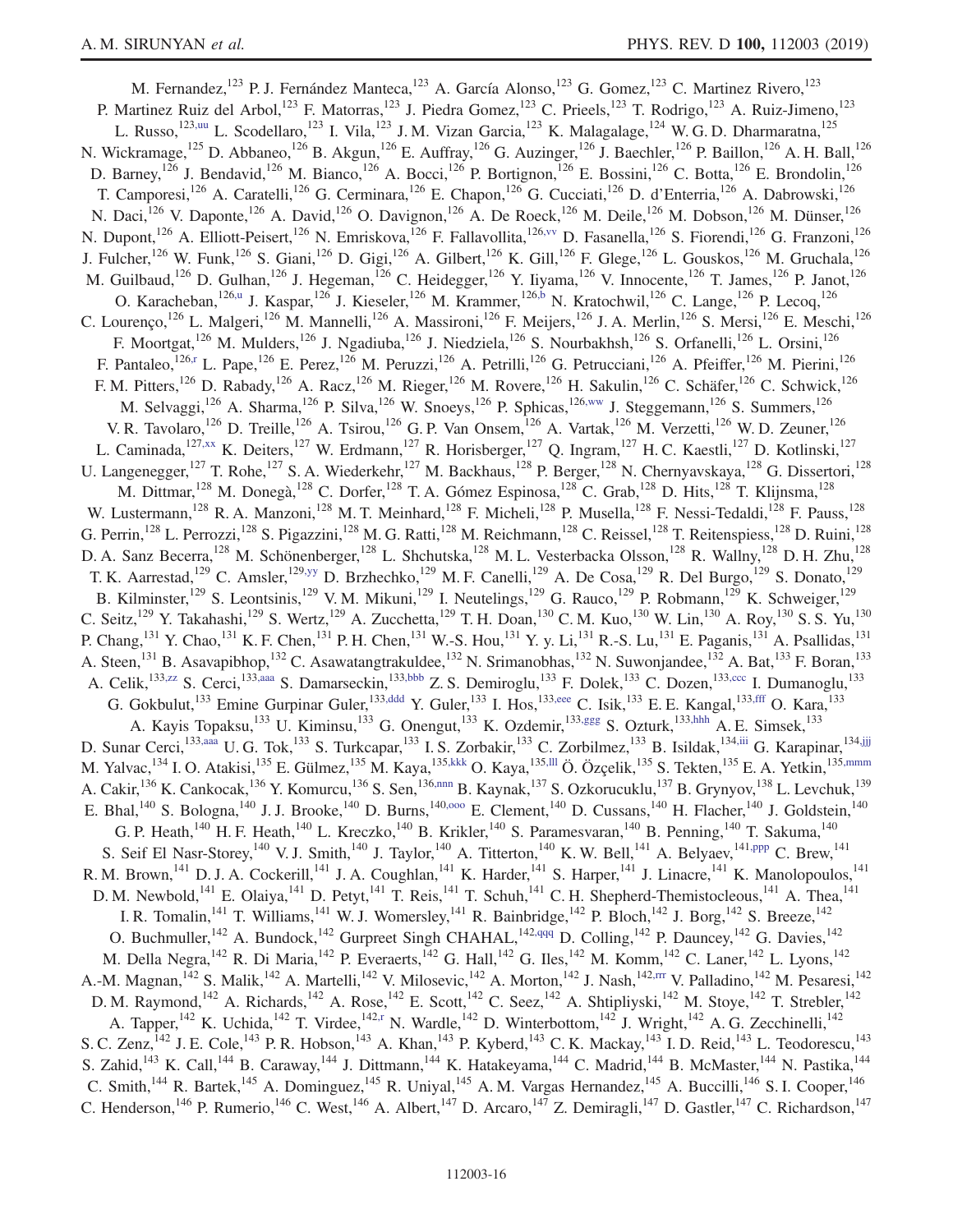<span id="page-16-4"></span><span id="page-16-3"></span><span id="page-16-2"></span><span id="page-16-1"></span><span id="page-16-0"></span>J. Rohlf,<sup>147</sup> D. Sperka,<sup>147</sup> I. Suarez,<sup>147</sup> L. Sulak,<sup>147</sup> D. Zou,<sup>147</sup> G. Benelli,<sup>148</sup> B. Burkle,<sup>148</sup> X. Coubez,<sup>148[,s](#page-22-8)</sup> D. Cutts,<sup>148</sup> Y. t. Duh,<sup>148</sup> M. Hadley,<sup>148</sup> U. Heintz,<sup>148</sup> J. M. Hogan,<sup>14[8,sss](#page-23-1)</sup> K. H. M. Kwok,<sup>148</sup> E. Laird,<sup>148</sup> G. Landsberg,<sup>148</sup> K. T. Lau,<sup>148</sup> J. Lee,  $^{148}$  Z. Mao,  $^{148}$  M. Narain,  $^{148}$  S. Sagir,  $^{148, \text{tt}}$  R. Syarif,  $^{148}$  E. Usai,  $^{148}$  D. Yu,  $^{148}$  W. Zhang,  $^{148}$  R. Band,  $^{149}$  C. Brainerd,  $^{149}$ R. Breedon,<sup>149</sup> M. Calderon De La Barca Sanchez,<sup>149</sup> M. Chertok,<sup>149</sup> J. Conway,<sup>149</sup> R. Conway,<sup>149</sup> P. T. Cox,<sup>149</sup> R. Erbacher, <sup>149</sup> C. Flores, <sup>149</sup> G. Funk, <sup>149</sup> F. Jensen, <sup>149</sup> W. Ko, <sup>149</sup> O. Kukral, <sup>149</sup> R. Lander, <sup>149</sup> M. Mulhearn, <sup>149</sup> D. Pellett, <sup>149</sup> J. Pilot,<sup>149</sup> M. Shi,<sup>149</sup> D. Taylor,<sup>149</sup> K. Tos,<sup>149</sup> M. Tripathi,<sup>149</sup> Z. Wang,<sup>149</sup> F. Zhang,<sup>149</sup> M. Bachtis,<sup>150</sup> C. Bravo,<sup>150</sup> R. Cousins,<sup>150</sup> A. Dasgupta,<sup>150</sup> A. Florent,<sup>150</sup> J. Hauser,<sup>150</sup> M. Ignatenko,<sup>150</sup> N. Mccoll,<sup>150</sup> W. A. Nash,<sup>150</sup> S. Regnard,<sup>150</sup> D. Saltzberg,<sup>150</sup> C. Schnaible,<sup>150</sup> B. Stone,<sup>150</sup> V. Valuev,<sup>150</sup> K. Burt,<sup>151</sup> Y. Chen,<sup>151</sup> R. Clare,<sup>151</sup> J. W. Gary,<sup>151</sup> S. M. A. Ghiasi Shirazi,<sup>151</sup> G. Hanson,<sup>151</sup> G. Karapostoli,<sup>151</sup> E. Kennedy,<sup>151</sup> O. R. Long,<sup>151</sup> M. Olmedo Negrete,<sup>151</sup> M. I. Paneva,<sup>151</sup> W. Si,<sup>151</sup> L. Wang,<sup>151</sup> S. Wimpenny,<sup>151</sup> B. R. Yates,<sup>151</sup> Y. Zhang,<sup>151</sup> J. G. Branson,<sup>152</sup> P. Chang,<sup>152</sup> S. Cittolin,<sup>152</sup> S. Cooperstein,<sup>152</sup> N. Deelen,<sup>152</sup> M. Derdzinski,<sup>152</sup> R. Gerosa,<sup>152</sup> D. Gilbert,<sup>152</sup> B. Hashemi,<sup>152</sup> D. Klein,<sup>152</sup> V. Krutelyov,<sup>152</sup> J. Letts,<sup>152</sup> M. Masciovecchio,<sup>152</sup> S. May,<sup>152</sup> S. Padhi,<sup>152</sup> M. Pieri,<sup>152</sup> V. Sharma,<sup>152</sup> M. Tadel,<sup>152</sup> F. Würthwein,<sup>152</sup> A. Yagil,<sup>152</sup> G. Zevi Della Porta,<sup>152</sup> N. Amin,<sup>153</sup> R. Bhandari,<sup>153</sup> C. Campagnari,<sup>153</sup> M. Citron,<sup>153</sup> V. Dutta, <sup>153</sup> M. Franco Sevilla, <sup>153</sup> J. Incandela, <sup>153</sup> B. Marsh, <sup>153</sup> H. Mei, <sup>153</sup> A. Ovcharova, <sup>153</sup> H. Qu, <sup>153</sup> J. Richman, <sup>153</sup> U. Sarica,<sup>153</sup> D. Stuart,<sup>153</sup> S. Wang,<sup>153</sup> D. Anderson,<sup>154</sup> A. Bornheim,<sup>154</sup> O. Cerri,<sup>154</sup> I. Dutta,<sup>154</sup> J. M. Lawhorn,<sup>154</sup> N. Lu,<sup>154</sup> J. Mao,<sup>154</sup> H. B. Newman,<sup>154</sup> T. Q. Nguyen,<sup>154</sup> J. Pata,<sup>154</sup> M. Spiropulu,<sup>154</sup> J. R. Vlimant,<sup>154</sup> S. Xie,<sup>154</sup> Z. Zhang,<sup>154</sup> R. Y. Zhu,<sup>154</sup> M. B. Andrews,<sup>155</sup> T. Ferguson,<sup>155</sup> T. Mudholkar,<sup>155</sup> M. Paulini,<sup>155</sup> M. Sun,<sup>155</sup> I. Vorobiev,<sup>155</sup> M. Weinberg,<sup>155</sup> J. P. Cumalat,<sup>156</sup> W. T. Ford,<sup>156</sup> E. MacDonald,<sup>156</sup> T. Mulholland,<sup>156</sup> R. Patel,<sup>156</sup> A. Perloff,<sup>156</sup> K. Stenson,<sup>156</sup> K. A. Ulmer,<sup>156</sup> S. R. Wagner,<sup>156</sup> J. Alexander,<sup>157</sup> Y. Cheng,<sup>157</sup> J. Chu,<sup>157</sup> A. Datta,<sup>157</sup> A. Frankenthal,<sup>157</sup> K. Mcdermott,<sup>157</sup> J. R. Patterson,<sup>157</sup> D. Quach,<sup>157</sup> M. Reid,<sup>157</sup> A. Ryd,<sup>157</sup> S. M. Tan,<sup>157</sup> Z. Tao,<sup>157</sup> J. Thom,<sup>157</sup> P. Wittich,<sup>157</sup> M. Zientek,<sup>157</sup> S. Abdullin,<sup>158</sup> M. Albrow,<sup>158</sup> M. Alyari,<sup>158</sup> G. Apollinari,<sup>158</sup> A. Apresyan,<sup>158</sup> A. Apyan,<sup>158</sup> S. Banerjee,<sup>158</sup> L. A. T. Bauerdick,<sup>158</sup> A. Beretvas,<sup>158</sup> D. Berry,<sup>158</sup> J. Berryhill,<sup>158</sup> P. C. Bhat,<sup>158</sup> K. Burkett,<sup>158</sup> J. N. Butler,<sup>158</sup> A. Canepa,<sup>158</sup> G. B. Cerati,<sup>158</sup> H. W. K. Cheung,<sup>158</sup> F. Chlebana,<sup>158</sup> M. Cremonesi,<sup>158</sup> J. Duarte,<sup>158</sup> V. D. Elvira,<sup>158</sup> J. Freeman,<sup>158</sup> Z. Gecse,<sup>158</sup> E. Gottschalk,<sup>158</sup> L. Gray,<sup>158</sup> D. Green,<sup>158</sup> S. Grünendahl,<sup>158</sup> O. Gutsche,<sup>158</sup> Allison Reinsvold Hall,<sup>158</sup> J. Hanlon,<sup>158</sup> R. M. Harris,<sup>158</sup> S. Hasegawa,<sup>158</sup> R. Heller,<sup>158</sup> J. Hirschauer,<sup>158</sup> B. Jayatilaka,<sup>158</sup> S. Jindariani,<sup>158</sup> M. Johnson,<sup>158</sup> U. Joshi,<sup>158</sup> B. Klima, <sup>158</sup> M. J. Kortelainen, <sup>158</sup> B. Kreis, <sup>158</sup> S. Lammel, <sup>158</sup> J. Lewis, <sup>158</sup> D. Lincoln, <sup>158</sup> R. Lipton, <sup>158</sup> M. Liu,<sup>158</sup> T. Liu,<sup>158</sup> J. Lykken,<sup>158</sup> K. Maeshima,<sup>158</sup> J. M. Marraffino,<sup>158</sup> D. Mason,<sup>158</sup> P. McBride,<sup>158</sup> P. Merkel,<sup>158</sup> S. Mrenna,<sup>158</sup> S. Nahn,<sup>158</sup> V. O'Dell,<sup>158</sup> V. Papadimitriou,<sup>158</sup> K. Pedro,<sup>158</sup> C. Pena,<sup>158</sup> G. Rakness,<sup>158</sup> F. Ravera,<sup>158</sup> L. Ristori,<sup>158</sup> B. Schneider,<sup>158</sup> E. Sexton-Kennedy,<sup>158</sup> N. Smith,<sup>158</sup> A. Soha,<sup>158</sup> W. J. Spalding,<sup>158</sup> L. Spiegel,<sup>158</sup> S. Stoynev,<sup>158</sup> J. Strait,<sup>158</sup> N. Strobbe,<sup>158</sup> L. Taylor,<sup>158</sup> S. Tkaczyk,<sup>158</sup> N. V. Tran,<sup>158</sup> L. Uplegger,<sup>158</sup> E. W. Vaandering,<sup>158</sup> C. Vernieri,<sup>158</sup> R. Vidal,<sup>158</sup> M. Wang,<sup>158</sup> H. A. Weber,<sup>158</sup> D. Acosta,<sup>159</sup> P. Avery,<sup>159</sup> D. Bourilkov,<sup>159</sup> A. Brinkerhoff,<sup>159</sup> L. Cadamuro,<sup>159</sup> A. Carnes,<sup>159</sup> V. Cherepanov,<sup>159</sup> F. Errico,<sup>159</sup> R. D. Field,<sup>159</sup> S. V. Gleyzer,<sup>159</sup> B. M. Joshi,<sup>159</sup> M. Kim,<sup>159</sup> J. Konigsberg,<sup>159</sup> A. Korytov,<sup>159</sup> K. H. Lo,<sup>159</sup> P. Ma,<sup>159</sup> K. Matchev,<sup>159</sup> N. Menendez,<sup>159</sup> G. Mitselmakher,<sup>159</sup> D. Rosenzweig,<sup>159</sup> K. Shi,<sup>159</sup> J. Wang,<sup>159</sup> S. Wang, <sup>159</sup> X. Zuo, <sup>159</sup> Y. R. Joshi, <sup>160</sup> T. Adams, <sup>161</sup> A. Askew, <sup>161</sup> S. Hagopian, <sup>161</sup> V. Hagopian, <sup>161</sup> K. F. Johnson, <sup>161</sup> R. Khurana,<sup>161</sup> T. Kolberg,<sup>161</sup> G. Martinez,<sup>161</sup> T. Perry,<sup>161</sup> H. Prosper,<sup>161</sup> C. Schiber,<sup>161</sup> R. Yohay,<sup>161</sup> J. Zhang,<sup>161</sup> M. M. Baarmand,<sup>162</sup> M. Hohlmann,<sup>162</sup> D. Noonan,<sup>162</sup> M. Rahmani,<sup>162</sup> M. Saunders,<sup>162</sup> F. Yumiceva,<sup>162</sup> M. R. Adams,<sup>163</sup> L. Apanasevich,<sup>163</sup> R. R. Betts,<sup>163</sup> R. Cavanaugh,<sup>163</sup> X. Chen,<sup>163</sup> S. Dittmer,<sup>163</sup> O. Evdokimov,<sup>163</sup> C. E. Gerber,<sup>163</sup> D. A. Hangal,<sup>163</sup> D. J. Hofman,<sup>163</sup> K. Jung,<sup>163</sup> C. Mills,<sup>163</sup> T. Roy,<sup>163</sup> M. B. Tonjes,<sup>163</sup> N. Varelas,<sup>163</sup> J. Viinikainen,<sup>163</sup> H. Wang,<sup>163</sup> X. Wang,<sup>163</sup> Z. Wu,<sup>163</sup> M. Alhusseini,<sup>164</sup> B. Bilki,<sup>16[4,ddd](#page-22-43)</sup> W. Clarida,<sup>164</sup> K. Dilsiz,<sup>164[,uuu](#page-23-3)</sup> S. Durgut,<sup>164</sup> R. P. Gandrajula,<sup>164</sup> M. Haytmyradov,<sup>164</sup> V. Khristenko,<sup>164</sup> O. K. Köseyan,<sup>164</sup> J.-P. Merlo,<sup>164</sup> A. Mestvirishvili,<sup>164</sup>, vvv A. Moeller, <sup>164</sup> J. Nachtman, <sup>164</sup> H. Ogul, <sup>164[,www](#page-23-5)</sup> Y. Onel, <sup>164</sup> F. Ozok, <sup>164[,xxx](#page-23-6)</sup> A. Penzo, <sup>164</sup> C. Snyder, <sup>164</sup> E. Tiras, <sup>164</sup> J. Wetzel, <sup>164</sup> B. Blumenfeld,<sup>165</sup> A. Cocoros,<sup>165</sup> N. Eminizer,<sup>165</sup> A. V. Gritsan,<sup>165</sup> W. T. Hung,<sup>165</sup> S. Kyriacou,<sup>165</sup> P. Maksimovic,<sup>165</sup> J. Roskes,<sup>165</sup> M. Swartz,<sup>165</sup> C. Baldenegro Barrera,<sup>166</sup> P. Baringer,<sup>166</sup> A. Bean,<sup>166</sup> S. Boren,<sup>166</sup> J. Bowen,<sup>166</sup> A. Bylinkin,<sup>166</sup> T. Isidori,<sup>166</sup> S. Khalil,<sup>166</sup> J. King,<sup>166</sup> G. Krintiras,<sup>166</sup> A. Kropivnitskaya,<sup>166</sup> C. Lindsey,<sup>166</sup> D. Majumder,<sup>166</sup> W. Mcbrayer,<sup>166</sup> N. Minafra,<sup>166</sup> M. Murray,<sup>166</sup> C. Rogan,<sup>166</sup> C. Royon,<sup>166</sup> S. Sanders,<sup>166</sup> E. Schmitz,<sup>166</sup> J. D. Tapia Takaki,<sup>166</sup> Q. Wang,<sup>166</sup> J. Williams,<sup>166</sup> G. Wilson,<sup>166</sup> S. Duric,<sup>167</sup> A. Ivanov,<sup>167</sup> K. Kaadze,<sup>167</sup> D. Kim,<sup>167</sup> Y. Maravin,<sup>167</sup> D. R. Mendis,<sup>167</sup> T. Mitchell,<sup>167</sup> A. Modak,<sup>167</sup> A. Mohammadi,<sup>167</sup> F. Rebassoo,<sup>168</sup> D. Wright,<sup>168</sup> A. Baden,<sup>169</sup> O. Baron,<sup>169</sup> A. Belloni,<sup>169</sup> S. C. Eno,<sup>169</sup> Y. Feng,<sup>169</sup> N. J. Hadley,<sup>169</sup> S. Jabeen,<sup>169</sup> G. Y. Jeng,<sup>169</sup> R. G. Kellogg,<sup>169</sup> J. Kunkle,<sup>169</sup> A. C. Mignerey,<sup>169</sup> S. Nabili,<sup>169</sup> F. Ricci-Tam,<sup>169</sup> M. Seidel,<sup>169</sup> Y. H. Shin,<sup>169</sup> A. Skuja,<sup>169</sup> S. C. Tonwar,<sup>169</sup> K. Wong,<sup>169</sup> D. Abercrombie,<sup>170</sup>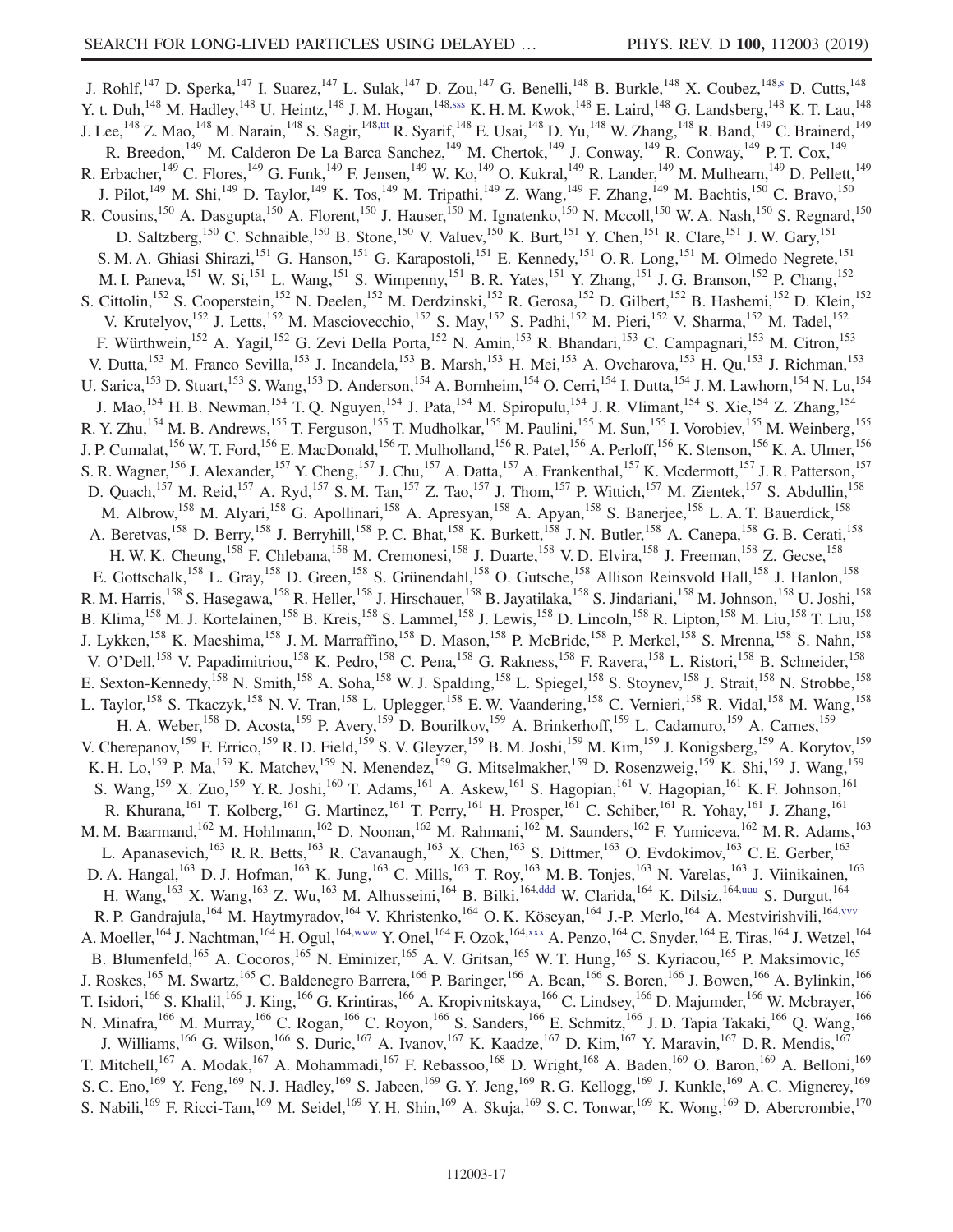B. Allen,<sup>170</sup> A. Baty,<sup>170</sup> R. Bi,<sup>170</sup> S. Brandt,<sup>170</sup> W. Busza,<sup>170</sup> I. A. Cali,<sup>170</sup> M. D'Alfonso,<sup>170</sup> G. Gomez Ceballos,<sup>170</sup> M. Goncharov, <sup>170</sup> P. Harris, <sup>170</sup> D. Hsu, <sup>170</sup> M. Hu, <sup>170</sup> M. Klute, <sup>170</sup> D. Kovalskyi, <sup>170</sup> Y.-J. Lee, <sup>170</sup> P. D. Luckey, <sup>170</sup> B. Maier, <sup>170</sup> A. C. Marini,<sup>170</sup> C. Mcginn,<sup>170</sup> C. Mironov,<sup>170</sup> S. Narayanan,<sup>170</sup> X. Niu,<sup>170</sup> C. Paus,<sup>170</sup> D. Rankin,<sup>170</sup> C. Roland,<sup>170</sup> G. Roland,<sup>170</sup> Z. Shi,<sup>170</sup> G. S. F. Stephans,<sup>170</sup> K. Sumorok,<sup>170</sup> K. Tatar,<sup>170</sup> D. Velicanu,<sup>170</sup> J. Wang,<sup>170</sup> T. W. Wang,<sup>170</sup> B. Wyslouch,<sup>170</sup> R.M. Chatterjee,<sup>171</sup> A. Evans,<sup>171</sup> S. Guts,<sup>171[,a](#page-21-0)</sup> P. Hansen,<sup>171</sup> J. Hiltbrand,<sup>171</sup> Y. Kubota,<sup>171</sup> Z. Lesko,<sup>171</sup> J. Mans,<sup>171</sup> R. Rusack,<sup>171</sup> M. A. Wadud,<sup>171</sup> J. G. Acosta,<sup>172</sup> S. Oliveros,<sup>172</sup> K. Bloom,<sup>173</sup> S. Chauhan,<sup>173</sup> D. R. Claes,<sup>173</sup> C. Fangmeier,<sup>173</sup> L. Finco,<sup>173</sup> F. Golf,<sup>173</sup> R. Kamalieddin,<sup>173</sup> I. Kravchenko,<sup>173</sup> J. E. Siado,<sup>173</sup> G. R. Snow,<sup>17[3,a](#page-21-0)</sup> B. Stieger,<sup>173</sup> W. Tabb,  $^{173}$  G. Agarwal,  $^{174}$  C. Harrington,  $^{174}$  I. Iashvili,  $^{174}$  A. Kharchilava,  $^{174}$  C. McLean,  $^{174}$  D. Nguyen,  $^{174}$  A. Parker,  $^{174}$ J. Pekkanen,<sup>174</sup> S. Rappoccio,<sup>174</sup> B. Roozbahani,<sup>174</sup> G. Alverson,<sup>175</sup> E. Barberis,<sup>175</sup> C. Freer,<sup>175</sup> Y. Haddad,<sup>175</sup> A. Hortiangtham,<sup>175</sup> G. Madigan,<sup>175</sup> B. Marzocchi,<sup>175</sup> D. M. Morse,<sup>175</sup> T. Orimoto,<sup>175</sup> L. Skinnari,<sup>175</sup> A. Tishelman-Charny,<sup>175</sup> T. Wamorkar,<sup>175</sup> B. Wang,<sup>175</sup> A. Wisecarver,<sup>175</sup> D. Wood,<sup>175</sup> S. Bhattacharya,<sup>176</sup> J. Bueghly,<sup>176</sup> T. Gunter, <sup>176</sup> K. A. Hahn, <sup>176</sup> N. Odell, <sup>176</sup> M. H. Schmitt, <sup>176</sup> K. Sung, <sup>176</sup> M. Trovato, <sup>176</sup> M. Velasco, <sup>176</sup> R. Bucci, <sup>177</sup> N. Dev, <sup>177</sup> R. Goldouzian,<sup>177</sup> M. Hildreth,<sup>177</sup> K. Hurtado Anampa,<sup>177</sup> C. Jessop,<sup>177</sup> D. J. Karmgard,<sup>177</sup> K. Lannon,<sup>177</sup> W. Li,<sup>177</sup> N. Loukas,<sup>177</sup> N. Marinelli,<sup>177</sup> I. Mcalister,<sup>177</sup> F. Meng,<sup>177</sup> C. Mueller,<sup>177</sup> Y. Musienko,<sup>177, I</sup> M. Planer,<sup>177</sup> R. Ruchti,<sup>177</sup> P. Siddireddy,<sup>177</sup> G. Smith,<sup>177</sup> S. Taroni,<sup>177</sup> M. Wayne,<sup>177</sup> A. Wightman,<sup>177</sup> M. Wolf,<sup>177</sup> A. Woodard,<sup>177</sup> J. Alimena,<sup>178</sup> B. Bylsma,<sup>178</sup> L. S. Durkin,<sup>178</sup> B. Francis,<sup>178</sup> C. Hill,<sup>178</sup> W. Ji,<sup>178</sup> A. Lefeld,<sup>178</sup> T. Y. Ling,<sup>178</sup> B. L. Winer,<sup>178</sup> G. Dezoort,<sup>179</sup> P. Elmer,<sup>179</sup> J. Hardenbrook,<sup>179</sup> N. Haubrich,<sup>179</sup> S. Higginbotham,<sup>179</sup> A. Kalogeropoulos,<sup>179</sup> S. Kwan,<sup>179</sup> D. Lange,<sup>179</sup> M. T. Lucchini,<sup>179</sup> J. Luo,<sup>179</sup> D. Marlow,<sup>179</sup> K. Mei,<sup>179</sup> I. Ojalvo,<sup>179</sup> J. Olsen,<sup>179</sup> C. Palmer,<sup>179</sup> P. Piroué,<sup>179</sup> J. Salfeld-Nebgen,<sup>179</sup> D. Stickland,<sup>179</sup> C. Tully,<sup>179</sup> Z. Wang,<sup>179</sup> S. Malik,<sup>180</sup> S. Norberg,<sup>180</sup> A. Barker,<sup>181</sup> V. E. Barnes,<sup>181</sup> S. Das,<sup>181</sup> L. Gutay,<sup>181</sup> M. Jones,<sup>181</sup> A. W. Jung,<sup>181</sup> A. Khatiwada,<sup>181</sup> B. Mahakud,<sup>181</sup> D. H. Miller,<sup>181</sup> G. Negro,<sup>181</sup> N. Neumeister, <sup>181</sup> C. C. Peng, <sup>181</sup> S. Piperov, <sup>181</sup> H. Qiu, <sup>181</sup> J. F. Schulte, <sup>181</sup> N. Trevisani, <sup>181</sup> F. Wang, <sup>181</sup> R. Xiao, <sup>181</sup> W. Xie, <sup>181</sup> T. Cheng,<sup>182</sup> J. Dolen,<sup>182</sup> N. Parashar,<sup>182</sup> U. Behrens,<sup>183</sup> K. M. Ecklund,<sup>183</sup> S. Freed,<sup>183</sup> F. J. M. Geurts,<sup>183</sup> M. Kilpatrick,<sup>183</sup> Arun Kumar,<sup>183</sup> W. Li,<sup>183</sup> B. P. Padley,<sup>183</sup> R. Redjimi,<sup>183</sup> J. Roberts,<sup>183</sup> J. Rorie,<sup>183</sup> W. Shi,<sup>183</sup> A. G. Stahl Leiton,<sup>183</sup> Z. Tu,<sup>183</sup> A. Zhang,<sup>183</sup> A. Bodek,<sup>184</sup> P. de Barbaro,<sup>184</sup> R. Demina,<sup>184</sup> J. L. Dulemba,<sup>184</sup> C. Fallon,<sup>184</sup> T. Ferbel,<sup>184</sup> M. Galanti,<sup>184</sup> A. Garcia-Bellido,<sup>184</sup> O. Hindrichs,<sup>184</sup> A. Khukhunaishvili,<sup>184</sup> E. Ranken,<sup>184</sup> R. Taus,<sup>184</sup> B. Chiarito,<sup>185</sup> J. P. Chou,<sup>185</sup> A. Gandrakota,<sup>185</sup> Y. Gershtein,<sup>185</sup> E. Halkiadakis,<sup>185</sup> A. Hart,<sup>185</sup> M. Heindl,<sup>185</sup> E. Hughes,<sup>185</sup> S. Kaplan,<sup>185</sup> I. Laflotte,<sup>185</sup> A. Lath,<sup>185</sup> R. Montalvo,<sup>185</sup> K. Nash,<sup>185</sup> M. Osherson,<sup>185</sup> H. Saka,<sup>185</sup> S. Salur,<sup>185</sup> S. Schnetzer,<sup>185</sup> S. Somalwar,<sup>185</sup> R. Stone,<sup>185</sup> S. Thomas,<sup>185</sup> H. Acharya,<sup>186</sup> A. G. Delannoy,<sup>186</sup> S. Spanier,<sup>186</sup> O. Bouhali,<sup>187[,yyy](#page-23-7)</sup> M. Dalchenko,<sup>187</sup> M. De Mattia,<sup>187</sup> A. Delgado,<sup>187</sup> S. Dildick,<sup>187</sup> R. Eusebi,<sup>187</sup> J. Gilmore,<sup>187</sup> T. Huang,<sup>187</sup> T. Kamon,<sup>187[,zzz](#page-23-8)</sup> S. Luo,<sup>187</sup> S. Malhotra, <sup>187</sup> D. Marley, <sup>187</sup> R. Mueller, <sup>187</sup> D. Overton, <sup>187</sup> L. Perniè, <sup>187</sup> D. Rathjens, <sup>187</sup> A. Safonov, <sup>187</sup> N. Akchurin, <sup>188</sup> J. Damgov,<sup>188</sup> F. De Guio,<sup>188</sup> S. Kunori,<sup>188</sup> K. Lamichhane,<sup>188</sup> S. W. Lee,<sup>188</sup> T. Mengke,<sup>188</sup> S. Muthumuni,<sup>188</sup> T. Peltola,<sup>188</sup> S. Undleeb,<sup>188</sup> I. Volobouev,<sup>188</sup> Z. Wang,<sup>188</sup> A. Whitbeck,<sup>188</sup> S. Greene,<sup>189</sup> A. Gurrola,<sup>189</sup> R. Janjam,<sup>189</sup> W. Johns,<sup>189</sup> C. Maguire,<sup>189</sup> A. Melo,<sup>189</sup> H. Ni,<sup>189</sup> K. Padeken,<sup>189</sup> F. Romeo,<sup>189</sup> P. Sheldon,<sup>189</sup> S. Tuo,<sup>189</sup> J. Velkovska,<sup>189</sup> M. Verweij,<sup>189</sup> M. W. Arenton,<sup>190</sup> P. Barria,<sup>190</sup> B. Cox,<sup>190</sup> G. Cummings,<sup>190</sup> J. Hakala,<sup>190</sup> R. Hirosky,<sup>190</sup> M. Joyce,<sup>190</sup> A. Ledovskoy,<sup>190</sup> C. Neu,<sup>190</sup> B. Tannenwald,<sup>190</sup> Y. Wang,<sup>190</sup> E. Wolfe,<sup>190</sup> F. Xia,<sup>190</sup> R. Harr,<sup>191</sup> P. E. Karchin,<sup>191</sup> N. Poudyal,<sup>191</sup> J. Sturdy,<sup>191</sup> P. Thapa,  $^{191}$  T. Bose,  $^{192}$  J. Buchanan,  $^{192}$  C. Caillol,  $^{192}$  D. Carlsmith,  $^{192}$  S. Dasu,  $^{192}$  I. De Bruyn,  $^{192}$  L. Dodd,  $^{192}$  F. Fiori,  $^{192}$ C. Galloni,<sup>192</sup> B. Gomber,<sup>19[2,aaaa](#page-23-9)</sup> H. He,<sup>192</sup> M. Herndon,<sup>192</sup> A. Hervé,<sup>192</sup> U. Hussain,<sup>192</sup> P. Klabbers,<sup>192</sup> A. Lanaro,<sup>192</sup> A. Loeliger,<sup>192</sup> K. Long,<sup>192</sup> R. Loveless,<sup>192</sup> J. Madhusudanan Sreekala,<sup>192</sup> D. Pinna,<sup>192</sup> T. Ruggles,<sup>192</sup> A. Savin,<sup>192</sup> V. Sharma,<sup>192</sup> W. H. Smith,<sup>192</sup> D. Teague,<sup>192</sup> S. Trembath-reichert,<sup>192</sup> and N. Woods<sup>192</sup>

# (CMS Collaboration)

<span id="page-17-2"></span><span id="page-17-1"></span><span id="page-17-0"></span><sup>1</sup>Yerevan Physics Institute, Yerevan, Armenia <sup>2</sup>Institut für Hochenergiephysik, Wien, Austria<sup>3</sup>Institute for Nuelsex Problems, Mingle Polary  $<sup>3</sup>$ Institute for Nuclear Problems, Minsk, Belarus</sup> <sup>4</sup>Universiteit Antwerpen, Antwerpen, Belgium <sup>5</sup>Vrije Universiteit Brussel, Brussel, Belgium<br><sup>6</sup>Université Libre de Pruxelles, Pruxelles, Belgium <sup>6</sup>Université Libre de Bruxelles, Bruxelles, Belgium  $\frac{7}{7}$ Ghent University, Ghent, Belgium  $'$ Ghent University, Ghent, Belgium<br><sup>8</sup>Université Catholique de Louvain, Louvain la N  $^8$ Université Catholique de Louvain, Louvain-la-Neuve, Belgium<br> $^9$ Centre Prasileire de Pesquisas Fisicas, Pio de Janeire, Prasil Centro Brasileiro de Pesquisas Fisicas, Rio de Janeiro, Brazil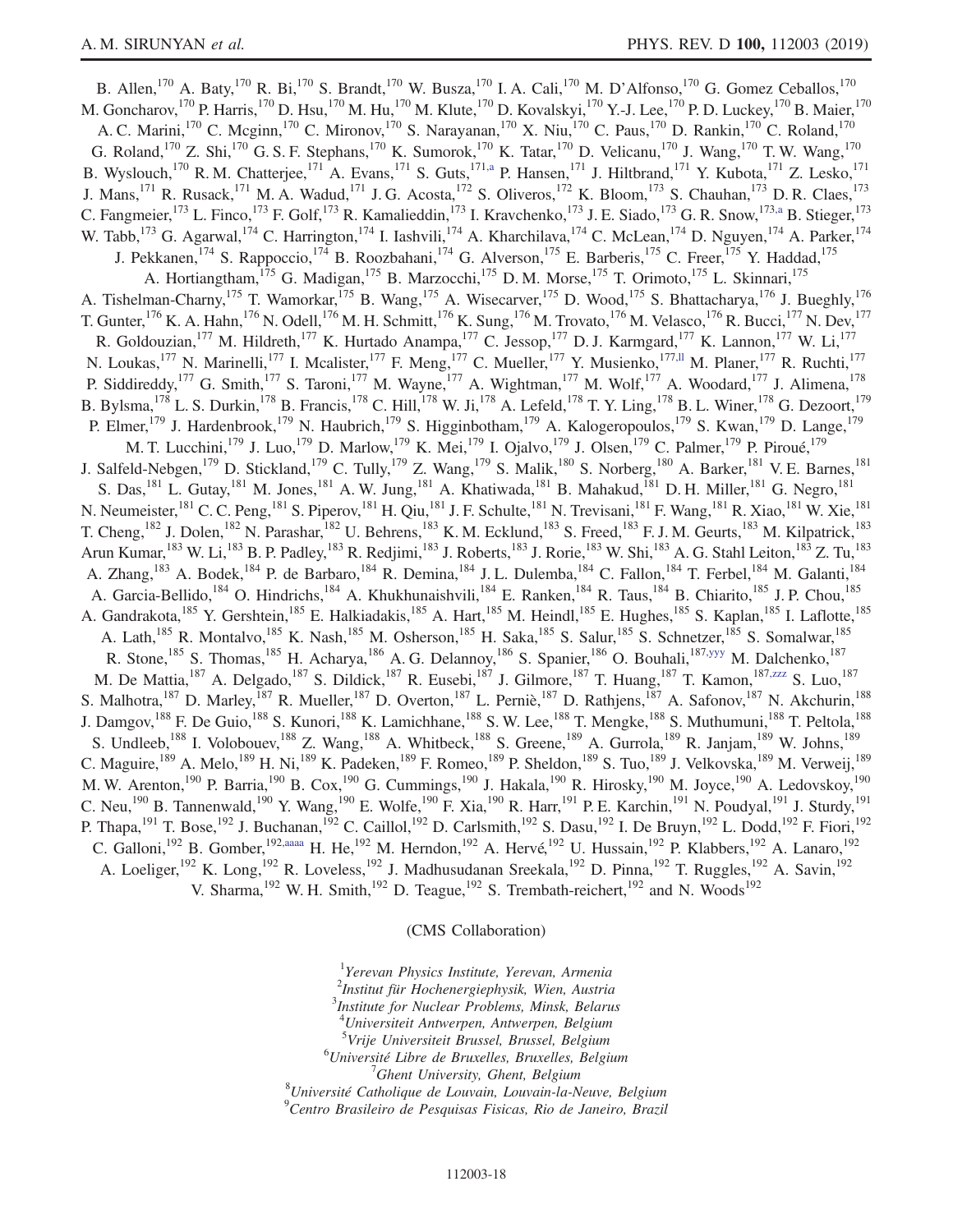<sup>10</sup>Universidade do Estado do Rio de Janeiro, Rio de Janeiro, Brazil<br><sup>11</sup>Universidade Estadual Paulista, Universidade Federal do ABC, São Paulo, Brazil<br><sup>11a</sup>Universidade Estadual Paulista, Santo André, São Paulo, Brazil<br><sup></sup> <sup>15</sup>Institute of High Energy Physics, Beijing, China<br><sup>16</sup>State Key Laboratory of Nuclear Physics and Technology, Peking University, Beijing, China<br><sup>17</sup>Tsinghua University, Beijing, China<br><sup>18</sup>Zhejiang University, Hangzhou, Split, Croatia<br><sup>22</sup>University of Split, Faculty of Science, Split, Croatia<br><sup>23</sup>Institute Rudjer Boskovic, Zagreb, Croatia<br><sup>24</sup>University of Cyprus, Nicosia, Cyprus <sup>25</sup>Charles University, Prague, Czech Republic<br><sup>26</sup>Escuela Politecnica Nacional, Quito, Ecuador<br><sup>27</sup>Universidad San Francisco de Quito, Quito, Ecuador<br><sup>28</sup>Academy of Scientific Research and Technology of the Arab Republic <sup>29</sup>National Institute of Chemical Physics and Biophysics, Tallinn, Estonia<br><sup>30</sup>Department of Physics, University of Helsinki, Helsinki, Finland<br><sup>31</sup>Helsinki Institute of Physics, Helsinki, Finland<br><sup>32</sup>Lappeenranta Univer <sup>34</sup>Laboratoire Leprince-Ringuet, Ecole polytechnique, CNRS/IN2P3, Université Paris-Saclay, Palaiseau, France<br><sup>35</sup>Université de Strasbourg, CNRS, IPHC UMR 7178, Strasbourg, France<br><sup>36</sup>Centre de Calcul de l'Institut National de Physique Nucleaire et de Physique des Particules,<br>CNRS/IN2P3, Villeurbanne, France <sup>37</sup>Université de Lyon, Université Claude Bernard Lyon 1, CNRS-IN2P3, Institut de Physique Nucléaire de Lyon, Villeurbanne, France <sup>38</sup>Georgian Technical University, Tbilisi, Georgia<br><sup>39</sup>Tbilisi State University, Tbilisi, Georgia<br><sup>40</sup>RWTH Aachen University, I. Physikalisches Institut, Aachen, Germany<br><sup>41</sup>RWTH Aachen University, III. Physikalisches In <sup>43</sup>Deutsches Elektronen-Synchrotron, Hamburg, Germany<br><sup>44</sup>University of Hamburg, Hamburg, Germany<br><sup>45</sup>Karlsruher Institut fuer Technologie, Karlsruhe, Germany<br><sup>46</sup>Institute of Nuclear and Particle Physics (INPP), NCSR De Budapest, Hungary<br>
<sup>51</sup>Wigner Research Centre for Physics, Budapest, Hungary<br>
<sup>52</sup>Institute of Nuclear Research ATOMKI, Debrecen, Hungary<br>
<sup>53</sup>Institute of Physics, University of Debrecen, Debrecen, Hungary<br>
<sup>54</sup>Eszterhazy  $58$ University of Delhi, Delhi, India <sup>59</sup>Saha Institute of Nuclear Physics, HBNI, Kolkata,India  $^{60}$ Indian Institute of Technology Madras, Madras, India <sup>61</sup>Bhabha Atomic Research Centre, Mumbai, India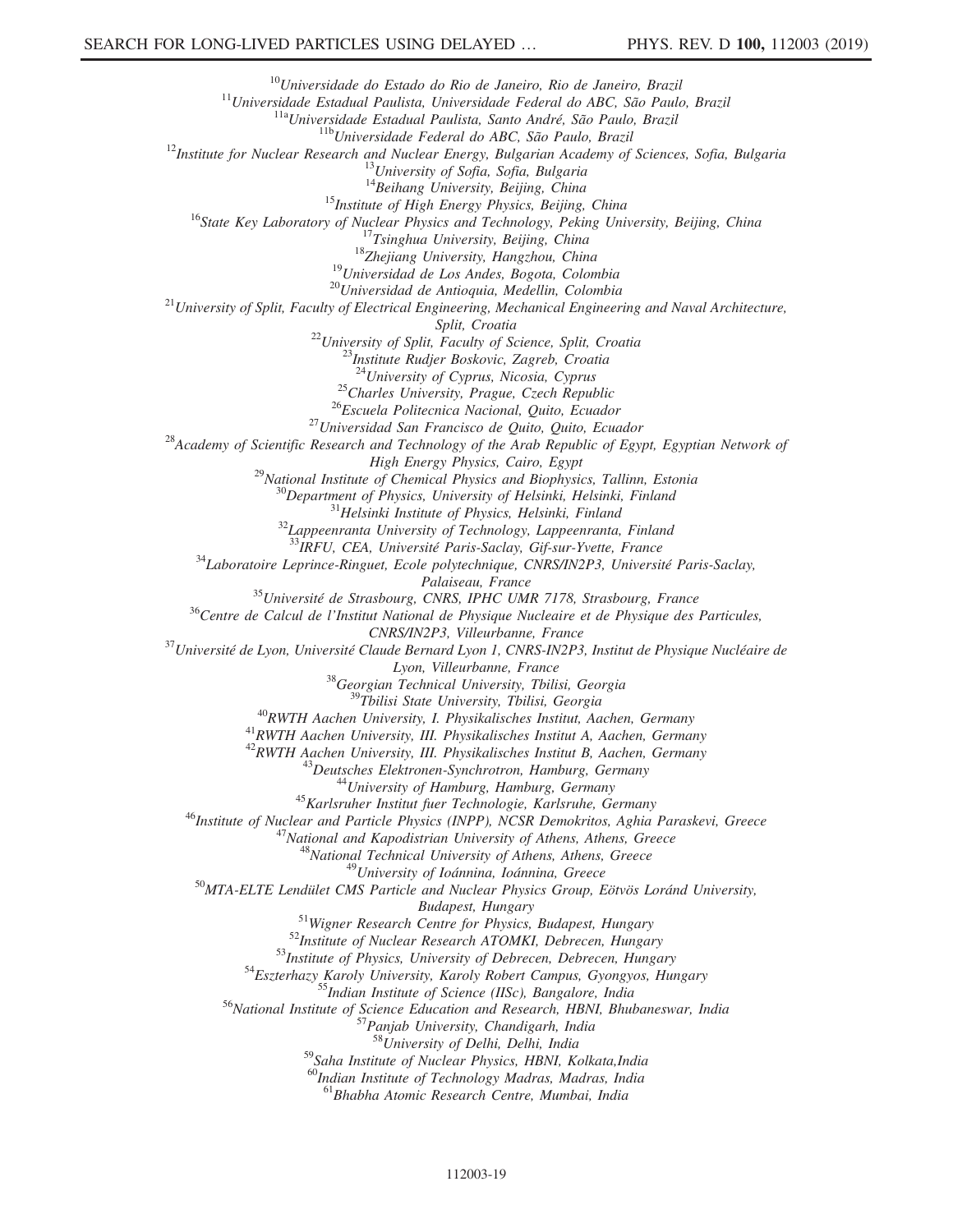$^{62}$ Tata Institute of Fundamental Research-A, Mumbai, India<br> $^{63}$ Tata Institute of Fundamental Research-B, Mumbai, India  $64$ Indian Institute of Science Education and Research (IISER), Pune, India <sup>55</sup>Institute for Research in Fundamental Sciences (IPM), Tehran, Iran <sup>66</sup>University College Dublin, Dublin, Ireland <sup>67a</sup>INFN Sezione di Bari, Bari, Italy <sup>67b</sup>Università di Bari, Bari, Italy <sup>67c</sup>Politecnico di Bari, Bari, Italy<br><sup>68</sup>INFN Sezione di Bologna, Università di Bologna, Bologna, Italy <sup>68a</sup>INFN Sezione di Bologna, Bologna, Italy 68b<br>Università di Bologna, Bologna, Italy <sup>69</sup>INFN Sezione di Catania, Università di Catania, Catania, Italy <sup>69a</sup>INFN Sezione di Catania, Catania, Italy<br><sup>69b</sup>Università di Catania, Catania, Italy <sup>70</sup>INFN Sezione di Firenze, Università di Firenze, Firenze, Italy <sup>70a</sup>INFN Sezione di Firenze, Firenze, Italy <sup>70b</sup>Università di Firenze, Firenze, Italy <sup>71</sup>INFN Laboratori Nazionali di Frascati, Frascati, Italy <sup>72</sup>INFN Sezione di Genova, Università di Genova, Genova, Italy <sup>72b</sup>Università di Genova, Genova, Italy 7<sup>2</sup><sup>2</sup>bUniversità di Genova, Genova, Italy <sup>73</sup>INFN Sezione di Milano-Bicocca, Università di Milano-Bicocca, Milano, Italy <sup>73a</sup>INFN Sezione di Milano-Bicocca, Milano, Italy <sup>73b</sup>Università di Milano-Bicocca, Milano, Italy <sup>74</sup>INFN Sezione di Napoli, Università di Napoli 'Federico II', Napoli, Italy, Università della Basilicata,<br>Potenza, Italy, and Università G. Marconi, Roma, Italy <sup>74a</sup>INFN Sezione di Napoli, Naples, Italy<br><sup>74b</sup>Università di Napoli 'Federico II', Naples, Italy<br><sup>74c</sup>Università della Basilicata, Potenza, Italy<br><sup>74</sup><sup>4</sup>Università G. Marconi, Roma, Italy<br><sup>75</sup>INFN Sezione di Padova, Univ <sup>75c</sup>Università di Trento, Tento, Italy <sup>76a</sup>INFN Sezione di Pavia, Pavia, Italy <sup>76b</sup>Università di Pavia, Pavia, Italy <sup>77</sup>INFN Sezione di Perugia, Università di Perugia, Perugia, Italy <sup>77a</sup>INFN Sezione di Perugia<br><sup>77b</sup>Università di Perugia <sup>78</sup>INFN Sezione di Pisa, Università di Pisa, Scuola Normale Superiore di Pisa, Pisa, Italy <sup>78</sup><sup>8</sup>INFN Sezione di Pisa, Pisa, Italy <sup>78b</sup>Università di Pisa, Pisa, Italy <sup>78c</sup>Scuola Normale Superiore di Pisa, Pisa, Italy<br><sup>79</sup>INFN Sezione di Roma, Sapienza Università di Roma, Rome, Italy<br><sup>79a</sup>INFN Sezione di Roma, Roma, Italy <sup>79b</sup>Sapienza Università di Roma, Roma, Italy <sup>80</sup>INFN Sezione di Torino, Università di Torino, Torino, Italy, Università del Piemonte Orientale, Novara, Italy<br><sup>80a</sup>INFN Sezione di Torino, Torino, Italy<br><sup>80b</sup>Università di Torino, Torino, Italy <sup>80</sup>CUniversità del Piemonte Orientale, Novara, Italy <sup>81</sup>INFN Sezione di Trieste, Università di Trieste, Trieste, Italy 8<sup>81b</sup>Università di Trieste, Trieste, Italy <sup>82</sup>Kyungpook National University, Daegu, Korea <sup>83</sup>Chonnam National University, Institute for Universe and Elementary Particles, Kwangju, Korea  $^{84}$ Hanyang University, Seoul, Korea 85<br>Korea University, Seoul, Korea 85 <sup>86</sup>Kyung Hee University, Department of Physics, Seoul, Korea <sup>87</sup>Sejong University, Seoul, Korea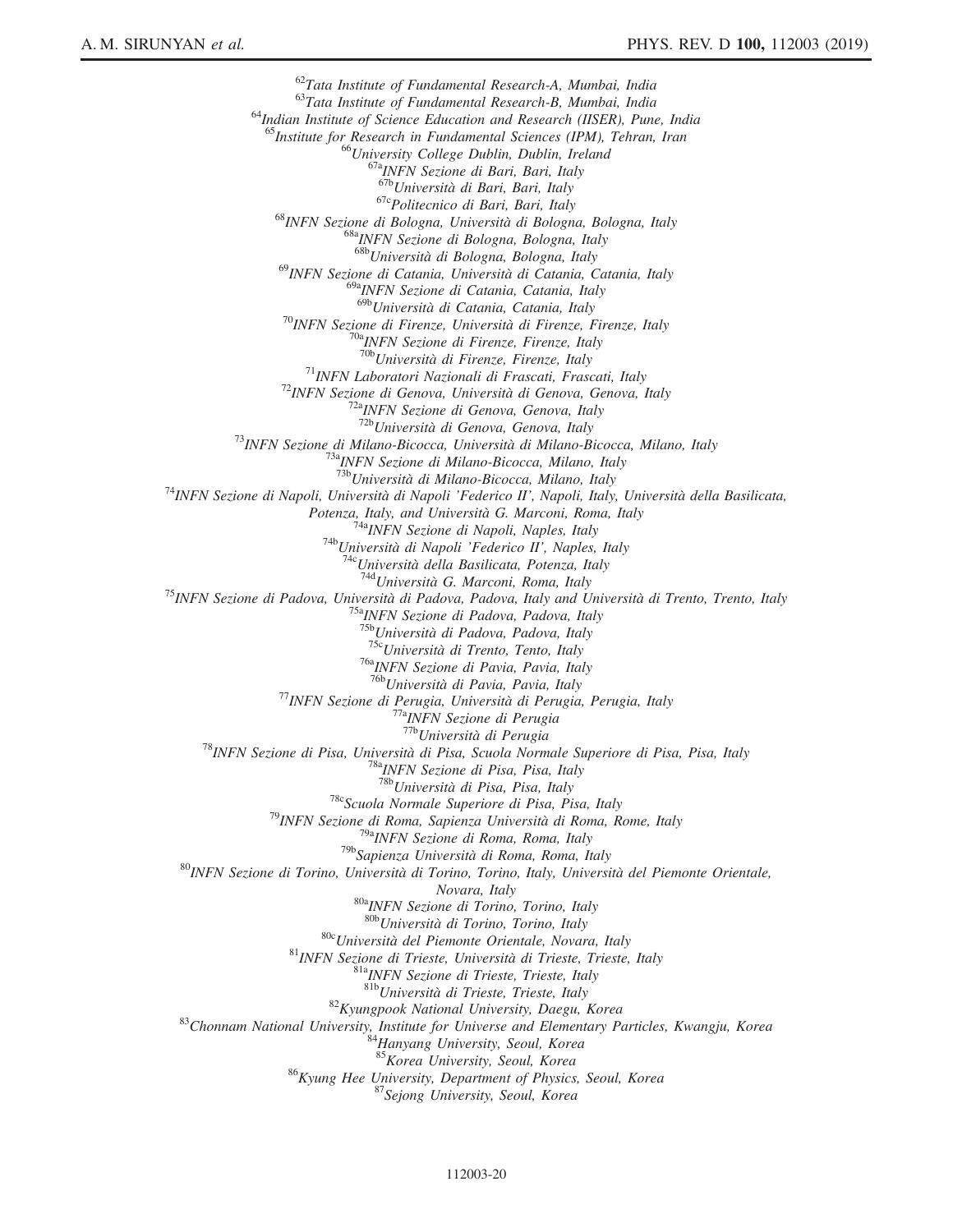<sup>88</sup>Seoul National University, Seoul, Korea<br><sup>89</sup>University of Seoul, Seoul, Korea <sup>90</sup>Sungkyunkwan University, Suwon, Korea <sup>91</sup>Riga Technical University, Riga, Latvia<br><sup>92</sup>Vilnius University, Vilnius, Lithuania <sup>93</sup>National Centre for Particle Physics, Universiti Malaya, Kuala Lumpur, Malaysia <sup>94</sup>Universidad de Sonora (UNISON), Hermosillo, Mexico <sup>95</sup>Centro de Investigacion y de Estudios Avanzados del IPN, Mexico City, Mexico <sup>96</sup> Universidad Iberoamericana, Mexico City, Mexico<br><sup>97</sup> Benemerita Universidad Autonoma de Puebla, Puebla, Mexico<br><sup>98</sup> Universidad Autónoma de San Luis Potosí, San Luis Potosí, Mexico<br><sup>98</sup> University of Montenegro, Podg  $101$ University of Canterbury, Christchurch, New Zealand<br> $102$ National Centre for Physics, Quaid-I-Azam University, Islamabad, Pakistan <sup>103</sup>AGH University of Science and Technology Faculty of Computer Science, Electronics and Telecommunications, Krakow, Poland<br><sup>104</sup>National Centre for Nuclear Research, Swierk, Poland <sup>105</sup>Institute of Experimental Physics, Faculty of Physics, University of Warsaw, Warsaw, Poland <sup>106</sup>Laboratório de Instrumentação e Física Experimental de Partículas, Lisboa, Portugal <sup>107</sup>Joint Institute for Nuclear Research, Dubna, Russia<br><sup>108</sup>Petersburg Nuclear Physics Institute, Gatchina (St. Petersburg), Russia<br><sup>109</sup>Institute for Nuclear Research, Moscow, Russia<br><sup>110</sup>Institute for Theoretical and 'Kurchatov Institute', Moscow, Russia<br> $111$ Moscow Institute of Physics and Technology, Moscow, Russia<br><sup>112</sup>National Research Nuclear University 'Moscow Engineering Physics Institute' (MEPhI), Moscow, Russia<br>
<sup>114</sup>Skobeltsyn Institute of Nuclear Physical Institute, Moscow, Russia<br>
<sup>114</sup>Skobeltsyn Institute of Nuclear Physics, Lomonosov Moscow State University, Moscow, Russia<br>
<sup>115</sup>Institute for High Energy Physics of Na (ICTEA), Oviedo, Spain<br>
<sup>123</sup>Instituto de Física de Cantabria (IFCA), CSIC-Universidad de Cantabria, Santander, Spain<br>
<sup>124</sup>University of Colombo, Colombo, Sri Lanka<br>
<sup>125</sup>University of Ruhuna, Department of Physics, Mata <sup>134</sup>Middle East Technical University, Physics Department, Ankara, Turkey<br><sup>135</sup>Bogazici University, Istanbul, Turkey<br><sup>136</sup>Istanbul Technical University, Istanbul, Turkey<br><sup>138</sup>Institute for Scintillation Materials of Natio <sup>139</sup>National Scientific Center, Kharkov Institute of Physics and Technology, Kharkov, Ukraine<br><sup>140</sup>University of Bristol, Bristol, United Kingdom<br><sup>141</sup>Rutherford Appleton Laboratory, Didcot, United Kingdom<br><sup>142</sup>Imperial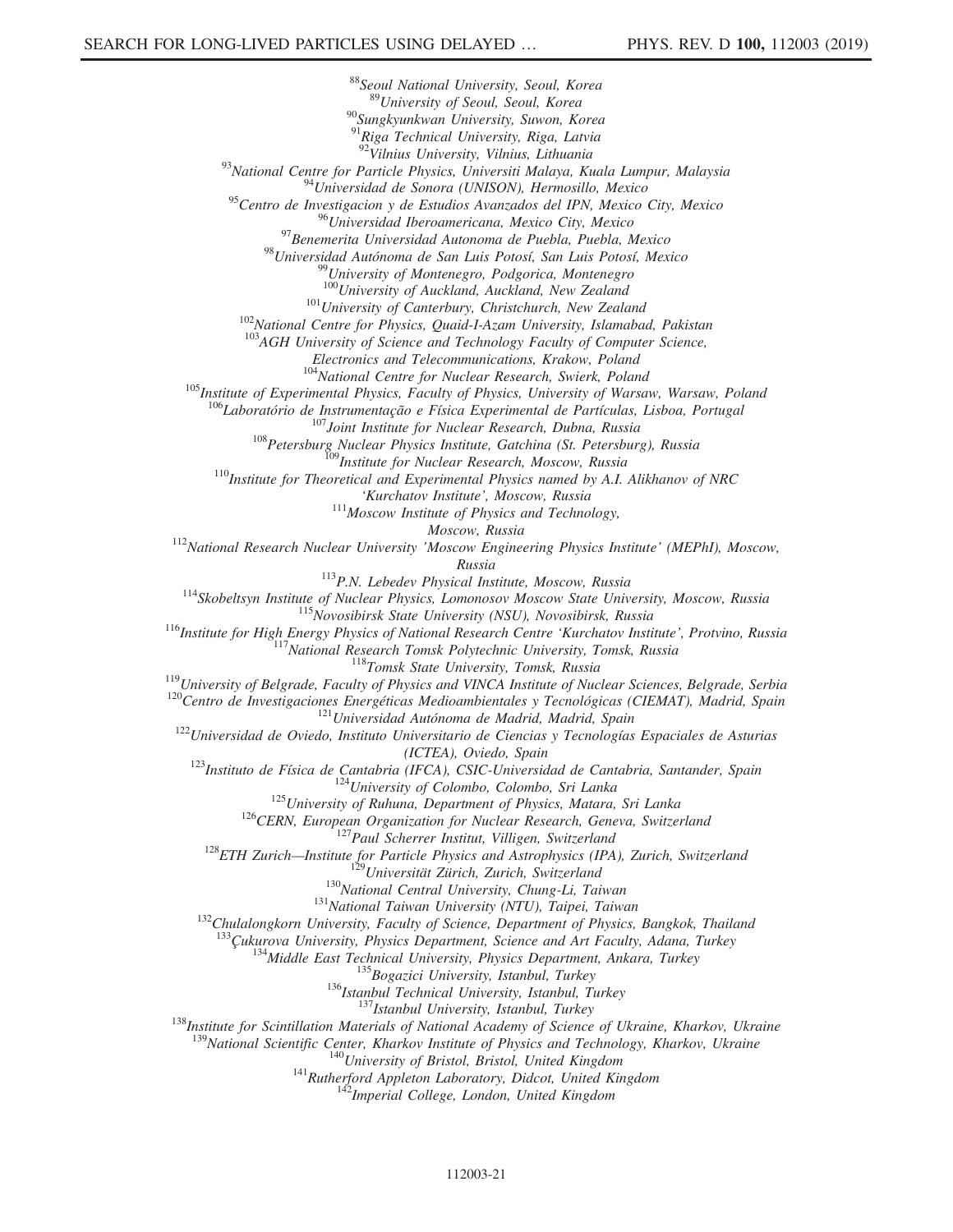<sup>143</sup>Brunel University, Uxbridge, United Kingdom<br><sup>144</sup>Baylor University, Waco, Texas, USA<br><sup>145</sup>Catholic University of America, Washington, DC, USA<br><sup>146</sup>The University of Alabama, Tuscaloosa, Alabama, USA<br><sup>147</sup>Boston Unive <sup>148</sup>Brown University, Providence, Rhode Island, USA<br><sup>149</sup>University of California at Davis, Davis, California, USA<br><sup>150</sup>University of California at Los Angeles, Los Angeles, California, USA<br><sup>151</sup>University of California <sup>152</sup>University of California at San Diego, La Jolla, California, USA<br><sup>153</sup>University of California at Santa Barbara, Department of Physics, Santa Barbara, California, USA<br><sup>154</sup>California Institute of Technology, Pasadena, 155 Catifornia institute by Lechnology, American by Talifornia, USA<br>
<sup>155</sup>Carnegie Mellon University, Pittsburgh, Pennsylvania, USA<br>
<sup>156</sup>University of Colorado Boulder, Boulder, Colorado, USA <sup>157</sup>Cornell University, Ithaca, New York, USA <sup>158</sup>Fermi National Accelerator Laboratory, Batavia, Illinois, USA <sup>159</sup>University of Florida, Gainesville, Florida, USA <sup>160</sup>Florida International University, Miami, Florida, USA  $^{161}$ Florida State University, Tallahassee, Florida, USA <sup>162</sup>Florida Institute of Technology, Melbourne, Florida, USA<br><sup>163</sup>University of Illinois at Chicago (UIC), Chicago, Illinois, USA<br><sup>164</sup>The University of Iowa, Iowa City, Iowa, USA<br><sup>165</sup>Johns Hopkins University, Baltimore <sup>167</sup>Kansas State University, Manhattan, Kansas, USA<br><sup>168</sup>Lawrence Livermore National Laboratory, Livermore, California, USA<br><sup>169</sup>University of Maryland, College Park, Maryland, USA <sup>170</sup>Massachusetts Institute of Technology, Cambridge, Massachusetts, USA <sup>171</sup>University of Minnesota, Minneapolis, Minnesota, USA <sup>172</sup>University of Mississippi, Oxford, Mississippi, USA  $^{173}$ University of Nebraska-Lincoln, Lincoln, Nebraska, USA<br> $^{174}$ State University of New York at Buffalo, Buffalo, New York, USA<br> $^{175}$ Northeastern University, Boston, Massachusetts, USA <sup>176</sup>Northwestern University, Evanston, Illinois, USA<br><sup>177</sup>University of Notre Dame, Notre Dame, Indiana, USA<br><sup>178</sup>The Ohio State University, Columbus, Ohio, USA <sup>179</sup> Princeton University, Princeton, New Jersey, USA<br><sup>180</sup> University of Puerto Rico, Mayaguez, Puerto Rico<br><sup>181</sup> Purdue University, West Lafayette, Indiana, USA<br><sup>182</sup> Purdue University Northwest, Hammond, Indiana, USA<br> <sup>189</sup>Vanderbilt University, Nashville, Tennessee, USA <sup>190</sup>University of Virginia, Charlottesville, Virginia, USA <sup>191</sup>Wayne State University, Detroit, Michigan, USA

<sup>192</sup>University of Wisconsin—Madison, Madison, Wisconsin, USA

<span id="page-21-0"></span>[a](#page-11-15) Deceased.

- <span id="page-21-2"></span><sup>[c](#page-11-17)</sup>Also at IRFU, CEA, Université Paris-Saclay, Gif-sur-Yvette, France.
- <span id="page-21-3"></span><sup>d</sup>Also at Universidade Estadual de Campinas, Campinas, Brazil.
- <span id="page-21-4"></span>[e](#page-11-19) Also at Federal University of Rio Grande do Sul, Porto Alegre, Brazil.
- <span id="page-21-5"></span>[f](#page-11-20) Also at Fundação Universidad Federal de Mato Grosso do Sul, Mato Grosso do Sul, Brazil.
- <span id="page-21-6"></span><sup>[g](#page-11-20)</sup>Also at Universidade Federal de Pelotas, Pelotas, Brazil.
- <span id="page-21-7"></span><sup>[h](#page-11-21)</sup> Also at Un[i](#page-12-0)versité Libre de Bruxelles, Bruxelles, Belgium.<br><sup>i</sup> Also et University of Chinese Acedemy of Sciences, Beijij
- <span id="page-21-8"></span><sup>1</sup>Also at University of Chinese Academy of Sciences, Beijing, China.

<span id="page-21-1"></span><sup>&</sup>lt;sup>[b](#page-11-16)</sup>Also at Vienna University of Technology, Vienna, Austria.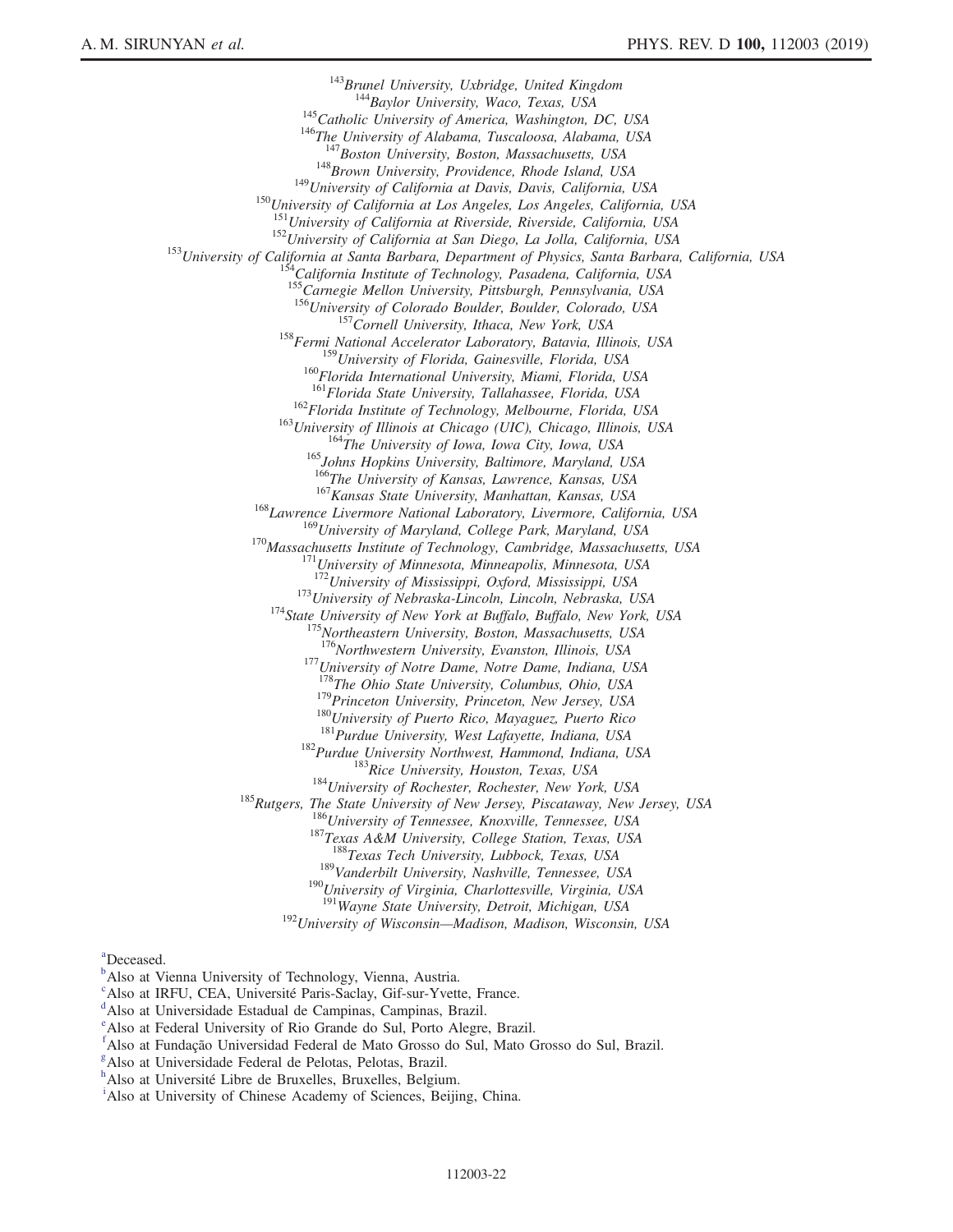- <span id="page-22-0"></span><sup>[j](#page-12-1)</sup>Also at Institute for Theoretical and Experimental Physics named by A.I. Ali[k](#page-12-2)hanov of NRC 'Kurchatov Institute', Moscow, Russia.
- <span id="page-22-1"></span>Also at Joint Institute for Nuclear Research, Dubna, Russia.
- <span id="page-22-2"></span><sup>1</sup>A[l](#page-12-3)so at British University in Egypt, Cairo, Egypt.
- mAlso at Suez University, Suez, Egypt.
- <span id="page-22-3"></span>[n](#page-12-4) Also at Purdue University, West Lafayette, Indiana, USA.
- <span id="page-22-4"></span><sup>[o](#page-12-5)</su[p](#page-12-2)> Also at Université de Haute Alsace, Mulhouse, France.
- <span id="page-22-5"></span><sup>P</sup>Also at Tbilisi State University, Tbilisi, Georgia.
- <span id="page-22-6"></span><sup>[q](#page-12-6)</sup>Also at Erzincan Binali Yildirim University, Erzincan, Turkey.
- <span id="page-22-7"></span><sup>[r](#page-12-7)</sup> Also at CERN, European Organization for Nuclear Research, Geneva, Switzerland.
- <span id="page-22-8"></span>[s](#page-12-8) Also at RWTH Aachen University, III. Physikalisches Institut A, Aachen, Germany.
- <span id="page-22-9"></span>[t](#page-12-9) Also at University of Hamburg, Hamburg, Germany.
- <span id="page-22-10"></span><s[u](#page-12-10)p>u</sup>Also at Brandenburg University of Technology, Cottbus, Germany.
- <span id="page-22-11"></span>[v](#page-13-0) Also at Institute of Physics, University of Debrecen, Debrecen, Hungary.
- <span id="page-22-12"></span>[w](#page-13-1)Also at Institute of Nuclear Research ATOMKI, Debrecen, Hungary.
- x Also at MTA-ELTE Lendület CMS Particle and Nuclear Physics Group, Eötvös Loránd University, Budapest, Hungary.
- <span id="page-22-13"></span>[y](#page-13-2) Also at IIT Bhubaneswar, Bhubaneswar, India.
- <span id="page-22-14"></span><sup>[z](#page-13-2)</sup>Also at Institute of Physics, Bhubaneswar, India.
- 
- <span id="page-22-16"></span><span id="page-22-15"></span><sup>[aa](#page-13-3)</sup>Also at Shoolini University, Solan, India.<br><sup>[bb](#page-13-3)</sup>Also at University of Visva-Bharati, Santiniketan, India.<br><sup>cc</sup>Also at Isfahan University of Technology, Isfahan, Iran.
- <span id="page-22-17"></span>
- 
- <span id="page-22-19"></span><span id="page-22-18"></span>[dd](#page-13-5) Also at INFN Sezione di Bari, Università di Bari, Politecnico di Bari, Bari, Italy.<br><sup>[ee](#page-13-6)</sup> Also at Italian National Agency for New Technologies, Energy and Sustainable Economic Development, Bologna, Italy.
- <span id="page-22-20"></span>[ff](#page-13-7)Also at Centro Siciliano di Fisica Nucleare e di Struttura Della Materia, Catania, Italy. [gg](#page-13-8)Also at Scuola Normale e Sezione dell'INFN, Pisa, Italy. [hh](#page-14-0)Also at Riga Technical University, Riga, Latvia.
- <span id="page-22-21"></span>
- <span id="page-22-22"></span>
- <span id="page-22-24"></span>
- <span id="page-22-23"></span>[ii](#page-14-1) Also at Malaysian Nuclear Agency, MOSTI, Kajang, Malaysia.<br><sup>ji</sup> Also at Consejo Nacional de Ciencia y Tecnología, Mexico City, Mexico.
- <span id="page-22-25"></span><sup>[kk](#page-14-3)</sup>Also at Warsaw University of Technology, Institute of Electronic Systems, Warsaw, Poland. <sup>11</sup>Also at Institute for Nuclear Research, Moscow, Russia.
- <span id="page-22-26"></span>
- mm Also at National Research Nuclear University 'Moscow Engineering Physics Institute' (MEPhI), Moscow, Russia.<br>
"Also at St. Petersburg State Polytechnical University, St. Petersburg, Russia.<br>
"Also at University of Flor
- <span id="page-22-27"></span>
- <span id="page-22-28"></span>
- <span id="page-22-29"></span>
- <span id="page-22-30"></span>
- <span id="page-22-31"></span>[rr](#page-14-8)Also at California Institute of Technology, Pasadena, California, USA.
- <span id="page-22-33"></span>
- <span id="page-22-32"></span><sup>[ss](#page-14-9)</sup>Also at Budker Institute of Nuclear Physics, Novosibirsk, Russia.<br><sup>tt</sup>Also at Faculty of Physics, University of Belgrade, Belgrade, Serbia.
- 
- <span id="page-22-36"></span><span id="page-22-35"></span>
- <span id="page-22-34"></span><sup>[uu](#page-15-0)</sup> Also at Università degli Studi di Siena, Siena, Italy.<br><sup>[vv](#page-15-1)</sup> Also at INFN Sezione di Pavia, Università di Pavia, Pavia, Italy.<br><sup>[ww](#page-15-2)</sup> Also at National and Kapodistrian University of Athens, Athens, Greece.<br><sup>[xx](#page-15-3)</sup> Also at U
- <span id="page-22-37"></span>
- <span id="page-22-38"></span>
- <span id="page-22-39"></span>
- <span id="page-22-40"></span><sup>[aaa](#page-15-6)</sup> Also at Adiyaman University, Adiyaman, Turkey.<br>
<sup>[bbb](#page-15-5)</sup> Also at Şırnak University, Şırnak, Turkey.<br>
<sup>[ccc](#page-15-5)</sup> Also at Tsinghua University, Beijing, China.<br>
<sup>dd</sup> Also at Beykent University, Istanbul, Turkey.<br>
<sup>ecc</sup> Also at
- <span id="page-22-41"></span>
- <span id="page-22-42"></span>
- <span id="page-22-43"></span>
- <span id="page-22-44"></span>
- <span id="page-22-45"></span>
- <span id="page-22-47"></span>
- <span id="page-22-46"></span><sup>[ggg](#page-15-8)</sup>Also at Piri Reis University, Istanbul, Turkey.<br>[hhh](#page-15-8)<sub>Also</sub> at Gaziosmanpasa University, Tokat, Turkey.
- <span id="page-22-48"></span>[iii](#page-15-6) Also at Ozyegin University, Istanbul, Turkey.
- <span id="page-22-49"></span> $\frac{1}{10}$  Also at Izmir Institute of Technology, Izmir, Turkey.<br>
<sup>[kkk](#page-15-9)</sup>Also at Marmara University, Istanbul, Turkey.<br>
<sup>III</sup> Also at Kafkas University, Kars, Turkey.
- <span id="page-22-50"></span>
- <span id="page-22-51"></span>
- 
- <span id="page-22-53"></span>
- <span id="page-22-55"></span><span id="page-22-54"></span>
- <span id="page-22-52"></span>[mmm](#page-15-9) Also at Istanbul Bilgi University, Istanbul, Turkey.<br> [nnn](#page-15-10) Also at Hacettepe University, Ankara, Turkey.<br>
<sup>000</sup> Also at Vrije Universiteit Brussel, Brussel, Belgium<br>
<sup>000</sup> Also at School of Physics and Astronomy, Univer
- <span id="page-22-56"></span>